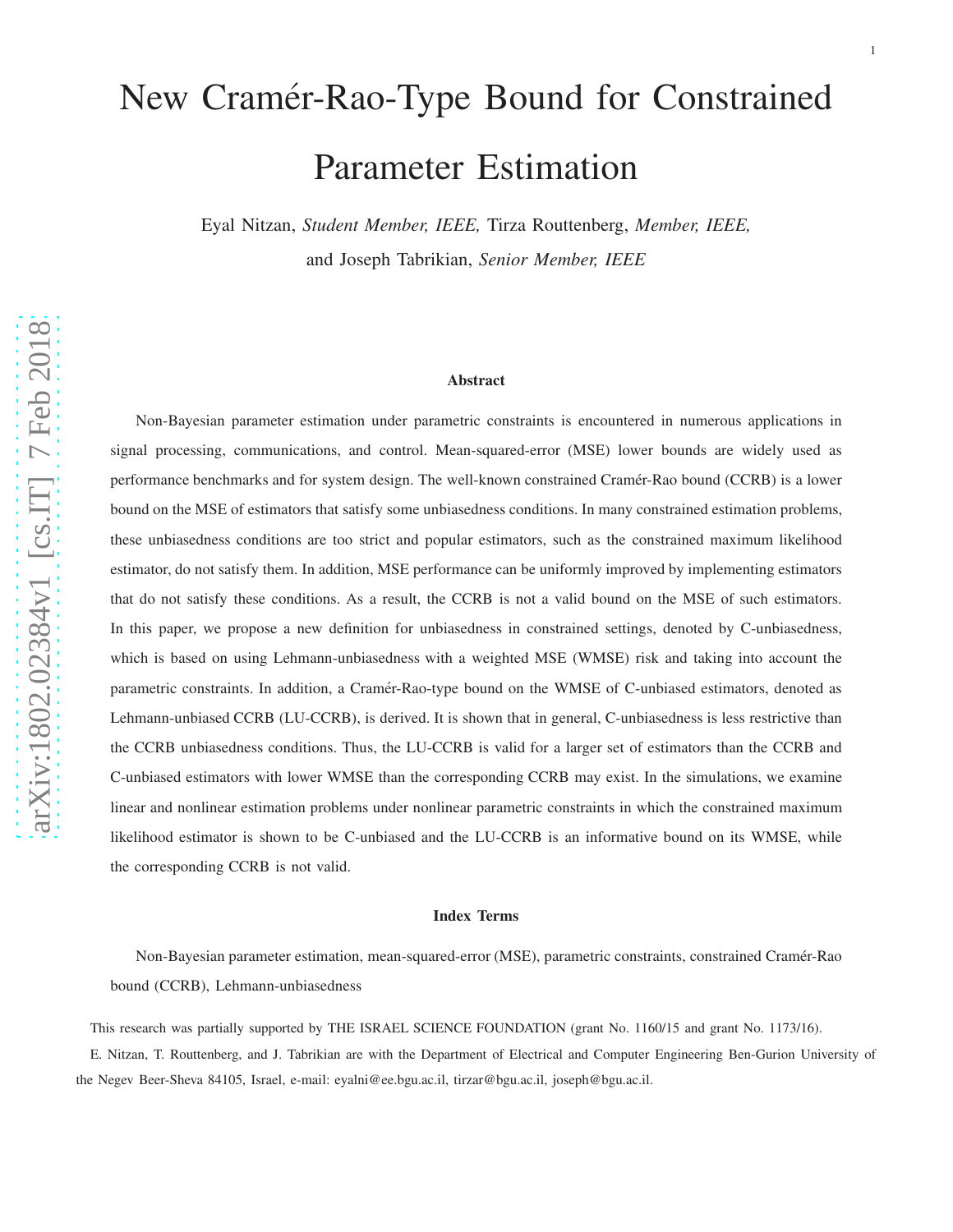#### I. INTRODUCTION

In the non-Bayesian framework, the Cramér-Rao bound (CRB) [\[1\]](#page-35-0), [\[2\]](#page-35-1) provides a lower bound on the meansquared-error (MSE) of any mean-unbiased estimator and is used as a benchmark for parameter estimation performance analysis. In constrained parameter estimation [\[3\]](#page-36-0), the unknown parameter vector satisfies given parametric constraints. In some cases, the CRB for constrained parameter estimation can be obtained by a reparameterization of the original problem. However, this approach may be intractable and may hinder insights into the original unconstrained problem [\[4\]](#page-36-1). In addition, mean-unbiased estimators may not exist for the reparameterized problem, as occurs in cases where the resulting distribution is periodic [\[5\]](#page-36-2).

In the pioneering work in [\[3\]](#page-36-0), the constrained CRB (CCRB) was derived for constrained parameter estimation without reparameterizing the original problem. A simplified derivation of the CCRB was presented in [\[6\]](#page-36-3). The CCRB was extended to different cases as follows: to parameter estimation with a singular Fisher information matrix (FIM) in [\[4\]](#page-36-1), to complex vector parameter estimation in [\[7\]](#page-36-4), to biased estimation in [\[8\]](#page-36-5), and to sparse parameter vector estimation in [\[9\]](#page-36-6). Alternative derivations of the CCRB from a model fitting perspective and via norm minimization were presented in [\[10\]](#page-36-7) and [\[11\]](#page-36-8), respectively. A hybrid Bayesian and non-Bayesian CCRB and the CCRB under misspecified models were derived in [\[12\]](#page-36-9) and [\[13\]](#page-36-10), respectively. Computations of the CCRB in various applications can be found, for example, in [\[14\]](#page-36-11)–[\[19\]](#page-36-12). In addition to the CCRB, Cramér-Rao-type bounds for estimation of parameters constrained to lie on a manifold were derived in [\[20\]](#page-36-13)–[\[23\]](#page-37-0). The constrained Bhattacharyya bound wad derived in [\[24\]](#page-37-1) and the constrained Hammersley-Chapman-Robbins (HCR) bound was derived in [\[3\]](#page-36-0) by using the classical HCR bound in which the test-points were taken from the constrained set.

A popular estimator for constrained parameter estimation is the constrained maximum likelihood (CML) estimator [\[6\]](#page-36-3), [\[10\]](#page-36-7), [\[25\]](#page-37-2)–[\[31\]](#page-37-3). This estimator is obtained by maximizing the likelihood function subject to parametric constraints. It is shown in [\[6\]](#page-36-3), [\[10\]](#page-36-7) for nonsingular and singular FIM, respectively, that if there exists a meanunbiased estimator satisfying the constraints that achieves the CCRB, then this estimator is a stationary point of the constrained likelihood maximization. Asymptotic properties of the CML estimator can be found in [\[25\]](#page-37-2)–[\[31\]](#page-37-3), under different assumptions. In particular, it is shown in [\[31\]](#page-37-3) that under mild assumptions, the CCRB is achieved asymptotically by the CML estimator. However, in the non-asymptotic region the CCRB may not be a valid lower bound for CML performance and the CML estimator may have significantly lower MSE than the CCRB. Other estimation methods for constrained parameter estimation are based on minimax criteria, e.g. [\[32\]](#page-37-4), [\[33\]](#page-37-5), and least squares criteria, e.g. [\[31\]](#page-37-3), [\[34\]](#page-37-6), [\[35\]](#page-37-7).

It is well known that unrestricted minimization of the non-Bayesian MSE yields the trivial, parameter-dependent estimator. In order to avoid this loophole, mean-unbiasedness of estimators is usually imposed [\[36\]](#page-37-8), [\[37\]](#page-37-9), *i.e.* only estimators with zero bias in the entire parameter space are considered. In early works on constrained parameter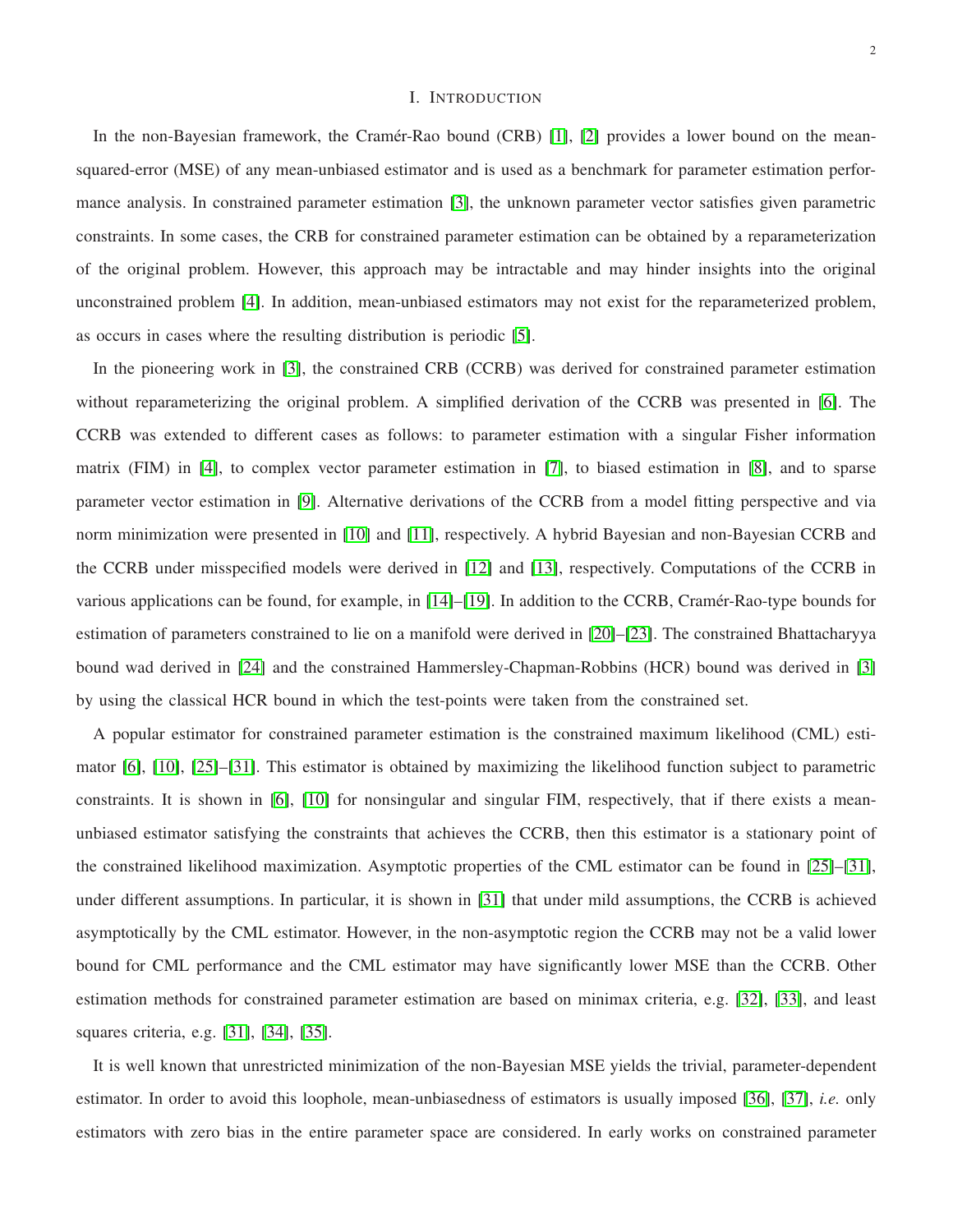estimation [\[4\]](#page-36-1), [\[6\]](#page-36-3), [\[10\]](#page-36-7), [\[31\]](#page-37-3), the CCRB was assumed to be valid for estimators that satisfy the constraints and have zero bias in the constrained set. It was shown in [\[38\]](#page-37-10) that zero-bias requirement may be too strict. In addition, it was shown (e.g. [\[8\]](#page-36-5), [\[30\]](#page-37-11)) that the CCRB can be derived without requiring the estimator to satisfy the constraints. The unbiasedness conditions of the CCRB were thoroughly discussed in [\[9\]](#page-36-6) and were shown to be less restrictive than the unbiasedness conditions of the conventional CRB. However, the CCRB unbiasedness conditions may still be too strict for commonly-used estimators, such as the CML estimator.

In this paper, the concept of unbiasedness in the Lehmann sense under parametric constraints, named Cunbiasedness, is developed. The Lehmann-unbiasedness [\[36\]](#page-37-8), [\[39\]](#page-37-12) generalizes the mean-unbiasedness to arbitrary cost functions and arbitrary parameter space. It has been used in various works for derivation of performance bounds under different cost functions [\[40\]](#page-37-13)–[\[43\]](#page-37-14). Using the C-unbiasedness concept, we derive a new constrained Cramér-Rao-type lower bound, named Lehmann-unbiased CCRB (LU-CCRB), on the weighted MSE (WMSE) [\[32\]](#page-37-4), [\[44\]](#page-37-15) of any C-unbiased estimator. A special case of the WMSE is the trace of the MSE matrix. We first present the LU-CCRB on the MSE matrix trace and then extend it to the general WMSE. In the simulations, the CML estimator is shown to be C-unbiased for orthogonal linear estimation problem under norm constraint and for amplitude and frequency estimation problem under amplitude constraint. Therefore, the LU-CCRB is a valid bound for CML performance in these cases. In contrast, the corresponding CCRB is not a valid lower bound in the considered cases and is shown to be significantly higher than the WMSE of the CML estimator. An early derivation of C-unbiasedness and lower bounds on a projected MSE matrix appear in the conference paper [\[45\]](#page-37-16). In this work, we focus on WMSE rather than the projected MSE. The remainder of the paper is organized as follows. In Section [II,](#page-2-0) the constrained estimation model is formulated. The C-unbiasedness and the LU-CCRB are derived in Sections [III](#page-4-0) and [IV,](#page-8-0) respectively. Our simulations appear in Section [V.](#page-15-0) In Section [VI,](#page-24-0) we give our conclusions.

#### II. NOTATIONS AND CONSTRAINED MODEL

<span id="page-2-0"></span>In the sequel, we denote vectors by boldface lowercase letters and matrices by boldface uppercase letters. The mth element of the vector a and the  $(m, k)$ th element of the matrix **A** are denoted by  $a_m$  and  $[\mathbf{A}]_{m,k}$ , respectively. A subvector of a with indices  $l, l+1, \ldots, l+K$  is denoted by  $[\mathbf{a}]_{l:l+K}$ . The identity matrix of dimension  $K \times K$ is denoted by  $I_K$  and 0 denotes a vector/matrix of zeros. The notations  $Tr(\cdot)$  and  $vec(\cdot)$  denote the trace and vectorization operators, where the vectorization operator stacks the columns of its input matrix into a column vector. The notations  $(\cdot)^T$ ,  $(\cdot)^{-1}$ , and  $(\cdot)^{\dagger}$  denote the transpose, inverse, and Moore-Penrose pseudo inverse, respectively. The notation  $A \succeq B$  implies that  $A - B$  is a positive-semidefinite matrix. The column and null spaces of a matrix are denoted by  $\mathcal{R}(\cdot)$  and  $\mathcal{N}(\cdot)$ , respectively. The matrices  $\mathbf{P_A} = \mathbf{A}\mathbf{A}^{\dagger} = \mathbf{A}(\mathbf{A}^T\mathbf{A})^{\dagger}\mathbf{A}^T$  and  $\mathbf{P_A}^{\perp} = \mathbf{I}_M - \mathbf{P_A}$ are the orthogonal projection matrices onto  $\mathcal{R}(\mathbf{A})$  and  $\mathcal{N}(\mathbf{A}^T)$ , respectively [\[46\]](#page-38-0). The notation  $\mathbf{A} \otimes \mathbf{B}$  is the Kronecker product of the matrices A and B. The gradient of a vector function g of  $\theta$ ,  $\nabla_{\theta}g(\theta)$ , is a matrix in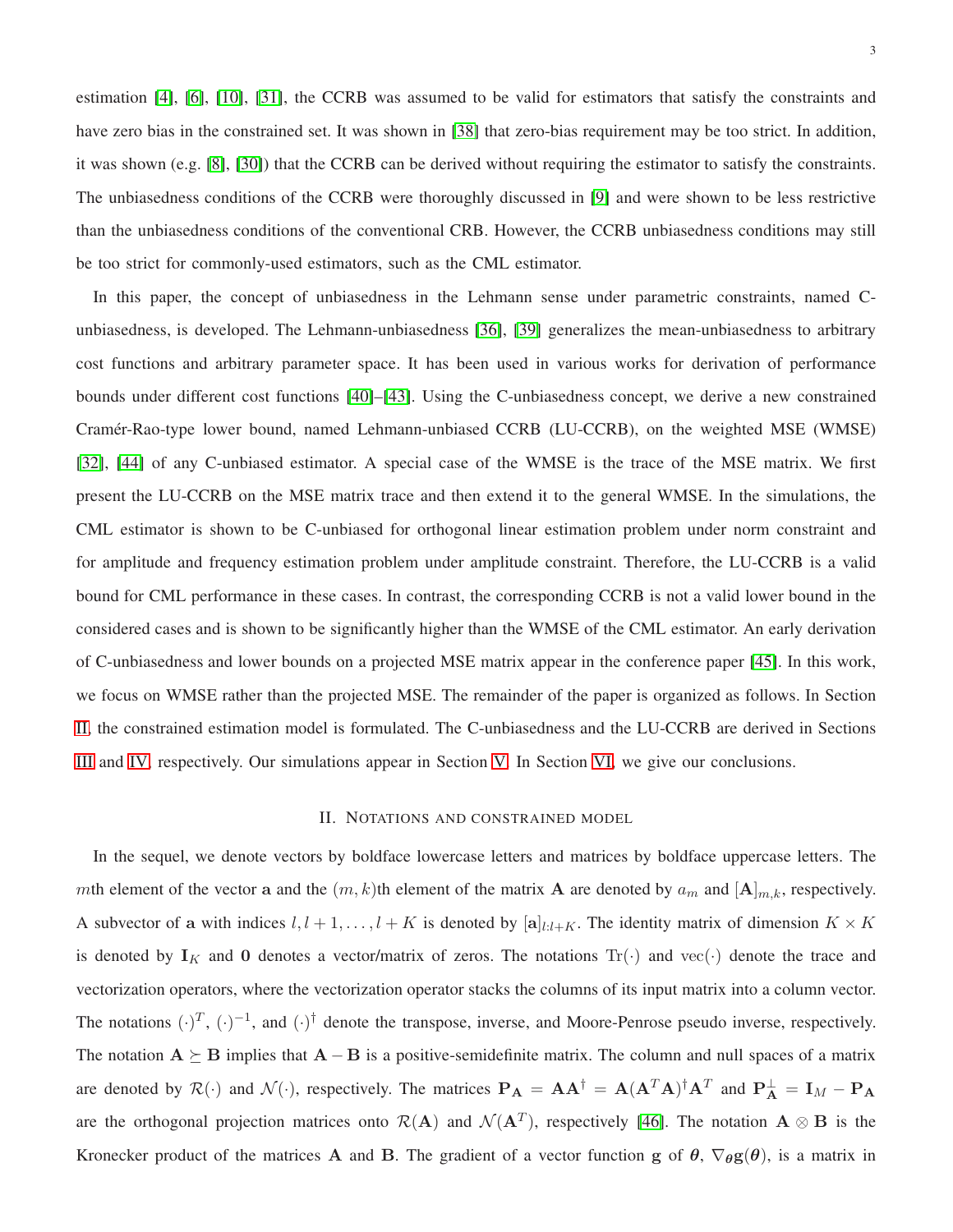which  $[\nabla_{\theta} \mathbf{g}(\theta)]_{m,k} = \frac{\partial g_m(\theta)}{\partial \theta_k}$  $\frac{dm(\theta)}{\partial \theta_k}$ . The real and imaginary parts of an argument are denoted by Re $\{\cdot\}$  and Im $\{\cdot\},$ respectively, and  $j \triangleq \sqrt{-1}$ . The notation ∠ stands for the phase of a complex scalar, which is assumed to be restricted to the interval  $[-\pi, \pi)$ .

Let  $(\Omega_x, \mathcal{F}, P_\theta)$  denote a probability space, where  $\Omega_x$  is the observation space,  $\mathcal{F}$  is the  $\sigma$ -algebra on  $\Omega_x$ , and  ${P_{\theta}}$  is a family of probability measures parameterized by the deterministic unknown parameter vector  $\theta \in \mathbb{R}^M$ . Each probability measure  $P_{\theta}$  is assumed to have an associated probability density function (pdf),  $f_{\mathbf{x}}(\cdot;\theta)$ , such that the expected value of any measurable function  $Z: \Omega_{\mathbf{x}} \to \mathbb{R}$  with respect to (w.r.t.)  $P_{\theta}$  satisfies  $\mathrm{E}[Z(\mathbf{x}); \theta] \stackrel{\triangle}{=}$  $\int_{\Omega_{\mathbf{x}}} Z(\gamma) f_{\mathbf{x}}(\gamma; \theta) d\gamma$ . For simplicity of notations, we omit  $\theta$  from the notation of expectation and denote it by E[·], whenever the value of  $\theta$  is clear from the context. The conditional expectation given event A and parameterized by  $\theta$  is denoted by  $E[\cdot | \mathcal{A}; \theta]$ .

We suppose that  $\theta$  is restricted to the set

<span id="page-3-1"></span>
$$
\Theta_{\mathbf{f}} = \{ \boldsymbol{\theta} \in \mathbb{R}^M : \mathbf{f}(\boldsymbol{\theta}) = \mathbf{0} \},\tag{1}
$$

where  $f: \mathbb{R}^M \to \mathbb{R}^K$  is a continuously differentiable function. It is assumed that  $0 \le K < M$  and that the matrix,  $\mathbf{F}(\theta) = \nabla_{\theta} \mathbf{f}(\theta) \in \mathbb{R}^{K \times M}$ , has full row rank for any  $\theta \in \Theta_{\mathbf{f}}$ , *i.e.* the constraints are not redundant. Thus, for any  $\theta \in \Theta_f$  there exists a matrix  $\mathbf{U}(\theta) \in \mathbb{R}^{M \times (M-K)}$ , such that

<span id="page-3-5"></span>
$$
\mathbf{F}(\boldsymbol{\theta})\mathbf{U}(\boldsymbol{\theta})=\mathbf{0} \tag{2}
$$

and

<span id="page-3-6"></span>
$$
\mathbf{U}^T(\boldsymbol{\theta})\mathbf{U}(\boldsymbol{\theta}) = \mathbf{I}_{M-K}.
$$
\n(3)

The case  $K = 0$  implies an unconstrained estimation problem in which  $U(\theta) = I_M$ . Under the assumption that each element of  $\mathbf{U}(\boldsymbol{\theta})$  is differentiable w.r.t.  $\boldsymbol{\theta}$ ,  $\forall \boldsymbol{\theta} \in \Theta_{\mathbf{f}}$ , we define

<span id="page-3-3"></span>
$$
\mathbf{V}_m(\boldsymbol{\theta}) \stackrel{\triangle}{=} \nabla_{\boldsymbol{\theta}} \mathbf{u}_m(\boldsymbol{\theta}), \tag{4}
$$

where  $\mathbf{u}_m(\boldsymbol{\theta})$  is the *m*th column of  $\mathbf{U}(\boldsymbol{\theta}), \forall m = 1, \dots, M - K$ .

An estimator of  $\theta$  based on a random observation vector  $x \in \Omega_x$  is denoted by  $\hat{\theta} : \Omega_x \to \mathbb{R}^M$ , where  $\hat{\theta}(x)$  does not necessarily satisfy the constraints. For the sake of simplicity, in the following  $\theta(x)$  is replaced by  $\theta$ . The bias of an estimator is denoted by

<span id="page-3-2"></span>
$$
\mathbf{b}_{\hat{\boldsymbol{\theta}}}(\boldsymbol{\theta}) \stackrel{\triangle}{=} \mathbf{E}[\hat{\boldsymbol{\theta}} - \boldsymbol{\theta}]. \tag{5}
$$

Under the assumption that each element of  $b_{\hat{\theta}}(\theta)$  is differentiable w.r.t.  $\theta$ ,  $\forall \theta \in \Theta_f$ , we define the bias gradient

<span id="page-3-4"></span>
$$
\mathbf{D}_{\hat{\boldsymbol{\theta}}}(\boldsymbol{\theta}) \stackrel{\triangle}{=} \nabla_{\boldsymbol{\theta}} \mathbf{b}_{\hat{\boldsymbol{\theta}}}(\boldsymbol{\theta}). \tag{6}
$$

In this paper, we are interested in estimation under a weighted squared-error (WSE) cost function [\[32\]](#page-37-4), [\[44\]](#page-37-15),

<span id="page-3-0"></span>
$$
C_{\text{WSE}}(\hat{\boldsymbol{\theta}}, \boldsymbol{\theta}) = (\hat{\boldsymbol{\theta}} - \boldsymbol{\theta})^T \mathbf{W} (\hat{\boldsymbol{\theta}} - \boldsymbol{\theta}),
$$
\n(7)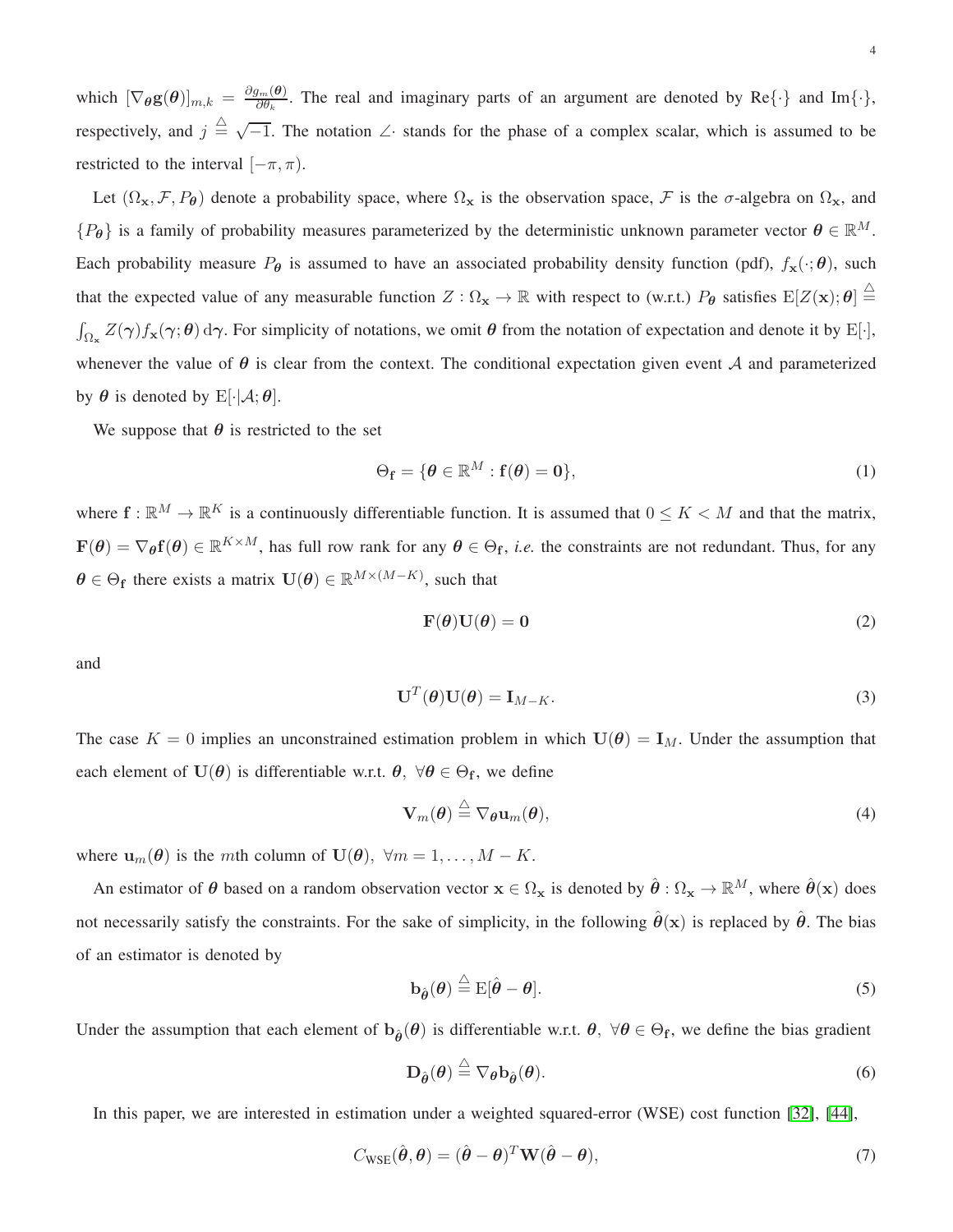where  $\mathbf{W} \in \mathbb{R}^{M \times M}$  is a positive semidefinite weighting matrix. The WMSE risk is obtained by taking the expectation of [\(7\)](#page-3-0) and is given by

<span id="page-4-2"></span>
$$
\mathbf{WMSE}_{\hat{\boldsymbol{\theta}}}(\boldsymbol{\theta}) \stackrel{\triangle}{=} \mathrm{E}\left[C_{\mathbf{WSE}}(\hat{\boldsymbol{\theta}}, \boldsymbol{\theta})\right] = \mathrm{E}\left[(\hat{\boldsymbol{\theta}} - \boldsymbol{\theta})^T \mathbf{W}(\hat{\boldsymbol{\theta}} - \boldsymbol{\theta})\right].
$$
\n(8)

#### III. UNBIASEDNESS UNDER CONSTRAINTS

<span id="page-4-0"></span>In non-Bayesian parameter estimation, direct minimization of the risk w.r.t. the estimator results in a trivial estimator. Accordingly, one needs to exclude such estimators by additional restrictions on the considered set of estimators. A common restriction on estimators is mean-unbiasedness, which is used for derivation of the CRB. In the following, we propose a novel unbiasedness restriction for constrained parameter estimation, named Cunbiasedness, which is based on Lehmann's definition of unbiasedness. It is shown that local C-unbiasedness is a weaker restriction than the local unbiasedness restrictions of the CCRB. Therefore, local C-unbiasedness allows for a larger set of estimators to be considered.

#### *A. Lehmann-unbiasedness*

Lehmann [\[36\]](#page-37-8), [\[39\]](#page-37-12) proposed a generalization of the unbiasedness concept based on the considered cost function, as presented in the following definition.

**Definition 1.** *The estimator*  $\hat{\theta}$  *is said to be a uniformly unbiased estimator of*  $\theta$  *in the Lehmann sense* [\[36\]](#page-37-8), [\[39\]](#page-37-12) *w.r.t. the cost function*  $C(\hat{\theta}, \theta)$  *if* 

<span id="page-4-1"></span>
$$
\mathcal{E}[C(\hat{\boldsymbol{\theta}}, \boldsymbol{\eta}); \boldsymbol{\theta}] \ge \mathcal{E}[C(\hat{\boldsymbol{\theta}}, \boldsymbol{\theta}); \boldsymbol{\theta}], \ \forall \boldsymbol{\eta}, \boldsymbol{\theta} \in \Omega_{\boldsymbol{\theta}}, \tag{9}
$$

*where*  $\Omega_{\theta}$  *is the parameter space.* 

The Lehmann-unbiasedness definition implies that an estimator is unbiased if on the average it is "closest" to the true parameter,  $\theta$ , rather than to any other value in the parameter space,  $\eta \in \Omega_{\theta}$ . The measure of closeness between the estimator and the parameter is the cost function,  $C(\hat{\theta}, \theta)$ . For example, in [\[39\]](#page-37-12) it is shown that under the scalar squared-error cost function,  $C(\hat{\theta}, \theta) = (\hat{\theta} - \theta)^2$ , the Lehmann-unbiasedness in [\(9\)](#page-4-1) is reduced to the conventional mean-unbiasedness,  $E[\hat{\theta} - \theta] = 0$ ,  $\forall \theta \in \Omega_{\theta}$ . Lehmann-unbiasedness conditions for various cost functions can be found in [\[40\]](#page-37-13)–[\[43\]](#page-37-14).

In non-Bayesian estimation theory, two types of unbiasedness are usually considered: uniform unbiasedness in which the estimator is unbiased at any point in the parameter space and local unbiasedness (see e.g. [\[47\]](#page-38-1)) in which the estimator is assumed to be unbiased only in the vicinity of the true parameter  $\theta_0$ . In the following definition, we extend the original uniform definition of Lehmann-unbiasedness in [\(9\)](#page-4-1) to local Lehmann-unbiasedness.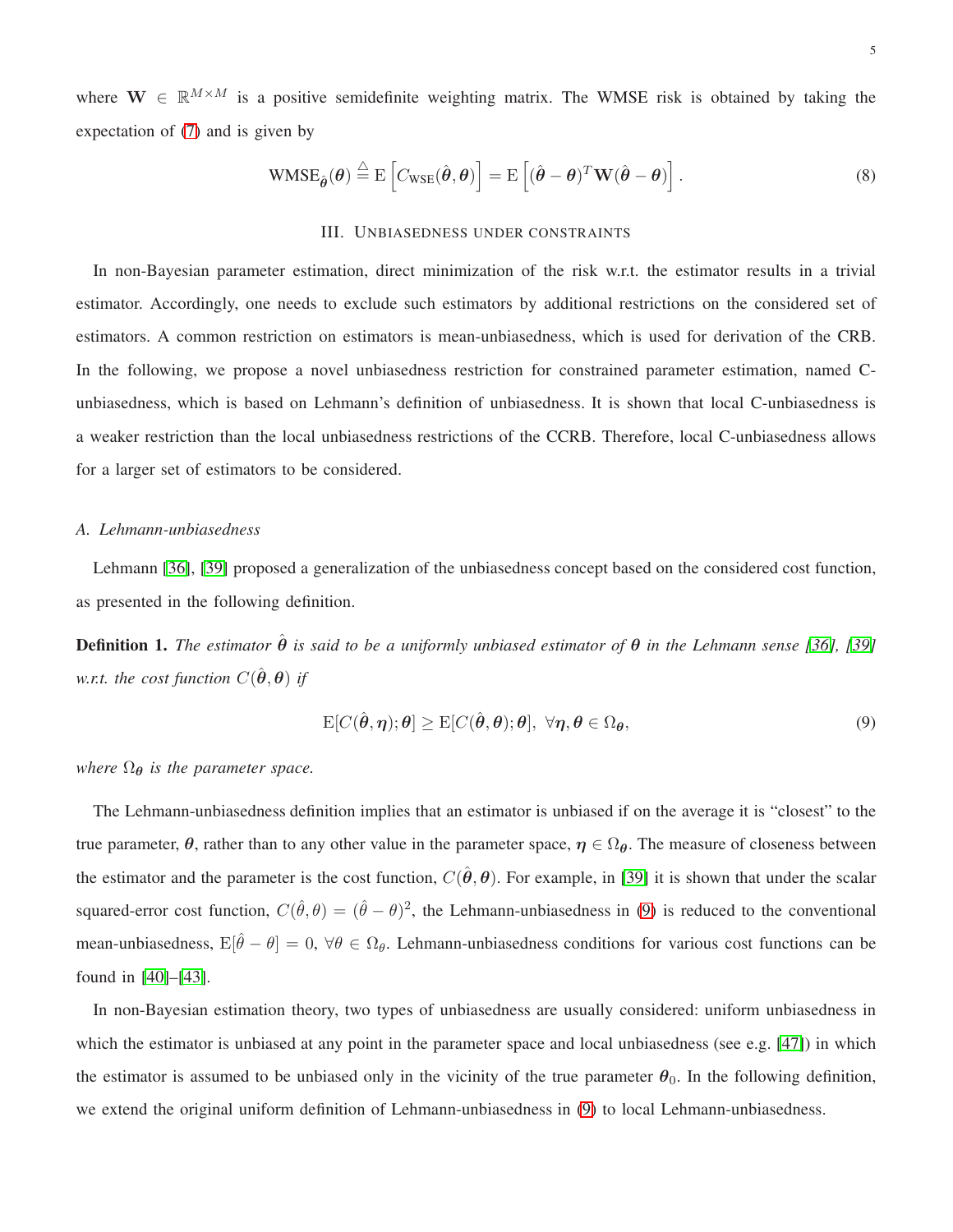<span id="page-5-7"></span>**Definition 2.** *The estimator*  $\hat{\theta}$  *is said to be a locally Lehmann-unbiased estimator in the vicinity of*  $\theta_0 \in \Omega_{\theta}$  *w.r.t. the cost function*  $C(\hat{\theta}, \theta)$  *if* 

<span id="page-5-5"></span>
$$
\mathcal{E}[C(\hat{\boldsymbol{\theta}}, \boldsymbol{\eta}); \boldsymbol{\theta}] \ge \mathcal{E}[C(\hat{\boldsymbol{\theta}}, \boldsymbol{\theta}); \boldsymbol{\theta}], \ \forall \boldsymbol{\eta} \in \Omega_{\boldsymbol{\theta}}, \tag{10}
$$

*for any*  $\theta \in \Omega_{\theta}$ *, s.t.*  $|\theta_m - \theta_{0,m}| < \varepsilon_m$ ,  $\varepsilon_m \to 0$ ,  $\forall m = 1, \ldots, M$ .

#### *B. Uniform C-unbiasedness*

In the following, the uniform C-unbiasedness is derived by combining the uniform Lehmann-unbiasedness condition from [\(9\)](#page-4-1) w.r.t. the WSE cost function and the parametric constraints.

<span id="page-5-6"></span>**Proposition 1.** *A necessary condition for an estimator*  $\hat{\theta}: \Omega_{\mathbf{x}} \to \mathbb{R}^M$  *to be a uniformly unbiased estimator of*  $\boldsymbol{\theta} \in \mathbb{R}^M$  *in the Lehmann sense w.r.t. the WSE cost function and under the constrained set in* [\(1\)](#page-3-1) *is* 

<span id="page-5-4"></span>
$$
\mathbf{U}^{T}(\boldsymbol{\theta})\mathbf{W}\mathbf{b}_{\hat{\boldsymbol{\theta}}}(\boldsymbol{\theta}) = \mathbf{0}, \ \forall \boldsymbol{\theta} \in \Theta_{\mathbf{f}}.\tag{11}
$$

*Proof:* By substituting  $\Omega_{\theta} = \Theta_{\text{f}}$  and the WSE cost function from [\(7\)](#page-3-0) in [\(9\)](#page-4-1), one obtains that Lehmannunbiasedness in the constrained setting is reduced to:

<span id="page-5-0"></span>
$$
\mathbf{E}\left[ (\hat{\boldsymbol{\theta}} - \boldsymbol{\eta})^T \mathbf{W} (\hat{\boldsymbol{\theta}} - \boldsymbol{\eta}); \boldsymbol{\theta} \right] \ge \mathbf{E}\left[ (\hat{\boldsymbol{\theta}} - \boldsymbol{\theta})^T \mathbf{W} (\hat{\boldsymbol{\theta}} - \boldsymbol{\theta}); \boldsymbol{\theta} \right], \ \forall \boldsymbol{\eta}, \boldsymbol{\theta} \in \Theta_f.
$$
 (12)

Let  $\eta_{min}$  denote the minimizer of the following constrained minimization problem

<span id="page-5-1"></span>
$$
\min_{\boldsymbol{\eta}} \mathbf{E}[(\hat{\boldsymbol{\theta}} - \boldsymbol{\eta})^T \mathbf{W}(\hat{\boldsymbol{\theta}} - \boldsymbol{\eta}); \boldsymbol{\theta}] \quad \text{s.t.} \quad \mathbf{f}(\boldsymbol{\eta}) = \mathbf{0}.
$$
 (13)

Then, the condition in [\(12\)](#page-5-0) is equivalent to requiring  $\eta_{min} = \theta$ . By using a necessary condition for constrained minimization (see e.g. Eq. (1.62) in [\[48\]](#page-38-2)), it can be shown that the minimizer of [\(13\)](#page-5-1),  $\eta_{min}$ , must satisfy

<span id="page-5-2"></span>
$$
\mathbf{U}^{T}(\boldsymbol{\eta}_{min}) \nabla_{\boldsymbol{\eta}}^{T} \mathbf{E}[(\hat{\boldsymbol{\theta}} - \boldsymbol{\eta})^{T} \mathbf{W}(\hat{\boldsymbol{\theta}} - \boldsymbol{\eta}); \boldsymbol{\theta}] \Big|_{\boldsymbol{\eta} = \boldsymbol{\eta}_{min}} = \mathbf{0}.
$$
 (14)

Under the assumption that integration w.r.t.  $x \in \Omega_x$  and derivatives w.r.t.  $\eta$  can be reordered, the condition in [\(14\)](#page-5-2) is equivalent to

<span id="page-5-3"></span>
$$
\mathbf{U}^{T}(\boldsymbol{\eta}_{min})\mathbf{W}\mathbf{E}[\hat{\boldsymbol{\theta}} - \boldsymbol{\eta}_{min}; \boldsymbol{\theta}] = \mathbf{0}.
$$
 (15)

Finally, by substituting  $\eta_{min} = \theta$  and [\(5\)](#page-3-2) in [\(15\)](#page-5-3), one obtains [\(11\)](#page-5-4).

An estimator that satisfies [\(11\)](#page-5-4) is said to be uniformly C-unbiased. The uniform C-unbiasedness is a necessary condition for uniform Lehmann-unbiasedness w.r.t. the WSE cost function and under the constrained set in [\(1\)](#page-3-1). It can be seen that if an estimator has zero mean-bias in the constrained set, *i.e.*  $b_{\hat{\theta}}(\theta) = 0$ ,  $\forall \theta \in \Theta_f$ , then it satisfies [\(11\)](#page-5-4) but not vice versa. Thus, the uniform C-unbiasedness condition is a weaker condition than requiring mean-unbiasedness in the constrained set.

П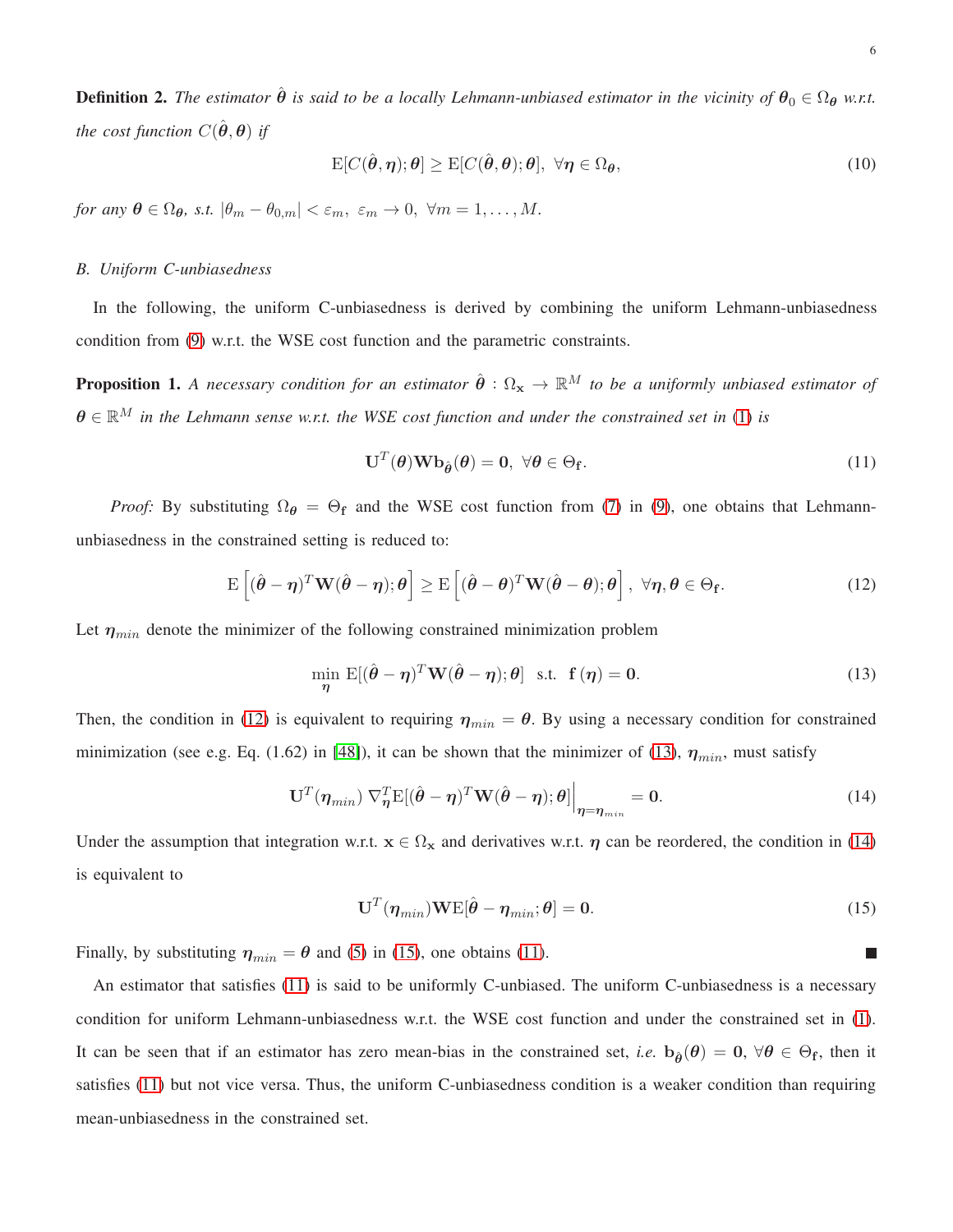#### <span id="page-6-8"></span>*C. Local C-unbiasedness*

In this subsection, local C-unbiasedness conditions are derived by combining the local Lehmann-unbiasedness condition from [\(10\)](#page-5-5) w.r.t. the WSE cost function and the parametric constraints.

**Proposition 2.** *Necessary conditions for an estimator*  $\hat{\theta}: \Omega_{\mathbf{x}} \to \mathbb{R}^M$  to be a locally Lehmann-unbiased estimator *in the vicinity of*  $\theta_0 \in \Theta_f$  *w.r.t. the WSE cost function and under the constrained set in* [\(1\)](#page-3-1) *are* 

<span id="page-6-5"></span>
$$
\mathbf{U}^{T}(\boldsymbol{\theta}_{0})\mathbf{W}\mathbf{b}_{\hat{\boldsymbol{\theta}}}(\boldsymbol{\theta}_{0}) = \mathbf{0}
$$
 (16)

*and*

<span id="page-6-7"></span>
$$
\mathbf{b}_{\hat{\boldsymbol{\theta}}}^{T}(\boldsymbol{\theta}_{0})\mathbf{W}\mathbf{V}_{m}(\boldsymbol{\theta}_{0})\mathbf{U}(\boldsymbol{\theta}_{0}) = -\mathbf{u}_{m}^{T}(\boldsymbol{\theta}_{0})\mathbf{W}\mathbf{D}_{\hat{\boldsymbol{\theta}}}(\boldsymbol{\theta}_{0})\mathbf{U}(\boldsymbol{\theta}_{0}),
$$
\n(17)

 $\forall m = 1, \ldots, M - K$ , where  $\mathbf{V}_m(\theta)$  and  $\mathbf{D}_{\hat{\theta}}(\theta_0)$  are defined in [\(4\)](#page-3-3) and [\(6\)](#page-3-4), respectively.

*Proof:* Let

<span id="page-6-2"></span>
$$
\mathbf{g}(\boldsymbol{\theta}) \stackrel{\triangle}{=} \mathbf{U}^T(\boldsymbol{\theta}) \mathbf{W} \mathbf{b}_{\hat{\boldsymbol{\theta}}}(\boldsymbol{\theta}).
$$
\n(18)

Based on the proof of Proposition [1](#page-5-6) and using Definition [2](#page-5-7) with  $\Omega_{\theta} = \Theta_f$ , it can be verified that a necessary condition for local Lehmann-unbiasedness in the vicinity of  $\theta_0 \in \Theta_f$  w.r.t. the WSE cost function is

<span id="page-6-1"></span>
$$
\mathbf{g}(\boldsymbol{\theta}) = \mathbf{0},\tag{19}
$$

for any  $\theta \in \Theta_f$ , s.t.  $|\theta_m - \theta_{0,m}| < \varepsilon_m$ ,  $\varepsilon_m \to 0$ ,  $\forall m = 1, ..., M$ . In the vicinity of  $\theta_0$ , by using the notion of feasible directions under equality constraints [\[8\]](#page-36-5), [\[9\]](#page-36-6), [\[11\]](#page-36-8) and using [\(2\)](#page-3-5)-[\(3\)](#page-3-6), we can write

<span id="page-6-0"></span>
$$
\boldsymbol{\theta} = \boldsymbol{\theta}_0 + \mathbf{U}(\boldsymbol{\theta}_0) \mathbf{d}\boldsymbol{\tau}, \ \mathbf{d}\boldsymbol{\tau} \in \mathbb{R}^{M-K}, \ \|\mathbf{d}\boldsymbol{\tau}\| < \varepsilon, \ \varepsilon \to 0. \tag{20}
$$

Then, by substituting [\(20\)](#page-6-0) in the left hand side (l.h.s.) of [\(19\)](#page-6-1) and rewriting in terms of Taylor expansion, one obtains

$$
\mathbf{g}(\boldsymbol{\theta}_0) + \nabla_{\boldsymbol{\theta}} \mathbf{g}(\boldsymbol{\theta})\big|_{\boldsymbol{\theta} = \boldsymbol{\theta}_0} \mathbf{U}(\boldsymbol{\theta}_0) \mathbf{d}\boldsymbol{\tau} + \mathbf{o}(\|\mathbf{d}\boldsymbol{\tau}\|) = \mathbf{0},\tag{21}
$$

 $d\tau \in \mathbb{R}^{M-K}$ ,  $\|\mathrm{d}\tau\| < \varepsilon$ ,  $\varepsilon \to 0$ . From the uniqueness of Taylor expansion, one obtains the equalities

<span id="page-6-3"></span>
$$
\mathbf{g}(\boldsymbol{\theta}_0) = \mathbf{0} \tag{22}
$$

and

<span id="page-6-4"></span>
$$
\nabla_{\theta} \mathbf{g}(\theta) \big|_{\theta = \theta_0} \mathbf{U}(\theta_0) = \mathbf{0}.\tag{23}
$$

By substituting [\(18\)](#page-6-2) in [\(22\)](#page-6-3) and [\(23\)](#page-6-4), we obtain the first local C-unbiasedness condition from [\(16\)](#page-6-5) and

<span id="page-6-6"></span>
$$
\nabla_{\theta} \left( \mathbf{U}^T(\theta) \mathbf{W} \mathbf{b}_{\hat{\theta}}(\theta) \right) \Big|_{\theta = \theta_0} \mathbf{U}(\theta_0) = \mathbf{0}, \tag{24}
$$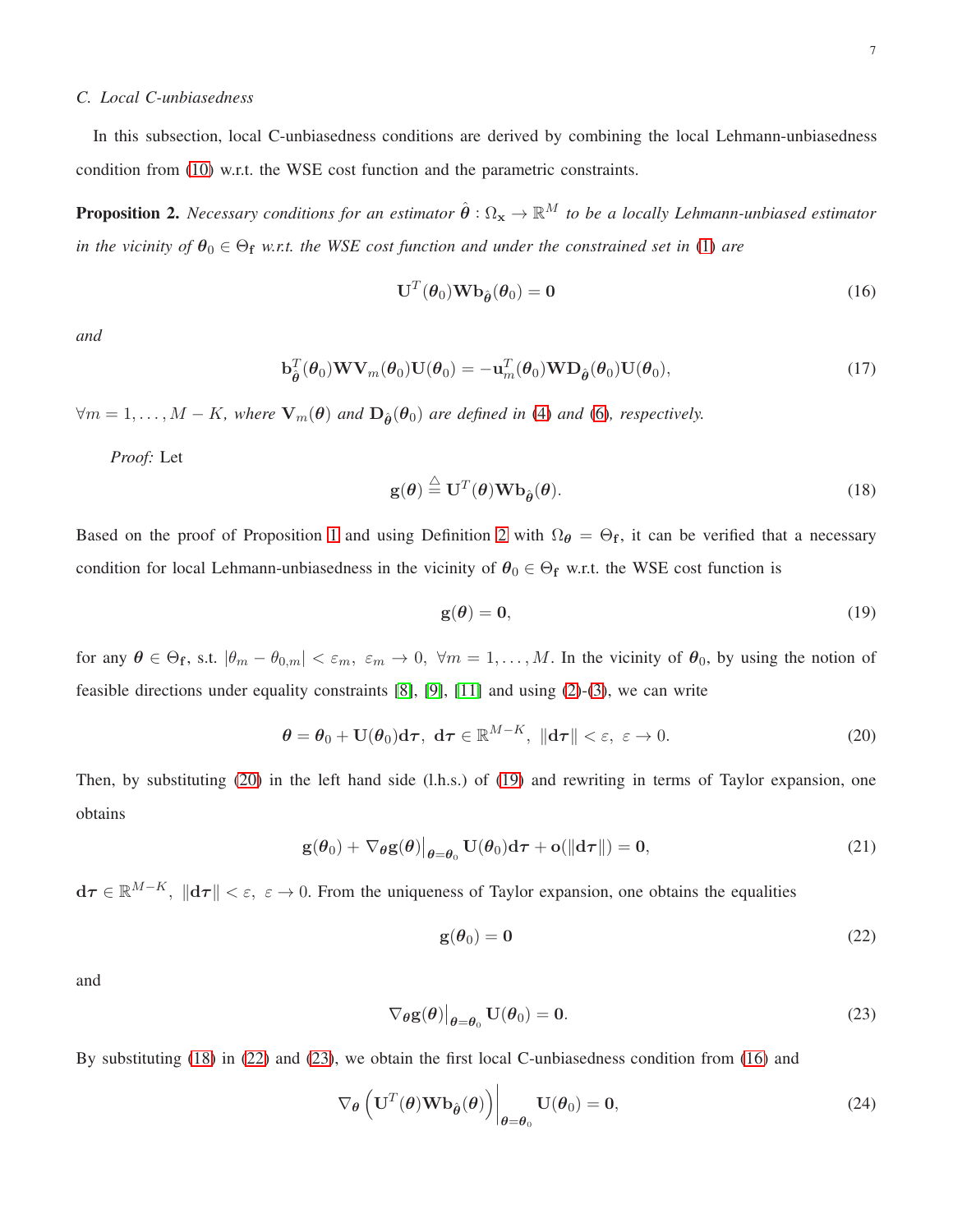respectively. The equality in [\(24\)](#page-6-6) can be rewritten in terms of the following  $M - K$  equalities

<span id="page-7-0"></span>
$$
\nabla_{\theta} \left( \mathbf{u}_m^T(\theta) \mathbf{W} \mathbf{b}_{\hat{\theta}}(\theta) \right) \Big|_{\theta = \theta_0} \mathbf{U}(\theta_0) = \mathbf{0}, \tag{25}
$$

 $\forall m = 1, \dots, M - K$ . By using the product rule for derivatives we can rewrite [\(25\)](#page-7-0) as

<span id="page-7-1"></span>
$$
\mathbf{b}_{\hat{\boldsymbol{\theta}}}^{T}(\boldsymbol{\theta}_{0})\mathbf{W}\left(\nabla_{\boldsymbol{\theta}}\mathbf{u}_{m}(\boldsymbol{\theta})\big|_{\boldsymbol{\theta}_{0}}\right)\mathbf{U}(\boldsymbol{\theta}_{0})+\mathbf{u}_{m}^{T}(\boldsymbol{\theta}_{0})\mathbf{W}\left(\nabla_{\boldsymbol{\theta}}\mathbf{b}_{\hat{\boldsymbol{\theta}}}(\boldsymbol{\theta})\big|_{\boldsymbol{\theta}_{0}}\right)\mathbf{U}(\boldsymbol{\theta}_{0})=\mathbf{0},
$$
\n(26)

 $\forall m = 1, \ldots, M - K$ . Finally, by substituting [\(4\)](#page-3-3) and [\(6\)](#page-3-4) in [\(26\)](#page-7-1) and reordering, we obtain the second local C-unbiasedness condition from [\(17\)](#page-6-7).  $\Box$ 

In case the MSE matrix trace is of interest, we substitute  $W = I_M$  in [\(16\)](#page-6-5)-[\(17\)](#page-6-7) and the resulting local C-unbiasedness conditions are

<span id="page-7-4"></span>
$$
\mathbf{U}^{T}(\boldsymbol{\theta}_{0})\mathbf{b}_{\hat{\boldsymbol{\theta}}}(\boldsymbol{\theta}_{0}) = \mathbf{0}
$$
 (27)

and

<span id="page-7-5"></span>
$$
\mathbf{b}_{\hat{\boldsymbol{\theta}}}^{T}(\boldsymbol{\theta}_{0})\mathbf{V}_{m}(\boldsymbol{\theta}_{0})\mathbf{U}(\boldsymbol{\theta}_{0})=-\mathbf{u}_{m}^{T}(\boldsymbol{\theta}_{0})\mathbf{D}_{\hat{\boldsymbol{\theta}}}(\boldsymbol{\theta}_{0})\mathbf{U}(\boldsymbol{\theta}_{0}),
$$
\n(28)

 $\forall m = 1, \ldots, M - K.$ 

It is known that the CRB is a local bound, which is valid for estimators whose bias and bias gradient vanish at a considered point (see e.g. [\[9\]](#page-36-6)), that is, locally mean-unbiased estimators in the vicinity of this point. It is shown in [\[9\]](#page-36-6) that the CCRB is valid for locally  $\mathcal{X}$ -unbiased estimators, where local  $\mathcal{X}$ -unbiasedness is a weaker restriction than local mean-unbiasedness. As a result, the CCRB is always lower than or equal to the CRB. In particular, an estimator is locally X-unbiased in the vicinity of  $\theta_0$  if it satisfies

<span id="page-7-2"></span>
$$
\mathbf{b}_{\hat{\boldsymbol{\theta}}}(\boldsymbol{\theta}_0) = \mathbf{0} \tag{29}
$$

and

<span id="page-7-3"></span>
$$
\mathbf{D}_{\hat{\boldsymbol{\theta}}}(\boldsymbol{\theta}_0)\mathbf{U}(\boldsymbol{\theta}_0) = \mathbf{0}.\tag{30}
$$

For any positive semidefinite matrix  $W$ , it can be seen that if an estimator satisfies [\(29\)](#page-7-2), then it satisfies also [\(16\)](#page-6-5) but not vice versa. In addition, it can be seen that if an estimator satisfies [\(29\)](#page-7-2) and [\(30\)](#page-7-3), then it satisfies [\(17\)](#page-6-7) but not vice versa. Thus, for any positive semidefinite weighting matrix W, the local C-unbiasedness is a weaker restriction than the local  $\mathcal X$ -unbiasedness and therefore, lower bounds on the WMSE of locally C-unbiased estimators may be lower than the corresponding CCRB. In Section [V,](#page-15-0) we show examples in which the CML estimator is C-unbiased and is not  $X$ -unbiased.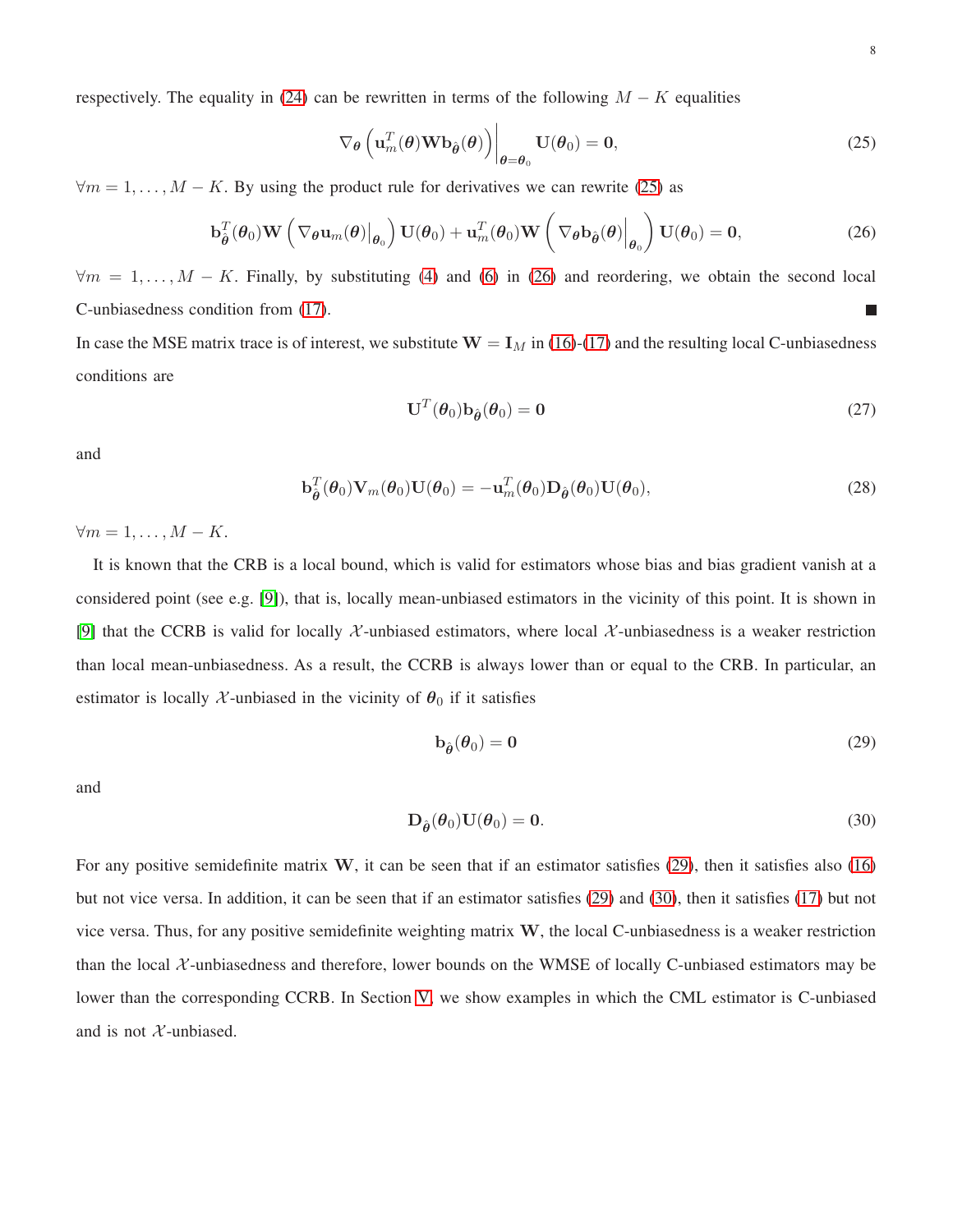#### IV. LU-CCRB

<span id="page-8-0"></span>In this section, we derive the LU-CCRB, which is a new Cramér-Rao-type lower bound on the WMSE of locally C-unbiased estimators, where the WMSE is defined in [\(8\)](#page-4-2). In Subsection [IV-A,](#page-8-1) we derive the LU-CCRB on the trace of the MSE matrix, *i.e.* for  $W = I_M$ . Properties of this bound are described in Subsection [IV-B.](#page-11-0) Then, in Subsection [IV-C,](#page-14-0) we extend the LU-CCRB and show its properties for a general weighting matrix.

## <span id="page-8-1"></span>*A. Derivation of LU-CCRB on the MSE matrix trace*

In the following theorem, we derive the LU-CCRB on the MSE matrix trace of locally C-unbiased estimators. For the derivation we define

<span id="page-8-4"></span>
$$
\boldsymbol{v}(\mathbf{x}, \boldsymbol{\theta}) \stackrel{\triangle}{=} \nabla_{\boldsymbol{\theta}}^T \log f_{\mathbf{x}}(\mathbf{x}; \boldsymbol{\theta}), \tag{31}
$$

the FIM

<span id="page-8-6"></span>
$$
\mathbf{J}(\boldsymbol{\theta}) \stackrel{\triangle}{=} \mathrm{E}\left[\boldsymbol{v}(\mathbf{x},\boldsymbol{\theta})\boldsymbol{v}^T(\mathbf{x},\boldsymbol{\theta})\right],
$$
\n(32)

and  $\mathbf{C}_{\mathbf{U}}(\boldsymbol{\theta}) \in \mathbb{R}^{(M-K)^2 \times (M-K)^2}$ , which is a block matrix whose  $(m, k)$ th block is given by

<span id="page-8-5"></span>
$$
\mathbf{C}_{\mathbf{U}}^{(m,k)}(\boldsymbol{\theta}) \stackrel{\triangle}{=} \mathbf{U}^T(\boldsymbol{\theta}) \mathbf{V}_m^T(\boldsymbol{\theta}) \mathbf{P}_{\mathbf{U}}^{\perp}(\boldsymbol{\theta}) \mathbf{V}_k(\boldsymbol{\theta}) \mathbf{U}(\boldsymbol{\theta}),
$$
\n(33)

 $\forall m, k = 1, \dots, M - K$ . Finally, we define the matrix

<span id="page-8-7"></span>
$$
\Gamma_{\mathbf{U}}(\boldsymbol{\theta}) \stackrel{\triangle}{=} \mathbf{C}_{\mathbf{U}}(\boldsymbol{\theta}) + \mathbf{I}_{M-K} \otimes \left( \mathbf{U}^T(\boldsymbol{\theta}) \mathbf{J}(\boldsymbol{\theta}) \mathbf{U}(\boldsymbol{\theta}) \right). \tag{34}
$$

<span id="page-8-9"></span><span id="page-8-3"></span>**Theorem 3.** Let  $\hat{\theta}$  be a locally C-unbiased estimator of  $\theta$  in the vicinity of  $\theta_0 \in \Theta_f$  for  $W = I_M$  and assume

- C.1) *Integration w.r.t.* **x** *and differentiation w.r.t.*  $\theta$  *at*  $\theta_0 \in \Theta_f$  *can be interchanged.*
- <span id="page-8-11"></span>C.2) *Each element of*  $U(\theta)$  *is differentiable w.r.t.*  $\theta$  *at*  $\theta_0 \in \Theta_f$ .
- C.3)  $\mathbf{J}(\boldsymbol{\theta}_0)$  *is finite.*

*Then,*

<span id="page-8-2"></span>
$$
\mathbf{E}\left[ (\hat{\boldsymbol{\theta}} - \boldsymbol{\theta}_0)^T (\hat{\boldsymbol{\theta}} - \boldsymbol{\theta}_0) \right] \ge B_{LU\text{-}CCRB}(\boldsymbol{\theta}_0, \mathbf{I}_M),\tag{35}
$$

*where*

<span id="page-8-8"></span>
$$
B_{LU\text{-}CCRB}(\boldsymbol{\theta}_0, \mathbf{I}_M) \stackrel{\triangle}{=} \text{vec}^T(\mathbf{I}_{M-K}) \, \boldsymbol{\Gamma}_{\mathbf{U}}^{\dagger}(\boldsymbol{\theta}_0) \text{vec}(\mathbf{I}_{M-K}). \tag{36}
$$

<span id="page-8-10"></span>*Equality in* [\(35\)](#page-8-2) *is obtained* iff

$$
\hat{\boldsymbol{\theta}} - \boldsymbol{\theta}_0 = \sum_{m=1}^{M-K} \left( \left( \mathbf{P}_{\mathbf{U}}^{\perp}(\boldsymbol{\theta}_0) \mathbf{V}_m(\boldsymbol{\theta}_0) \mathbf{U}(\boldsymbol{\theta}_0) + \mathbf{u}_m(\boldsymbol{\theta}_0) \mathbf{v}^T(\mathbf{x}, \boldsymbol{\theta}_0) \mathbf{U}(\boldsymbol{\theta}_0) \right) \times \left[ \mathbf{\Gamma}_{\mathbf{U}}^{\dagger}(\boldsymbol{\theta}_0) \text{vec} \left( \mathbf{I}_{M-K} \right) \right]_{((m-1)(M-K)+1):(m(M-K))} \right). \tag{37}
$$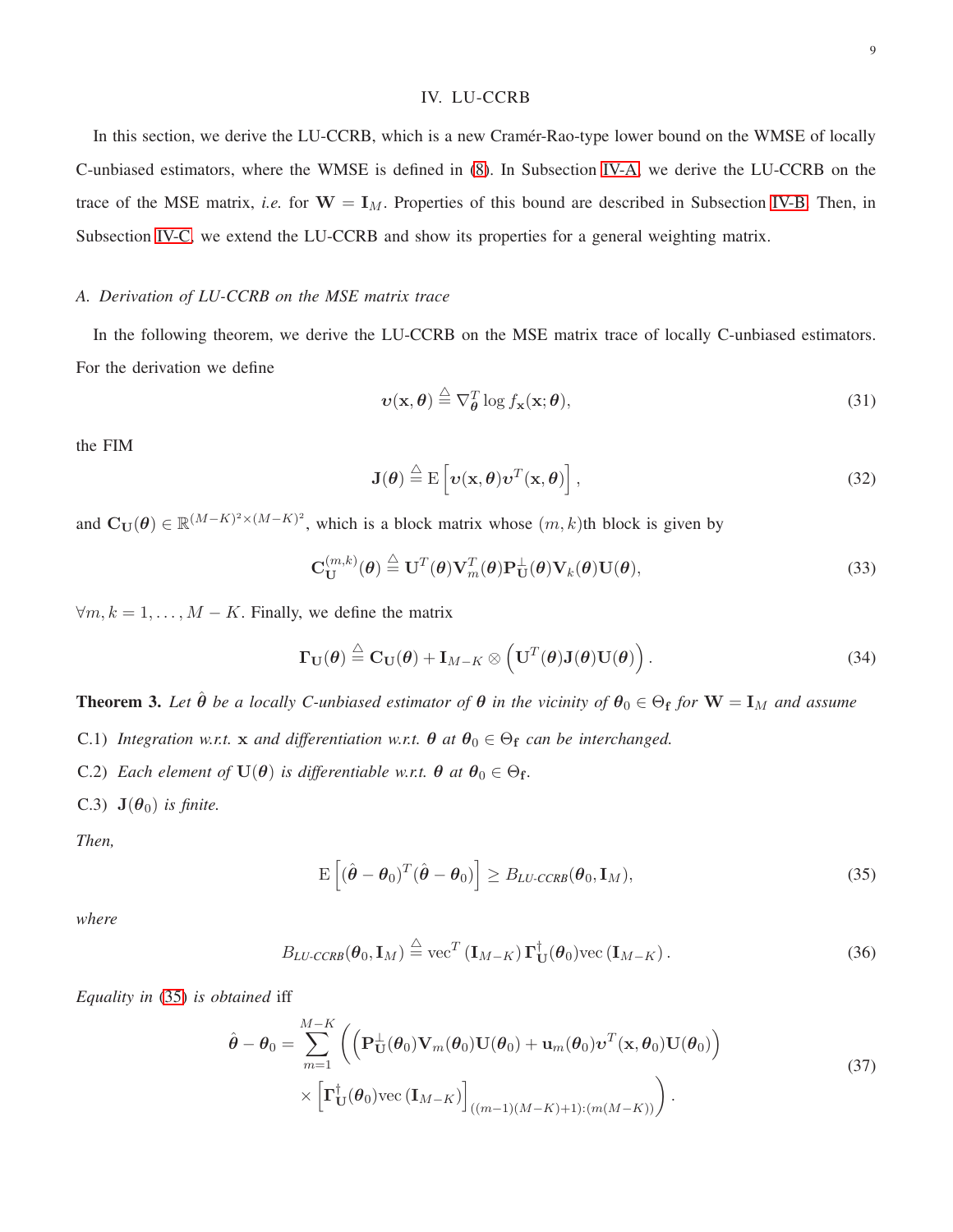*Proof:* By using Cauchy-Schwarz inequality (see e.g. [\[49,](#page-38-3) p. 172]) with an arbitrary auxiliary vector function,  $\xi(\mathbf{x}, \theta_0)$ , we obtain

<span id="page-9-9"></span>
$$
\mathbf{E}\left[ (\hat{\boldsymbol{\theta}} - \boldsymbol{\theta}_0)^T (\hat{\boldsymbol{\theta}} - \boldsymbol{\theta}_0) \right] \mathbf{E}\left[ \boldsymbol{\xi}^T(\mathbf{x}, \boldsymbol{\theta}_0) \boldsymbol{\xi}(\mathbf{x}, \boldsymbol{\theta}_0) \right] \geq \left( \mathbf{E}\left[ (\hat{\boldsymbol{\theta}} - \boldsymbol{\theta}_0)^T \boldsymbol{\xi}(\mathbf{x}, \boldsymbol{\theta}_0) \right] \right)^2.
$$
 (38)

Let us choose the auxiliary function

<span id="page-9-1"></span>
$$
\boldsymbol{\xi}(\mathbf{x},\boldsymbol{\theta}_0) \stackrel{\triangle}{=} \sum_{m=1}^{M-K} \bigg( \mathbf{P}_{\mathbf{U}}^{\perp}(\boldsymbol{\theta}_0) \mathbf{V}_m(\boldsymbol{\theta}_0) \mathbf{U}(\boldsymbol{\theta}_0) + \mathbf{u}_m(\boldsymbol{\theta}_0) \mathbf{v}^T(\mathbf{x},\boldsymbol{\theta}_0) \mathbf{U}(\boldsymbol{\theta}_0) \bigg) \mathbf{c}_m,
$$
\n(39)

where  $c_m \in \mathbb{R}^{M-K}$  is an arbitrary vector,  $\forall m = 1, \ldots, M - K$ . This auxiliary function allows the derivation of an estimator independent lower bound.  $1$  By using [\(39\)](#page-9-1) and the linearity of the expectation operator, we obtain

<span id="page-9-2"></span>
$$
\mathbf{E}\left[\boldsymbol{\xi}^{T}(\mathbf{x},\boldsymbol{\theta}_{0})\boldsymbol{\xi}(\mathbf{x},\boldsymbol{\theta}_{0})\right] = \sum_{m=1}^{M-K} \sum_{k=1}^{M-K} \mathbf{E}\bigg[\mathbf{c}_{m}^{T}\bigg(\mathbf{U}^{T}(\boldsymbol{\theta}_{0})\mathbf{V}_{m}^{T}(\boldsymbol{\theta}_{0})\mathbf{P}_{\mathbf{U}}^{\perp}(\boldsymbol{\theta}_{0}) + \mathbf{U}^{T}(\boldsymbol{\theta}_{0})\mathbf{v}(\mathbf{x},\boldsymbol{\theta}_{0})\mathbf{u}_{m}^{T}(\boldsymbol{\theta}_{0})\bigg) \times \bigg(\mathbf{P}_{\mathbf{U}}^{\perp}(\boldsymbol{\theta}_{0})\mathbf{V}_{k}(\boldsymbol{\theta}_{0})\mathbf{U}(\boldsymbol{\theta}_{0}) + \mathbf{u}_{k}(\boldsymbol{\theta}_{0})\mathbf{v}^{T}(\mathbf{x},\boldsymbol{\theta}_{0})\mathbf{U}(\boldsymbol{\theta}_{0})\bigg)\mathbf{c}_{k}\bigg].
$$
\n(40)

Under Condition [C.1](#page-8-3)

<span id="page-9-3"></span>
$$
E[v(x, \theta_0)] = 0, \qquad (41)
$$

where  $v(x, \theta)$  is defined in [\(31\)](#page-8-4). Reordering [\(40\)](#page-9-2) and using orthogonal projection matrix properties, [\(33\)](#page-8-5), and [\(41\)](#page-9-3), we obtain

<span id="page-9-4"></span>
$$
\mathbf{E}\left[\boldsymbol{\xi}^{T}(\mathbf{x},\boldsymbol{\theta}_{0})\boldsymbol{\xi}(\mathbf{x},\boldsymbol{\theta}_{0})\right] = \sum_{m=1}^{M-K} \sum_{k=1}^{M-K} \mathbf{c}_{m}^{T} \bigg(\mathbf{C}_{\mathbf{U}}^{(m,k)}(\boldsymbol{\theta}_{0}) + \mathbf{U}^{T}(\boldsymbol{\theta}_{0})\mathbf{E}\left[\mathbf{v}(\mathbf{x},\boldsymbol{\theta}_{0})\mathbf{u}_{m}^{T}(\boldsymbol{\theta}_{0})\mathbf{u}_{k}(\boldsymbol{\theta}_{0})\mathbf{v}^{T}(\mathbf{x},\boldsymbol{\theta}_{0})\right]\mathbf{U}(\boldsymbol{\theta}_{0})\bigg)\mathbf{c}_{k}.
$$
\n(42)

Reordering [\(42\)](#page-9-4) and substituting [\(32\)](#page-8-6), one obtains

<span id="page-9-5"></span>
$$
\mathbf{E}\left[\boldsymbol{\xi}^T(\mathbf{x},\boldsymbol{\theta}_0)\boldsymbol{\xi}(\mathbf{x},\boldsymbol{\theta}_0)\right] = \sum_{m=1}^{M-K} \sum_{k=1}^{M-K} \mathbf{c}_m^T \bigg(\mathbf{C}_{\mathbf{U}}^{(m,k)}(\boldsymbol{\theta}_0) + (\mathbf{u}_m^T(\boldsymbol{\theta}_0)\mathbf{u}_k(\boldsymbol{\theta}_0))\mathbf{U}^T(\boldsymbol{\theta}_0)\mathbf{J}(\boldsymbol{\theta}_0)\mathbf{U}(\boldsymbol{\theta}_0)\bigg)\mathbf{c}_k.
$$
 (43)

By using [\(3\)](#page-3-6) and Kronecker product definition, we can rewrite [\(43\)](#page-9-5) as

<span id="page-9-6"></span>
$$
\mathbf{E}\left[\boldsymbol{\xi}^T(\mathbf{x},\boldsymbol{\theta}_0)\boldsymbol{\xi}(\mathbf{x},\boldsymbol{\theta}_0)\right] = \mathbf{c}^T \left(\mathbf{C}_{\mathbf{U}}(\boldsymbol{\theta}_0) + \mathbf{I}_{M-K} \otimes \left(\mathbf{U}^T(\boldsymbol{\theta}_0)\mathbf{J}(\boldsymbol{\theta}_0)\mathbf{U}(\boldsymbol{\theta}_0)\right)\right)\mathbf{c},\tag{44}
$$

where

<span id="page-9-7"></span>
$$
\mathbf{c} \stackrel{\triangle}{=} [\mathbf{c}_1^T, \dots, \mathbf{c}_{M-K}^T]^T. \tag{45}
$$

By substituting [\(34\)](#page-8-7) in [\(44\)](#page-9-6), we obtain

<span id="page-9-8"></span>
$$
E\left[\boldsymbol{\xi}^{T}(\mathbf{x},\boldsymbol{\theta}_{0})\boldsymbol{\xi}(\mathbf{x},\boldsymbol{\theta}_{0})\right]=\mathbf{c}^{T}\mathbf{\Gamma}_{\mathbf{U}}(\boldsymbol{\theta}_{0})\mathbf{c}.
$$
\n(46)

<span id="page-9-0"></span><sup>1</sup>It is shown in the appendix that the LU-CCRB from [\(36\)](#page-8-8) can also be derived by minimization of the MSE matrix trace under the local C-unbiasedness constraints stated in [\(27\)](#page-7-4)-[\(28\)](#page-7-5). This alternative derivation elucidates the choice of the auxiliary function from [\(39\)](#page-9-1) in the proof of Theorem [3.](#page-8-9)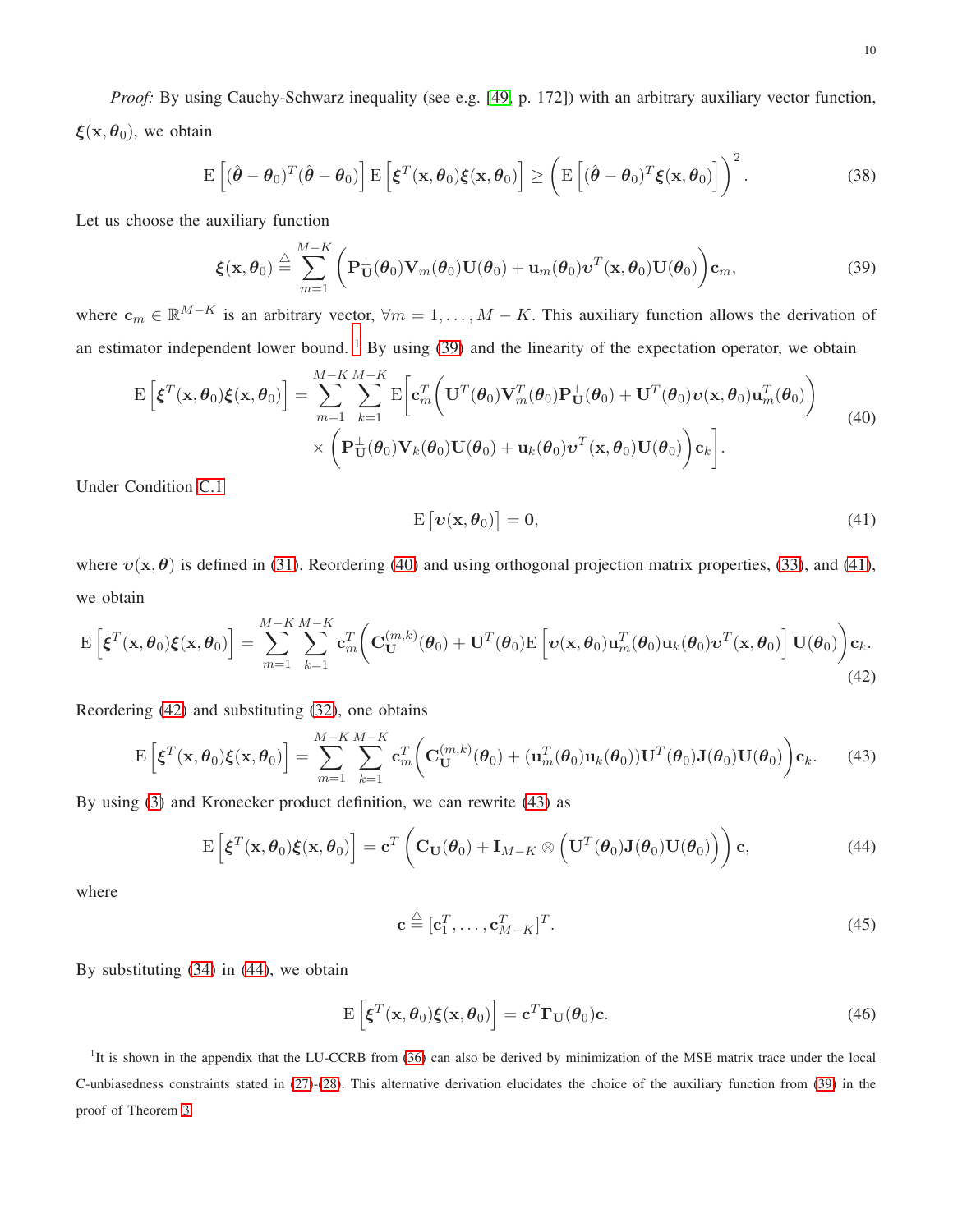Next, by using [\(39\)](#page-9-1), one obtains

<span id="page-10-2"></span>
$$
\mathbf{E}\left[ (\hat{\boldsymbol{\theta}} - \boldsymbol{\theta}_0)^T \boldsymbol{\xi}(\mathbf{x}, \boldsymbol{\theta}_0) \right] = \mathbf{E}\left[ (\hat{\boldsymbol{\theta}} - \boldsymbol{\theta}_0)^T \sum_{m=1}^{M-K} \left( \mathbf{P}_{\mathbf{U}}^{\perp}(\boldsymbol{\theta}_0) \mathbf{V}_m(\boldsymbol{\theta}_0) \mathbf{U}(\boldsymbol{\theta}_0) + \mathbf{u}_m(\boldsymbol{\theta}_0) \boldsymbol{v}^T(\mathbf{x}, \boldsymbol{\theta}_0) \mathbf{U}(\boldsymbol{\theta}_0) \right) \mathbf{c}_m \right]
$$
  
\n
$$
= \sum_{m=1}^{M-K} \left( \mathbf{b}_{\hat{\boldsymbol{\theta}}}^T(\boldsymbol{\theta}_0) \mathbf{P}_{\mathbf{U}}^{\perp}(\boldsymbol{\theta}_0) \mathbf{V}_m(\boldsymbol{\theta}_0) \mathbf{U}(\boldsymbol{\theta}_0) + \mathbf{u}_m^T(\boldsymbol{\theta}_0) \mathbf{E} \left[ (\hat{\boldsymbol{\theta}} - \boldsymbol{\theta}_0) \boldsymbol{v}^T(\mathbf{x}, \boldsymbol{\theta}_0) \right] \mathbf{U}(\boldsymbol{\theta}_0) \right) \mathbf{c}_m,
$$
\n(47)

where the last equality is obtained by applying simple algebraic manipulations and substituting [\(5\)](#page-3-2). From Condition [C.1,](#page-8-3) it can be verified that

<span id="page-10-0"></span>
$$
\mathbf{E}\left[ (\hat{\boldsymbol{\theta}} - \boldsymbol{\theta}_0) \boldsymbol{\upsilon}^T (\mathbf{x}, \boldsymbol{\theta}_0) \right] = \mathbf{I}_M + \mathbf{D}_{\hat{\boldsymbol{\theta}}}(\boldsymbol{\theta}_0).
$$
 (48)

In addition,

<span id="page-10-1"></span>
$$
\mathbf{b}_{\hat{\boldsymbol{\theta}}}^{T}(\boldsymbol{\theta}_{0})\mathbf{P}_{\mathbf{U}}^{\perp}(\boldsymbol{\theta}_{0}) = \mathbf{b}_{\hat{\boldsymbol{\theta}}}^{T}(\boldsymbol{\theta}_{0}) - \mathbf{b}_{\hat{\boldsymbol{\theta}}}^{T}(\boldsymbol{\theta}_{0})\mathbf{U}(\boldsymbol{\theta}_{0})\mathbf{U}^{T}(\boldsymbol{\theta}_{0}) = \mathbf{b}_{\hat{\boldsymbol{\theta}}}^{T}(\boldsymbol{\theta}_{0}),
$$
\n(49)

where the first equality stems from the definition of orthogonal projection matrix and [\(3\)](#page-3-6). The second equality is obtained by substituting the first condition for local C-unbiasedness from [\(27\)](#page-7-4). Thus, by substituting [\(48\)](#page-10-0) and [\(49\)](#page-10-1) in [\(47\)](#page-10-2) and applying some algebraic manipulations, one obtains

<span id="page-10-3"></span>
$$
\mathbf{E}\left[ (\hat{\boldsymbol{\theta}} - \boldsymbol{\theta}_0)^T \boldsymbol{\xi}(\mathbf{x}, \boldsymbol{\theta}_0) \right] = \sum_{m=1}^{M-K} \left( \mathbf{b}_{\hat{\boldsymbol{\theta}}}^T(\boldsymbol{\theta}_0) \mathbf{V}_m(\boldsymbol{\theta}_0) \mathbf{U}(\boldsymbol{\theta}_0) + \mathbf{u}_m^T(\boldsymbol{\theta}_0) \mathbf{U}(\boldsymbol{\theta}_0) + \mathbf{u}_m^T(\boldsymbol{\theta}_0) \mathbf{D}_{\hat{\boldsymbol{\theta}}}(\boldsymbol{\theta}_0) \mathbf{U}(\boldsymbol{\theta}_0) \right) \mathbf{c}_m.
$$
 (50)

Substitution of the second condition for local C-unbiasedness from [\(28\)](#page-7-5) in [\(50\)](#page-10-3) results in

<span id="page-10-4"></span>
$$
\mathbf{E}\left[ (\hat{\boldsymbol{\theta}} - \boldsymbol{\theta}_0)^T \boldsymbol{\xi}(\mathbf{x}, \boldsymbol{\theta}_0) \right] = \sum_{m=1}^{M-K} \mathbf{u}_m^T(\boldsymbol{\theta}_0) \mathbf{U}(\boldsymbol{\theta}_0) \mathbf{c}_m = \text{vec}^T \left( \mathbf{I}_{M-K} \right) \mathbf{c}, \tag{51}
$$

where the second equality is obtained by using [\(3\)](#page-3-6) and [\(45\)](#page-9-7). By substituting [\(46\)](#page-9-8) and [\(51\)](#page-10-4) in [\(38\)](#page-9-9), one obtains

<span id="page-10-5"></span>
$$
\mathbf{E}\left[ (\hat{\boldsymbol{\theta}} - \boldsymbol{\theta}_0)^T (\hat{\boldsymbol{\theta}} - \boldsymbol{\theta}_0) \right] \left( \mathbf{c}^T \mathbf{\Gamma}_{\mathbf{U}}(\boldsymbol{\theta}_0) \mathbf{c} \right) \ge \left( \text{vec}^T \left( \mathbf{I}_{M-K} \right) \mathbf{c} \right)^2.
$$
 (52)

It is shown in the appendix that

<span id="page-10-7"></span>
$$
\Gamma_{\mathbf{U}}^{\dagger}(\boldsymbol{\theta}_{0}) \succeq \mathbf{0} \tag{53}
$$

and that [\(52\)](#page-10-5) can be considered only for

<span id="page-10-8"></span>
$$
\mathbf{c} \in \mathcal{R}(\Gamma_{\mathbf{U}}^{\dagger}(\boldsymbol{\theta}_{0})), \ \mathbf{c} \neq \mathbf{0}.\tag{54}
$$

By reordering [\(52\)](#page-10-5), we obtain

<span id="page-10-6"></span>
$$
\mathbf{E}\left[ (\hat{\boldsymbol{\theta}} - \boldsymbol{\theta}_0)^T (\hat{\boldsymbol{\theta}} - \boldsymbol{\theta}_0) \right] \ge \frac{\left( \text{vec}^T \left( \mathbf{I}_{M-K} \right) \mathbf{c} \right)^2}{\mathbf{c}^T \mathbf{\Gamma}_{\mathbf{U}}(\boldsymbol{\theta}_0) \mathbf{c}},
$$
\n(55)

for any  $c \in \mathcal{R}(\Gamma_{\mathbf{U}}^{\dagger}(\theta_0))$ ,  $c \neq 0$ . By using an extension of Cauchy-Schwarz inequality [\[50,](#page-38-4) Eq. (2.37)], it can be verified that the tightest bound in the form of the right hand side (r.h.s.) of [\(55\)](#page-10-6) is obtained for

$$
\mathbf{c} = \mathbf{\Gamma}_{\mathbf{U}}^{\dagger}(\boldsymbol{\theta}_{0}) \text{vec}(\mathbf{I}_{M-K}) \tag{56}
$$

and is given by the LU-CCRB from [\(36\)](#page-8-8). The equality condition in [\(37\)](#page-8-10) is obtained by using the equality condition of Cauchy-Schwarz. The full derivation of [\(37\)](#page-8-10) is shown in the appendix. $\Box$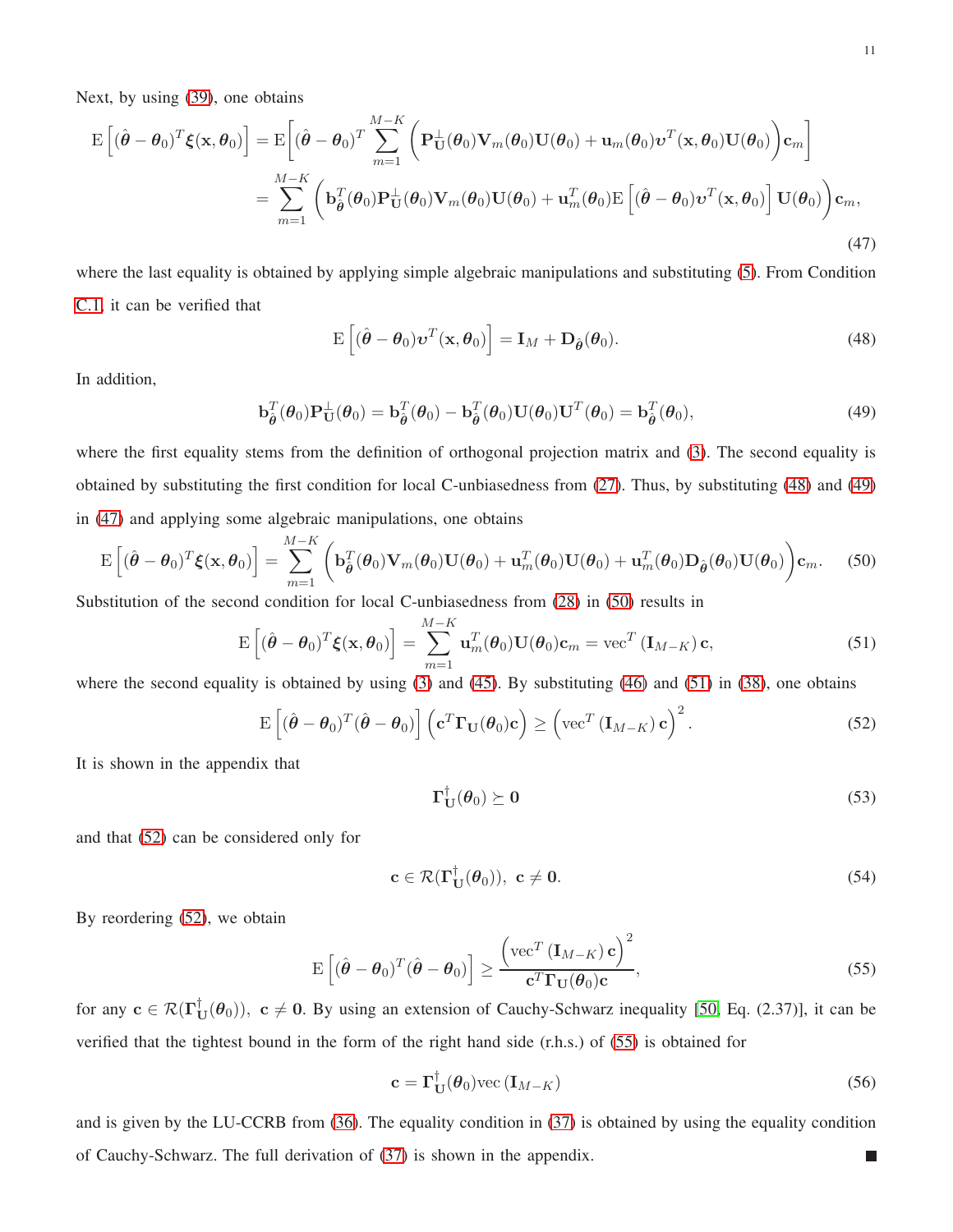$\Box$ 

## <span id="page-11-0"></span>*B. Properties of LU-CCRB on MSE matrix trace*

*1) Relation to CCRB:* Under the assumption

<span id="page-11-6"></span>
$$
\mathcal{R}\left(\mathbf{U}(\boldsymbol{\theta}_0)\mathbf{U}^T(\boldsymbol{\theta}_0)\right) \subseteq \mathcal{R}\left(\mathbf{U}(\boldsymbol{\theta}_0)\mathbf{U}^T(\boldsymbol{\theta}_0)\mathbf{J}(\boldsymbol{\theta}_0)\mathbf{U}(\boldsymbol{\theta}_0)\mathbf{U}^T(\boldsymbol{\theta}_0)\right),
$$
\n(57)

the CCRB is given by [\[4\]](#page-36-1), [\[8\]](#page-36-5)

<span id="page-11-1"></span>
$$
\mathbf{B}_{\text{CCRB}}(\boldsymbol{\theta}_0) \stackrel{\triangle}{=} \mathbf{U}(\boldsymbol{\theta}_0) \left( \mathbf{U}^T(\boldsymbol{\theta}_0) \mathbf{J}(\boldsymbol{\theta}_0) \mathbf{U}(\boldsymbol{\theta}_0) \right)^{\dagger} \mathbf{U}^T(\boldsymbol{\theta}_0).
$$
\n(58)

The CCRB is a lower bound on the MSE matrix of locally  $\mathcal{X}$ -unbiased estimators, as defined in [\(29\)](#page-7-2)-[\(30\)](#page-7-3). By applying the trace operator on [\(58\)](#page-11-1) and then using the trace operator's properties and [\(3\)](#page-3-6), we obtain

<span id="page-11-5"></span>
$$
\operatorname{Tr}\left(\mathbf{B}_{\text{CCRB}}(\boldsymbol{\theta}_0)\right) = \operatorname{Tr}\left(\left(\mathbf{U}^T(\boldsymbol{\theta}_0)\mathbf{J}(\boldsymbol{\theta}_0)\mathbf{U}(\boldsymbol{\theta}_0)\right)^{\dagger}\right),\tag{59}
$$

which is a lower bound on the trace of the MSE matrix of locally  $\mathcal{X}$ -unbiased estimators.

In the following proposition, we show the condition for the two bounds,  $B_{\text{LU-CCRB}}(\theta_0, I_M)$  and  $\text{Tr} \left( \mathbf{B}_{\text{CCRB}}(\theta_0) \right)$ , to coincide.

<span id="page-11-9"></span>Proposition 4. *Assume that the LU-CCRB and the CCRB exist and that*

<span id="page-11-2"></span>
$$
\mathbf{C}_{\mathbf{U}}(\boldsymbol{\theta}_0) = \mathbf{0}.\tag{60}
$$

*Then,*

$$
B_{LU-CCRB}(\boldsymbol{\theta}_0, \mathbf{I}_M) = \text{Tr}(\mathbf{B}_{CCRB}(\boldsymbol{\theta}_0)).
$$
\n(61)

*Proof:* By substituting [\(60\)](#page-11-2) in [\(34\)](#page-8-7), we obtain

<span id="page-11-3"></span>
$$
\Gamma_{\mathbf{U}}(\boldsymbol{\theta}_0) = \mathbf{I}_{M-K} \otimes \left( \mathbf{U}^T(\boldsymbol{\theta}_0) \mathbf{J}(\boldsymbol{\theta}_0) \mathbf{U}(\boldsymbol{\theta}_0) \right).
$$
 (62)

By substituting [\(62\)](#page-11-3) in [\(36\)](#page-8-8) and using the equality [\[51,](#page-38-5) p. 22]

<span id="page-11-8"></span>
$$
(\mathbf{A}_1 \otimes \mathbf{A}_2)^{\dagger} = \mathbf{A}_1^{\dagger} \otimes \mathbf{A}_2^{\dagger}, \tag{63}
$$

one obtains

<span id="page-11-4"></span>
$$
B_{\text{LU-CCRB}}(\boldsymbol{\theta}_0, \mathbf{I}_M) = \text{vec}^T (\mathbf{I}_{M-K}) \left( \mathbf{I}_{M-K} \otimes \left( \mathbf{U}^T(\boldsymbol{\theta}_0) \mathbf{J}(\boldsymbol{\theta}_0) \mathbf{U}(\boldsymbol{\theta}_0) \right)^{\dagger} \right) \text{vec} \left( \mathbf{I}_{M-K} \right). \tag{64}
$$

By using the equality [\[51,](#page-38-5) p. 60]

<span id="page-11-10"></span>
$$
\text{vec}^T(\mathbf{A}_4)(\mathbf{A}_2^T \otimes \mathbf{A}_1)\text{vec}(\mathbf{A}_3) = \text{Tr}(\mathbf{A}_4^T \mathbf{A}_1 \mathbf{A}_3 \mathbf{A}_2)
$$
(65)

and substituting  $\mathbf{A}_1 = (\mathbf{U}^T(\theta_0)\mathbf{J}(\theta_0)\mathbf{U}(\theta_0))^{\dagger}$  and  $\mathbf{A}_2 = \mathbf{A}_3 = \mathbf{A}_4 = \mathbf{I}_{M-K}$ , we can rewrite [\(64\)](#page-11-4) as

<span id="page-11-7"></span>
$$
B_{\text{LU-CCRB}}(\boldsymbol{\theta}_0, \mathbf{I}_M) = \text{Tr}\left(\left(\mathbf{U}^T(\boldsymbol{\theta}_0)\mathbf{J}(\boldsymbol{\theta}_0)\mathbf{U}(\boldsymbol{\theta}_0)\right)^{\dagger}\right) = \text{Tr}\left(\mathbf{B}_{\text{CCRB}}(\boldsymbol{\theta}_0)\right),\tag{66}
$$

where the second equality is obtained by substituting [\(59\)](#page-11-5).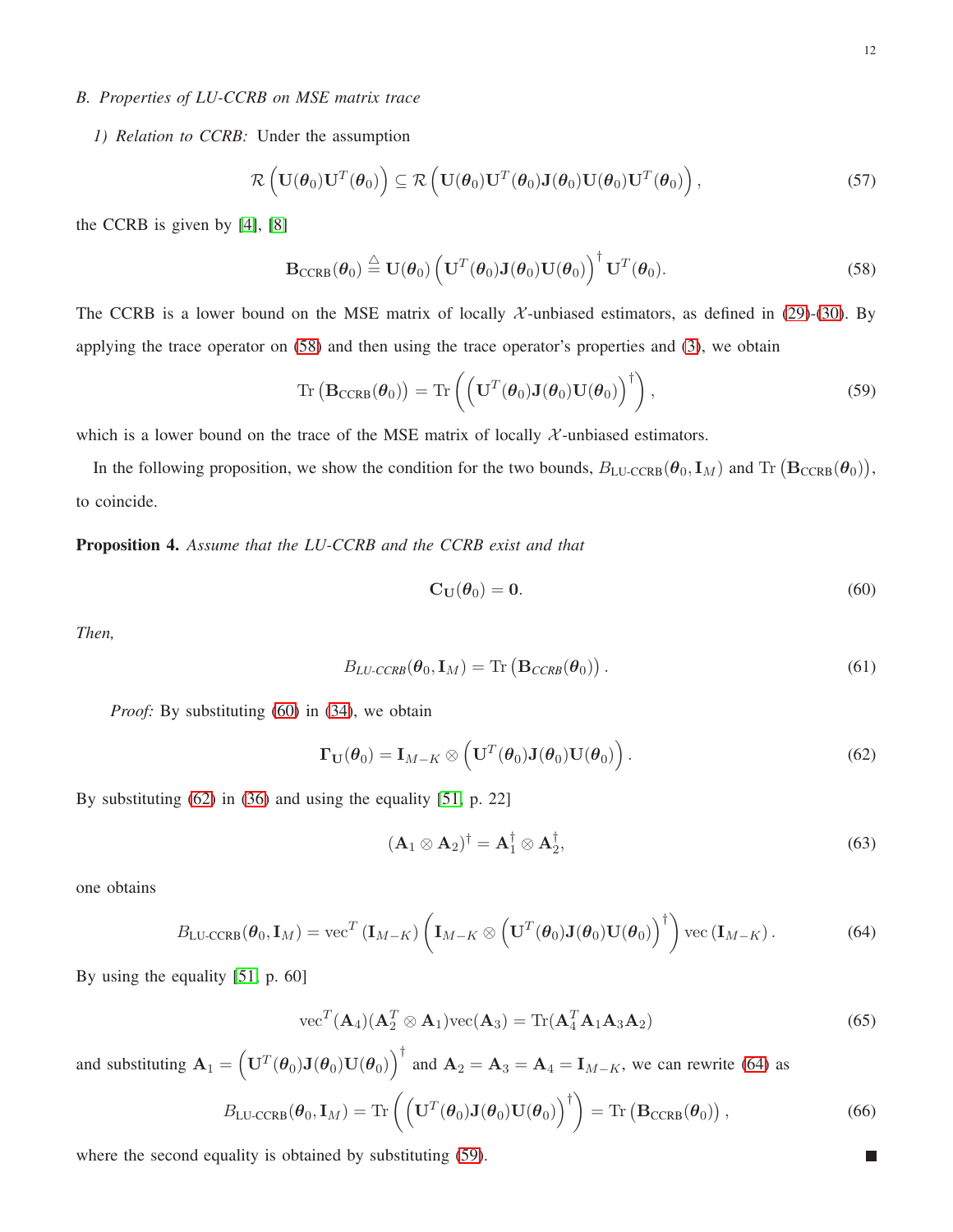It should be noted that [\(60\)](#page-11-2) is satisfied, for example, for linear constraints,

$$
\mathbf{f}(\boldsymbol{\theta}) = \mathbf{A}\boldsymbol{\theta} + \mathbf{a} = \mathbf{0}, \ \mathbf{A} \in \mathbb{R}^{K \times M}, \ \mathbf{a} \in \mathbb{R}^{K}.
$$

In this case,  $F(\theta) = A$  and the matrix U from [\(2\)](#page-3-5)-[\(3\)](#page-3-6) is not a function of  $\theta$ . Therefore, the derivatives of the elements of U w.r.t.  $\theta$  are zero, *i.e.*  $V_m = 0$ ,  $\forall m = 1, ..., M - K$ , and it can be verified by using [\(33\)](#page-8-5) that [\(60\)](#page-11-2) is satisfied. Therefore, for linear constraints the proposed LU-CCRB from [\(36\)](#page-8-8) coincides with the CCRB trace.

*2) Order relation:* In the following proposition, we show that for the general case, the proposed LU-CCRB from [\(36\)](#page-8-8) is lower than or equal to the CCRB trace.

Proposition 5. *Assume that the LU-CCRB and the CCRB exist and that* [\(57\)](#page-11-6) *holds. Then,*

<span id="page-12-3"></span>
$$
\operatorname{Tr}\left(\mathbf{B}_{CCRB}(\boldsymbol{\theta}_0)\right) \geq B_{LU\text{-CCRB}}(\boldsymbol{\theta}_0, \mathbf{I}_M). \tag{68}
$$

*Proof:* Consider the estimator

<span id="page-12-0"></span>
$$
\hat{\boldsymbol{\theta}}_{\text{CCRB}} = \boldsymbol{\theta}_0 + \mathbf{U}(\boldsymbol{\theta}_0) \left( \mathbf{U}^T(\boldsymbol{\theta}_0) \mathbf{J}(\boldsymbol{\theta}_0) \mathbf{U}(\boldsymbol{\theta}_0) \right)^{\dagger} \mathbf{U}^T(\boldsymbol{\theta}_0) \boldsymbol{\nu}(\mathbf{x}, \boldsymbol{\theta}_0). \tag{69}
$$

Under condition [C.1](#page-8-3) and assuming [\(57\)](#page-11-6), it is shown in the appendix that  $\hat{\theta}_{\text{CCRB}}$  is a locally X-unbiased estimator in the vicinity of  $\theta_0 \in \Theta_f$ , *i.e.* it satisfies [\(29\)](#page-7-2)-[\(30\)](#page-7-3). It is mentioned in Subsection [III-C](#page-6-8) that a locally X-unbiased estimator is also a locally C-unbiased estimator, in the vicinity of  $\theta_0$ , for any positive semidefinite matrix W and in particular, for  $W = I_M$ . Thus,  $\hat{\theta}_{\text{CCRB}}$  is a locally C-unbiased estimator in the vicinity of  $\theta_0 \in \Theta_f$  for  $W = I_M$ and consequently, from Theorem [3,](#page-8-9)

<span id="page-12-2"></span>
$$
\mathbf{E}\left[ (\hat{\boldsymbol{\theta}}_{\text{CCRB}} - \boldsymbol{\theta}_0)^T (\hat{\boldsymbol{\theta}}_{\text{CCRB}} - \boldsymbol{\theta}_0) \right] \geq B_{\text{LU-CCRB}}(\boldsymbol{\theta}_0, \mathbf{I}_M). \tag{70}
$$

By computing the MSE matrix trace of  $\hat{\theta}_{\text{CCRB}}$  from [\(69\)](#page-12-0), one obtains

<span id="page-12-1"></span>
$$
\mathbf{E}\left[\left(\hat{\boldsymbol{\theta}}_{\text{CCRB}}-\boldsymbol{\theta}_{0}\right)^{T}\left(\hat{\boldsymbol{\theta}}_{\text{CCRB}}-\boldsymbol{\theta}_{0}\right)\right]
$$
\n
$$
=\mathbf{E}\left[\boldsymbol{v}^{T}(\mathbf{x},\boldsymbol{\theta}_{0})\mathbf{U}(\boldsymbol{\theta}_{0})\left(\mathbf{U}^{T}(\boldsymbol{\theta}_{0})\mathbf{J}(\boldsymbol{\theta}_{0})\mathbf{U}(\boldsymbol{\theta}_{0})\right)^{\dagger}\mathbf{U}^{T}(\boldsymbol{\theta}_{0})\mathbf{U}(\boldsymbol{\theta}_{0})\left(\mathbf{U}^{T}(\boldsymbol{\theta}_{0})\mathbf{J}(\boldsymbol{\theta}_{0})\mathbf{U}(\boldsymbol{\theta}_{0})\right)^{\dagger}\mathbf{U}^{T}(\boldsymbol{\theta}_{0})\mathbf{v}(\mathbf{x},\boldsymbol{\theta}_{0})\right]
$$
\n
$$
=\text{Tr}\left(\mathbf{U}^{T}(\boldsymbol{\theta}_{0})\mathbf{E}\left[\boldsymbol{v}(\mathbf{x},\boldsymbol{\theta}_{0})\boldsymbol{v}^{T}(\mathbf{x},\boldsymbol{\theta}_{0})\right]\mathbf{U}(\boldsymbol{\theta}_{0})\left(\mathbf{U}^{T}(\boldsymbol{\theta}_{0})\mathbf{J}(\boldsymbol{\theta}_{0})\mathbf{U}(\boldsymbol{\theta}_{0})\right)^{\dagger}\left(\mathbf{U}^{T}(\boldsymbol{\theta}_{0})\mathbf{J}(\boldsymbol{\theta}_{0})\mathbf{U}(\boldsymbol{\theta}_{0})\right)^{\dagger}\right)
$$
\n
$$
=\text{Tr}\left(\left(\mathbf{U}^{T}(\boldsymbol{\theta}_{0})\mathbf{J}(\boldsymbol{\theta}_{0})\mathbf{U}(\boldsymbol{\theta}_{0})\right)^{\dagger}\right)=\text{Tr}\left(\mathbf{B}_{\text{CCRB}}(\boldsymbol{\theta}_{0})\right),\tag{71}
$$

where the second equality is obtained by using [\(3\)](#page-3-6), trace properties, and the linearity of the expectation operator. The third equality is obtained by substituting [\(32\)](#page-8-6), using trace properties, and using pseudo inverse matrix property [\[51,](#page-38-5) p. 21]

<span id="page-12-4"></span>
$$
\mathbf{A}^{\dagger} \mathbf{A} \mathbf{A}^{\dagger} = \mathbf{A}^{\dagger}.
$$
 (72)

The last equality stems from  $(59)$ . By substituting  $(71)$  in the l.h.s. of  $(70)$ , we obtain  $(68)$ .

г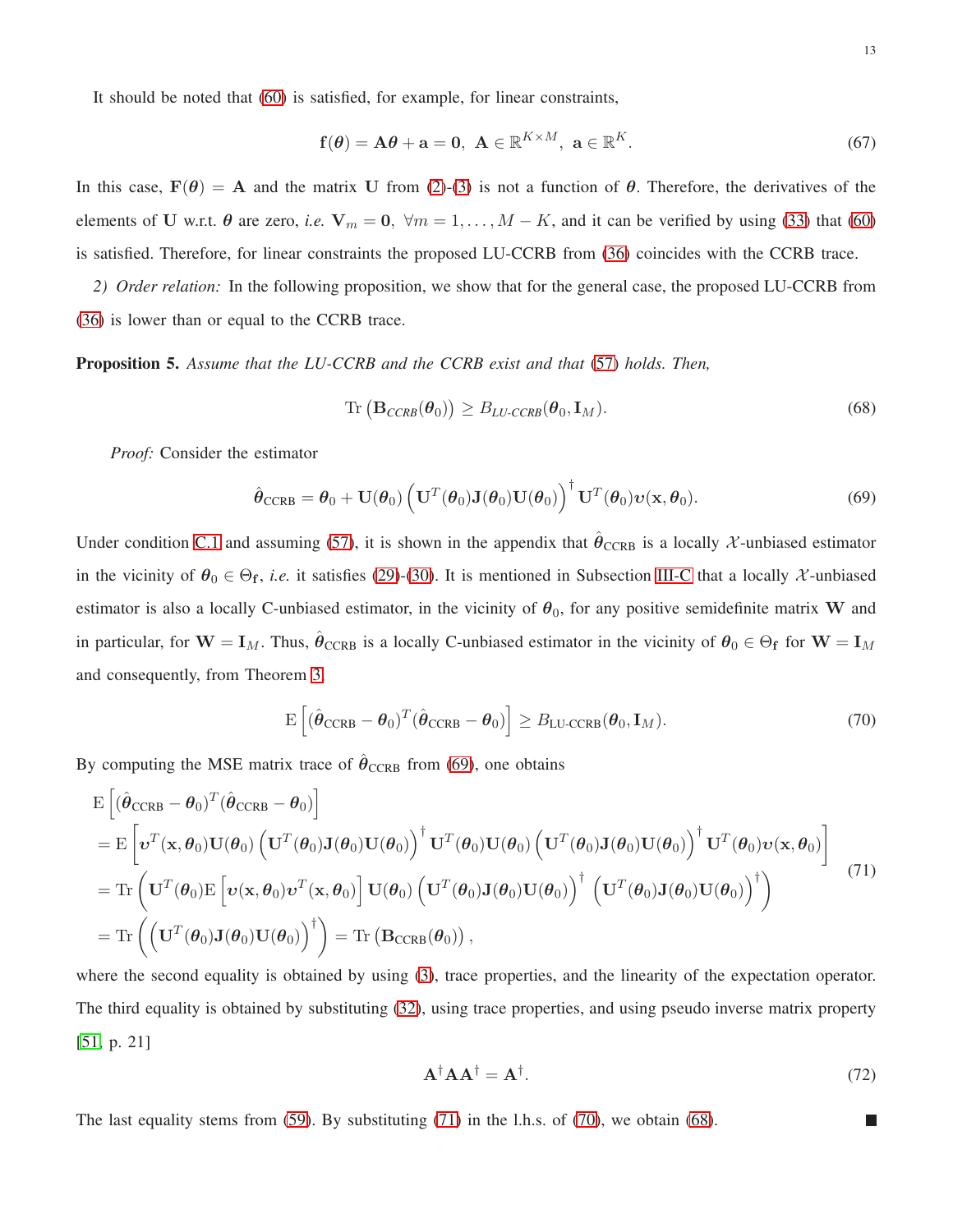As mentioned previously, the LU-CCRB requires local C-unbiasedness, while the CCRB requires local  $\mathcal{X}$ unbiasedness. The local C-unbiasedness is sufficient and less restrictive than local  $\mathcal{X}$ -unbiasedness. Therefore, the LU-CCRB is a valid bound for a larger set of estimators than the CCRB, which elucidates the order relation in [\(68\)](#page-12-3). In Section [V,](#page-15-0) we show examples in which the CML estimator is C-unbiased and is not  $\mathcal{X}$ -unbiased. As a result, in these examples the LU-CCRB is a valid bound for the CML estimator performance, while the corresponding CCRB is not. The considered examples indicate that C-unbiasedness and the proposed LU-CCRB are more appropriate than  $X$ -unbiasedness and the CCRB, respectively, for constrained parameter estimation.

*3) Asymptotic properties:* It is well known that under some conditions [\[31\]](#page-37-3), the CCRB is attained asymptotically by the CML estimator. Consequently, the MSE matrix trace of the CML estimator asymptotically coincides with Tr  $(B_{\text{CCRB}}(\theta_0))$  from [\(59\)](#page-11-5). Therefore, it is of interest to compare  $B_{\text{LU-CCRB}}(\theta_0, I_M)$  and Tr  $(B_{\text{CCRB}}(\theta_0))$ in the asymptotic regime, *i.e.* when we have L independent identically distributed (i.i.d.) observation vectors  $x_l$ ,  $l = 1, \ldots, L$  and L tends to infinity. In the following proposition, we show the asymptotic relation between  $B_{\text{LU-CCRB}}(\boldsymbol{\theta}_0, \mathbf{I}_M)$  and Tr  $(\mathbf{B}_{\text{CCRB}}(\boldsymbol{\theta}_0)).$ 

<span id="page-13-6"></span>Proposition 6. *Assume that the LU-CCRB and the CCRB exist and are nonzero. Then, given* L *i.i.d. observation vectors,*

<span id="page-13-5"></span>
$$
\lim_{L \to \infty} \frac{B_{LU-CCRB}(\boldsymbol{\theta}_0, \mathbf{I}_M)}{\text{Tr}\left(\mathbf{B}_{CCRB}(\boldsymbol{\theta}_0)\right)} = 1.
$$
\n(73)

*Proof:* Let  $J^{(1)}(\theta_0)$  denote the Fisher information matrix based on a single observation vector. It can be verified (e.g.  $[52, p. 213]$  $[52, p. 213]$ ) that for L i.i.d. observation vectors

<span id="page-13-0"></span>
$$
\mathbf{J}(\boldsymbol{\theta}_0) = L \mathbf{J}^{(1)}(\boldsymbol{\theta}_0). \tag{74}
$$

By substituting [\(74\)](#page-13-0) in [\(34\)](#page-8-7), we obtain

<span id="page-13-1"></span>
$$
\Gamma_{\mathbf{U}}(\boldsymbol{\theta}_0) = \mathbf{C}_{\mathbf{U}}(\boldsymbol{\theta}_0) + L \mathbf{I}_{M-K} \otimes \mathbf{U}^T(\boldsymbol{\theta}_0) \mathbf{J}^{(1)}(\boldsymbol{\theta}_0) \mathbf{U}(\boldsymbol{\theta}_0).
$$
(75)

Then, by substituting  $(75)$  in  $(36)$ , we obtain the LU-CCRB on the MSE matrix trace based on L i.i.d. observation vectors, which is given by

<span id="page-13-3"></span>
$$
B_{\text{LU-CCRB}}(\boldsymbol{\theta}_0, \mathbf{I}_M) = \text{vec}^T (\mathbf{I}_{M-K}) \left( \mathbf{C}_{\mathbf{U}}(\boldsymbol{\theta}_0) + L \mathbf{I}_{M-K} \otimes \mathbf{U}^T(\boldsymbol{\theta}_0) \mathbf{J}^{(1)}(\boldsymbol{\theta}_0) \mathbf{U}(\boldsymbol{\theta}_0) \right)^{\dagger} \text{vec} (\mathbf{I}_{M-K}). \tag{76}
$$

By using [\(64\)](#page-11-4) and [\(66\)](#page-11-7), it can be verified that

<span id="page-13-2"></span>
$$
\operatorname{Tr}\left(\mathbf{B}_{\text{CCRB}}(\boldsymbol{\theta}_{0})\right)=\operatorname{vec}^{T}\left(\mathbf{I}_{M-K}\right)\left(\mathbf{I}_{M-K}\otimes\left(\mathbf{U}^{T}(\boldsymbol{\theta}_{0})\mathbf{J}(\boldsymbol{\theta}_{0})\mathbf{U}(\boldsymbol{\theta}_{0})\right)^{\dagger}\right)\operatorname{vec}\left(\mathbf{I}_{M-K}\right).
$$
\n(77)

By using  $(63)$  and substituting  $(74)$  in  $(77)$ , one obtains

<span id="page-13-4"></span>
$$
\operatorname{Tr}\left(\mathbf{B}_{\text{CCRB}}(\boldsymbol{\theta}_{0})\right)=\operatorname{vec}^{T}\left(\mathbf{I}_{M-K}\right)\left(L\mathbf{I}_{M-K}\otimes\mathbf{U}^{T}(\boldsymbol{\theta}_{0})\mathbf{J}^{(1)}(\boldsymbol{\theta}_{0})\mathbf{U}(\boldsymbol{\theta}_{0})\right)^{\dagger}\operatorname{vec}\left(\mathbf{I}_{M-K}\right).
$$
\n(78)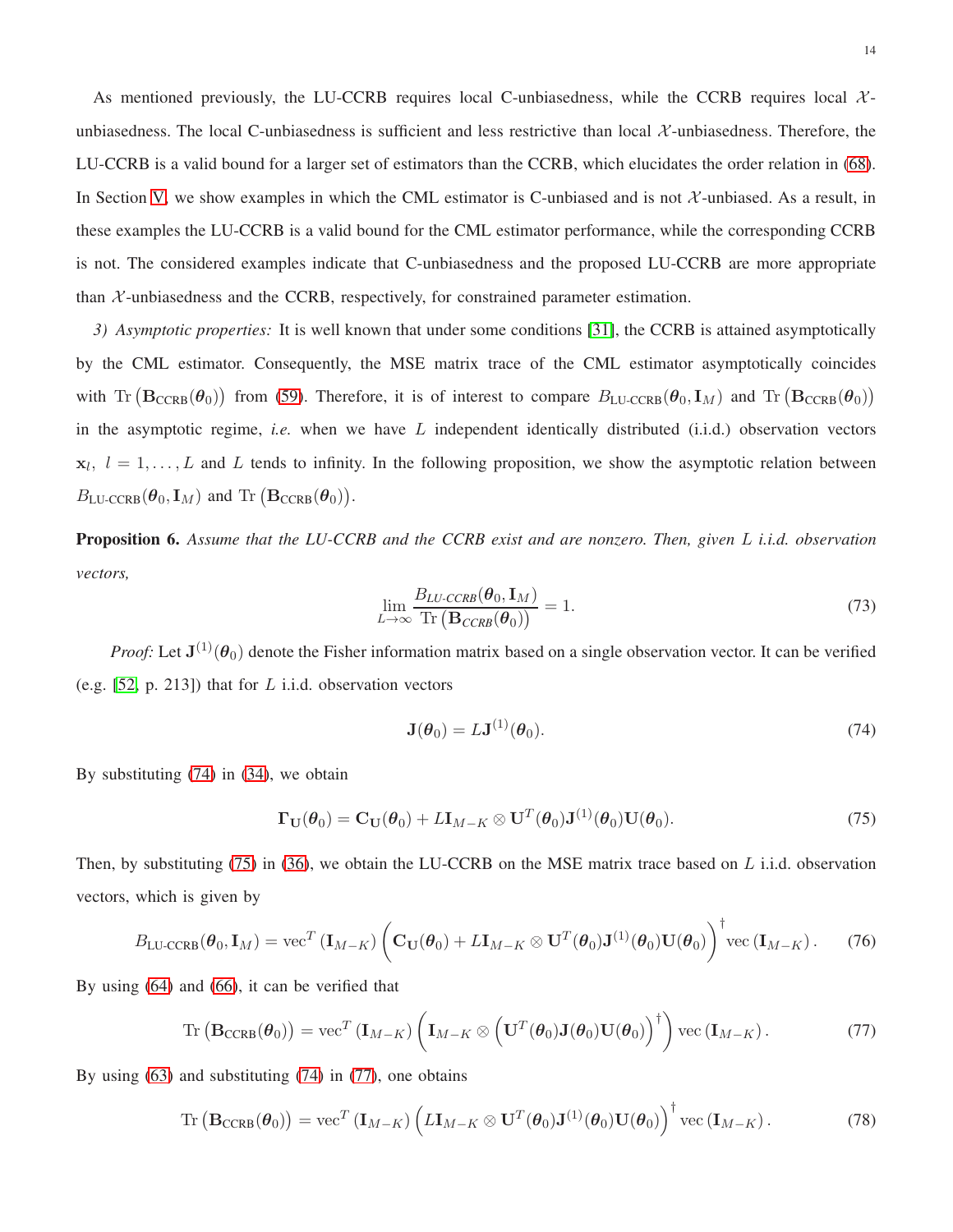Under the assumption that  $B_{\text{LU-CCRB}}(\theta_0, I_M)$  exists, the elements of  $\text{C}_{\text{U}}(\theta_0)$  are bounded while the term  $LI_{M-K} \otimes$  $U^T(\theta_0)J^{(1)}(\theta_0)U(\theta_0)$  is proportional to L. Therefore, for  $L \to \infty$  it can be verified from [\(76\)](#page-13-3) and [\(78\)](#page-13-4) that [\(73\)](#page-13-5) is satisfied. П

From Proposition [6](#page-13-6) it can be seen that  $B_{\text{LU-CCRB}}(\theta_0, \mathbf{I}_M)$  and Tr  $(\mathbf{B_{CCRB}}(\theta_0))$  asymptotically coincide. Consequently, under mild assumptions and similar to CCRB,  $B_{\text{LU-CCRB}}(\theta_0, I_M)$  is asymptotically attained by the CML estimator.

# <span id="page-14-0"></span>*C. Extension of LU-CCRB to an arbitrary weighting matrix*

In this subsection, we generalize the LU-CCRB from Theorem [3,](#page-8-9) which is a lower bound on the MSE matrix trace, to a lower bound on the WMSE from [\(8\)](#page-4-2) with an arbitrary positive semidefinite weighting matrix W. In addition, we show that the properties from Subsection [IV-B](#page-11-0) hold for this general case. To this end, we define the  $M \times (M - K)$  matrix

<span id="page-14-6"></span>
$$
\mathbf{S}_{\mathbf{W}}^{(m)}(\boldsymbol{\theta}) \stackrel{\triangle}{=} \mathbf{W}^{\dagger} \mathbf{W}^{\frac{1}{2}} \mathbf{P}_{\mathbf{W}^{\frac{1}{2}} \mathbf{U}}^{\perp}(\boldsymbol{\theta}) \mathbf{W}^{\frac{1}{2}} \mathbf{V}_{m}(\boldsymbol{\theta}) \mathbf{U}(\boldsymbol{\theta}), \tag{79}
$$

 $\forall m = 1, ..., M - K$ . The  $(M - K)^2 \times (M - K)^2$  matrix  $\mathbf{C}_{\mathbf{U}, \mathbf{W}}(\theta)$  is a block matrix in which the  $(m, k)$ th block is given by

<span id="page-14-4"></span>
$$
\mathbf{C}_{\mathbf{U},\mathbf{W}}^{(m,k)}(\boldsymbol{\theta}) \stackrel{\triangle}{=} \left(\mathbf{S}_{\mathbf{W}}^{(m)}(\boldsymbol{\theta})\right)^T \mathbf{W} \mathbf{S}_{\mathbf{W}}^{(k)}(\boldsymbol{\theta}),
$$
\n(80)

 $\forall m, k = 1, \dots, M - K$ . Finally, we define

<span id="page-14-5"></span>
$$
\Gamma_{\mathbf{U},\mathbf{W}}(\boldsymbol{\theta}) \stackrel{\triangle}{=} \mathbf{C}_{\mathbf{U},\mathbf{W}}(\boldsymbol{\theta}) + \left(\mathbf{U}^T(\boldsymbol{\theta})\mathbf{W}\mathbf{U}(\boldsymbol{\theta})\right) \otimes \left(\mathbf{U}^T(\boldsymbol{\theta})\mathbf{J}(\boldsymbol{\theta})\mathbf{U}(\boldsymbol{\theta})\right).
$$
(81)

In the following theorem, we present the proposed LU-CCRB on the WMSE of locally C-unbiased estimators, where the local C-unbiasedness conditions are presented in [\(16\)](#page-6-5)-[\(17\)](#page-6-7).

<span id="page-14-2"></span>**Theorem 7.** Let  $\hat{\theta}$  be a locally C-unbiased estimator of  $\theta$  in the vicinity of  $\theta_0$  and assume Conditions [C.1-](#page-8-3)[C.3.](#page-8-11) *Then,*

<span id="page-14-1"></span>
$$
WMSE_{\hat{\boldsymbol{\theta}}}(\boldsymbol{\theta}_0) \ge B_{LU\text{-}CCRB}(\boldsymbol{\theta}_0, \mathbf{W}),\tag{82}
$$

*where*

<span id="page-14-7"></span>
$$
B_{LU\text{-}\text{CCRB}}(\boldsymbol{\theta}_0, \mathbf{W}) \stackrel{\triangle}{=} \text{vec}^T \left( \mathbf{U}^T(\boldsymbol{\theta}_0) \mathbf{W} \mathbf{U}(\boldsymbol{\theta}_0) \right) \mathbf{\Gamma}_{\mathbf{U}, \mathbf{W}}^\dagger(\boldsymbol{\theta}_0) \text{vec} \left( \mathbf{U}^T(\boldsymbol{\theta}_0) \mathbf{W} \mathbf{U}(\boldsymbol{\theta}_0) \right). \tag{83}
$$

*Equality in* [\(82\)](#page-14-1) *is obtained* iff

<span id="page-14-3"></span>
$$
\mathbf{W}^{\frac{1}{2}}(\hat{\boldsymbol{\theta}} - \boldsymbol{\theta}_{0})
$$
\n
$$
= \mathbf{W}^{\frac{1}{2}} \sum_{m=1}^{M-K} \left( \left( \mathbf{S}_{\mathbf{W}}^{(m)}(\boldsymbol{\theta}_{0}) + \mathbf{T}_{\mathbf{W}}^{(m)}(\mathbf{x}, \boldsymbol{\theta}_{0}) \right) \left[ \mathbf{\Gamma}_{\mathbf{U},\mathbf{W}}^{\dagger}(\boldsymbol{\theta}_{0}) \text{vec} \left( \mathbf{U}^{T}(\boldsymbol{\theta}_{0}) \mathbf{W} \mathbf{U}(\boldsymbol{\theta}_{0}) \right) \right]_{((m-1)(M-K)+1):(m(M-K))} \right),
$$
\n(84)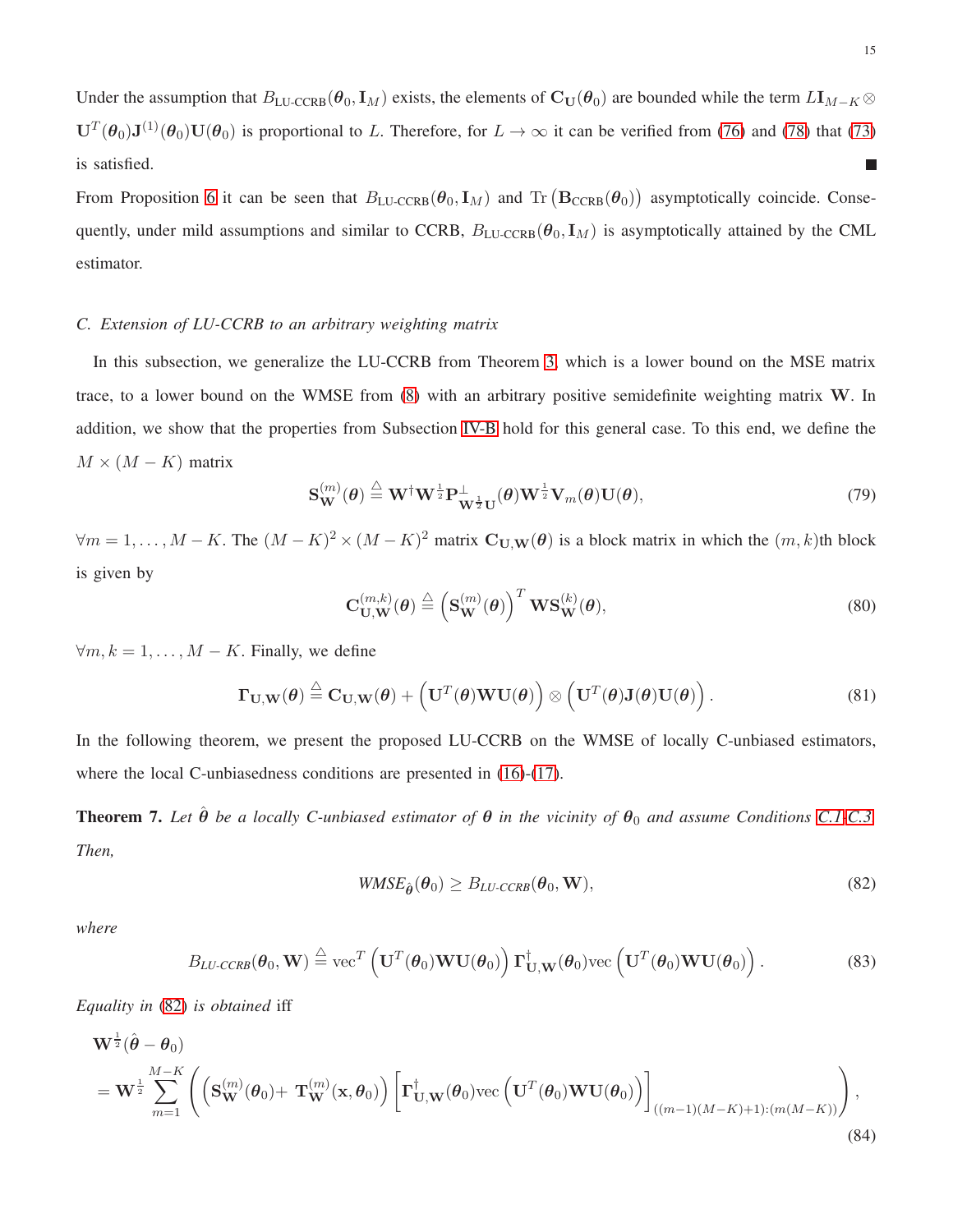*where*

<span id="page-15-3"></span>
$$
\mathbf{T}_{\mathbf{W}}^{(m)}(\mathbf{x}, \boldsymbol{\theta}) \stackrel{\triangle}{=} \mathbf{W}^{\dagger} \mathbf{W} \mathbf{u}_{m}(\boldsymbol{\theta}) \boldsymbol{v}^{T}(\mathbf{x}, \boldsymbol{\theta}) \mathbf{U}(\boldsymbol{\theta}),
$$
\n(85)

 $\forall m = 1, \ldots, M - K.$ 

*Proof:* The proof is given in the appendix.

In order to show the properties from Subsection [IV-B](#page-11-0) for an arbitrary W, we first describe the corresponding CCRB on the WMSE. Based on the matrix CCRB from [\(58\)](#page-11-1) and under the assumption in [\(57\)](#page-11-6), we obtain the following WMSE bound

<span id="page-15-1"></span>
$$
B_{\text{CCRB}}(\boldsymbol{\theta}_0, \mathbf{W}) \stackrel{\triangle}{=} \text{Tr}\left(\text{CCRB}(\boldsymbol{\theta}_0)\mathbf{W}\right) = \text{Tr}\left(\left(\mathbf{U}^T(\boldsymbol{\theta}_0)\mathbf{J}(\boldsymbol{\theta}_0)\mathbf{U}(\boldsymbol{\theta}_0)\right)^{\dagger}\left(\mathbf{U}^T(\boldsymbol{\theta}_0)\mathbf{W}\mathbf{U}(\boldsymbol{\theta}_0)\right)\right),\tag{86}
$$

where the last equality is obtained by substituting  $(58)$  and using trace properties. The bound in  $(86)$  is a lower bound on the WMSE of locally  $\mathcal{X}$ -unbiased estimators, where the local  $\mathcal{X}$ -unbiasedness conditions are presented in [\(29\)](#page-7-2)-[\(30\)](#page-7-3).

In the following proposition, we present the extensions of Propositions [4](#page-11-9)[-6](#page-13-6) to an arbitrary positive semidefinite weighting matrix W.

<span id="page-15-2"></span>Proposition 8. *Assume that the LU-CCRB and the CCRB exist and that* [\(57\)](#page-11-6) *holds. Then, for any positive semidefinite weighting matrix* W*,*

• *if*

<span id="page-15-4"></span>
$$
\mathbf{C}_{\mathbf{U},\mathbf{W}}(\boldsymbol{\theta}_0) = \mathbf{0},\tag{87}
$$

*then*

$$
B_{LU\text{-}CCRB}(\boldsymbol{\theta}_0, \mathbf{W}) = B_{CCRB}(\boldsymbol{\theta}_0, \mathbf{W}).
$$
\n(88)

• *the following inequality holds*

<span id="page-15-5"></span>
$$
B_{CCRB}(\boldsymbol{\theta}_0, \mathbf{W}) \ge B_{LU\text{-CCRB}}(\boldsymbol{\theta}_0, \mathbf{W}).
$$
\n(89)

• *given* L *i.i.d. observation vectors,*

<span id="page-15-6"></span>
$$
\lim_{L \to \infty} \frac{B_{LU-CCRB}(\boldsymbol{\theta}_0, \mathbf{W})}{B_{CCRR}(\boldsymbol{\theta}_0, \mathbf{W})} = 1.
$$
\n(90)

<span id="page-15-0"></span>*Proof:* The proof is given in the appendix.

# V. EXAMPLES

In this section, we evaluate the proposed LU-CCRB in two scenarios. In the first scenario we consider an orthogonal linear model with norm constraint and in the second scenario we consider amplitude and frequency estimation with amplitude constraint. For both scenarios, it is shown that the CCRB is not a valid bound on the WMSE of the CML estimator. In contrast, we show that the CML estimator is a C-unbiased estimator and thus,

П

П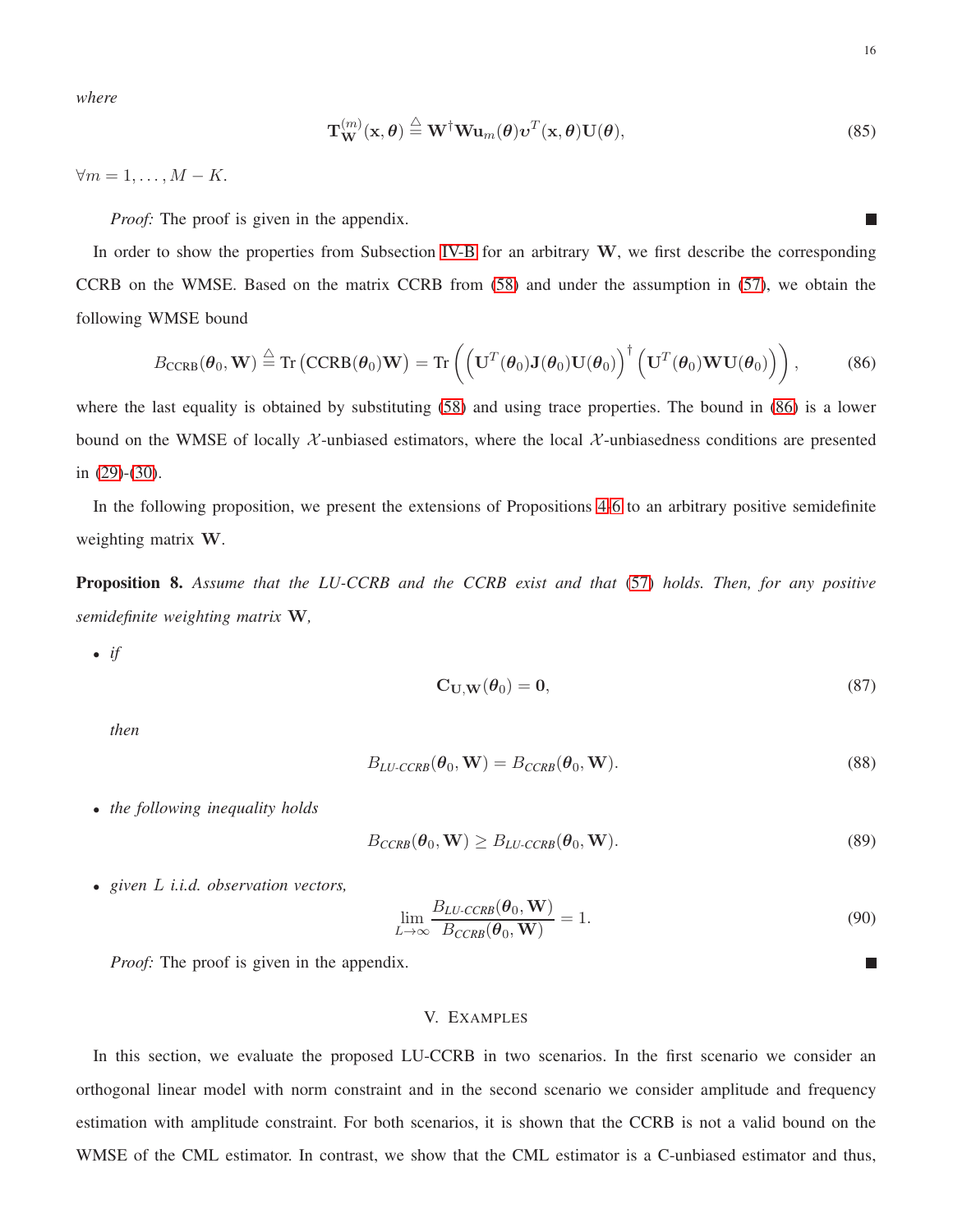the proposed LU-CCRB is a valid bound on the WMSE of the CML estimator. The CML estimator performance is computed using 10,000 Monte-Carlo trials.

#### *A. Linear model with norm constraint*

We consider the following linear observation model:

<span id="page-16-2"></span>
$$
\mathbf{x} = \mathbf{H}\boldsymbol{\theta} + \mathbf{n},\tag{91}
$$

where  $\mathbf{x} \in \mathbb{R}^N$  is an observation vector,  $\mathbf{H} \in \mathbb{R}^{N \times M}$ ,  $N \ge M$ , is a known full-rank matrix,  $\theta \in \mathbb{R}^M$  is an unknown deterministic parameter vector, and  $n \sim N(0, \sigma^2 I_N)$  is a zero-mean Gaussian noise vector with known covariance matrix  $\sigma^2 \mathbf{I}_N$ . It is assumed that  $\boldsymbol{\theta}$  satisfies the norm constraint

<span id="page-16-0"></span>
$$
f(\boldsymbol{\theta}) = ||\boldsymbol{\theta}||^2 - \rho^2 = 0,
$$
\n(92)

where  $\rho$  is known. This constraint arises, for example, in regularization techniques [\[53\]](#page-38-7), [\[54\]](#page-38-8). The CML estimator of  $\theta$  satisfies

<span id="page-16-8"></span>
$$
\hat{\boldsymbol{\theta}}_{\text{CML}} = \arg\min_{\boldsymbol{\theta}} \|\mathbf{x} - \mathbf{H}\boldsymbol{\theta}\|^2 \quad \text{s.t.} \quad f(\boldsymbol{\theta}) = 0,\tag{93}
$$

where  $f(\theta)$  is given in [\(92\)](#page-16-0). By using (92), we obtain  $\mathbf{F}(\theta) = 2\theta^T$  and  $\mathbf{U}(\theta)$  that satisfies

<span id="page-16-1"></span>
$$
\mathbf{U}^{T}(\boldsymbol{\theta})\boldsymbol{\theta} = \mathbf{0}, \ \mathbf{U}^{T}(\boldsymbol{\theta})\mathbf{U}(\boldsymbol{\theta}) = \mathbf{I}_{M-1}, \ \forall \boldsymbol{\theta} \in \Theta_{\mathbf{f}}, \tag{94}
$$

can be found accordingly, where [\(94\)](#page-16-1) stems from [\(2\)](#page-3-5)-[\(3\)](#page-3-6). In this example, we are interested in the trace of the MSE matrix and choose  $W = I_M$ .

Under the model in [\(91\)](#page-16-2), it can be shown that the FIM is given by

<span id="page-16-7"></span>
$$
\mathbf{J}(\boldsymbol{\theta}) = \frac{1}{\sigma^2} \mathbf{H}^T \mathbf{H}.
$$
 (95)

By using [\(94\)](#page-16-1) and orthogonal projection matrix properties, we obtain

<span id="page-16-3"></span>
$$
\mathbf{P}_{\mathbf{U}}^{\perp}(\boldsymbol{\theta}) = \frac{1}{\rho^2} \boldsymbol{\theta} \boldsymbol{\theta}^T. \tag{96}
$$

By substituting [\(96\)](#page-16-3) in [\(33\)](#page-8-5), one obtains

<span id="page-16-6"></span>
$$
\mathbf{C}_{\mathbf{U}}^{(m,k)}(\boldsymbol{\theta}) = \frac{1}{\rho^2} \mathbf{U}^T(\boldsymbol{\theta}) \mathbf{V}_m^T(\boldsymbol{\theta}) \boldsymbol{\theta} \boldsymbol{\theta}^T \mathbf{V}_k(\boldsymbol{\theta}) \mathbf{U}(\boldsymbol{\theta}),
$$
\n(97)

 $\forall m, k = 1, \dots, M - 1$ . It can be seen from [\(94\)](#page-16-1) that any column of  $\mathbf{U}(\theta)$  satisfies

<span id="page-16-4"></span>
$$
\mathbf{u}_m^T(\boldsymbol{\theta})\boldsymbol{\theta} = 0, \forall \boldsymbol{\theta} \in \mathbb{R}^M, \ m = 1, \dots, M - 1.
$$
 (98)

Taking the gradient of [\(98\)](#page-16-4) and using [\(4\)](#page-3-3), we obtain

<span id="page-16-5"></span>
$$
\boldsymbol{\theta}^T \mathbf{V}_m(\boldsymbol{\theta}) = -\mathbf{u}_m^T(\boldsymbol{\theta}), \forall \boldsymbol{\theta} \in \mathbb{R}^M, \ m = 1, \dots, M - 1.
$$
 (99)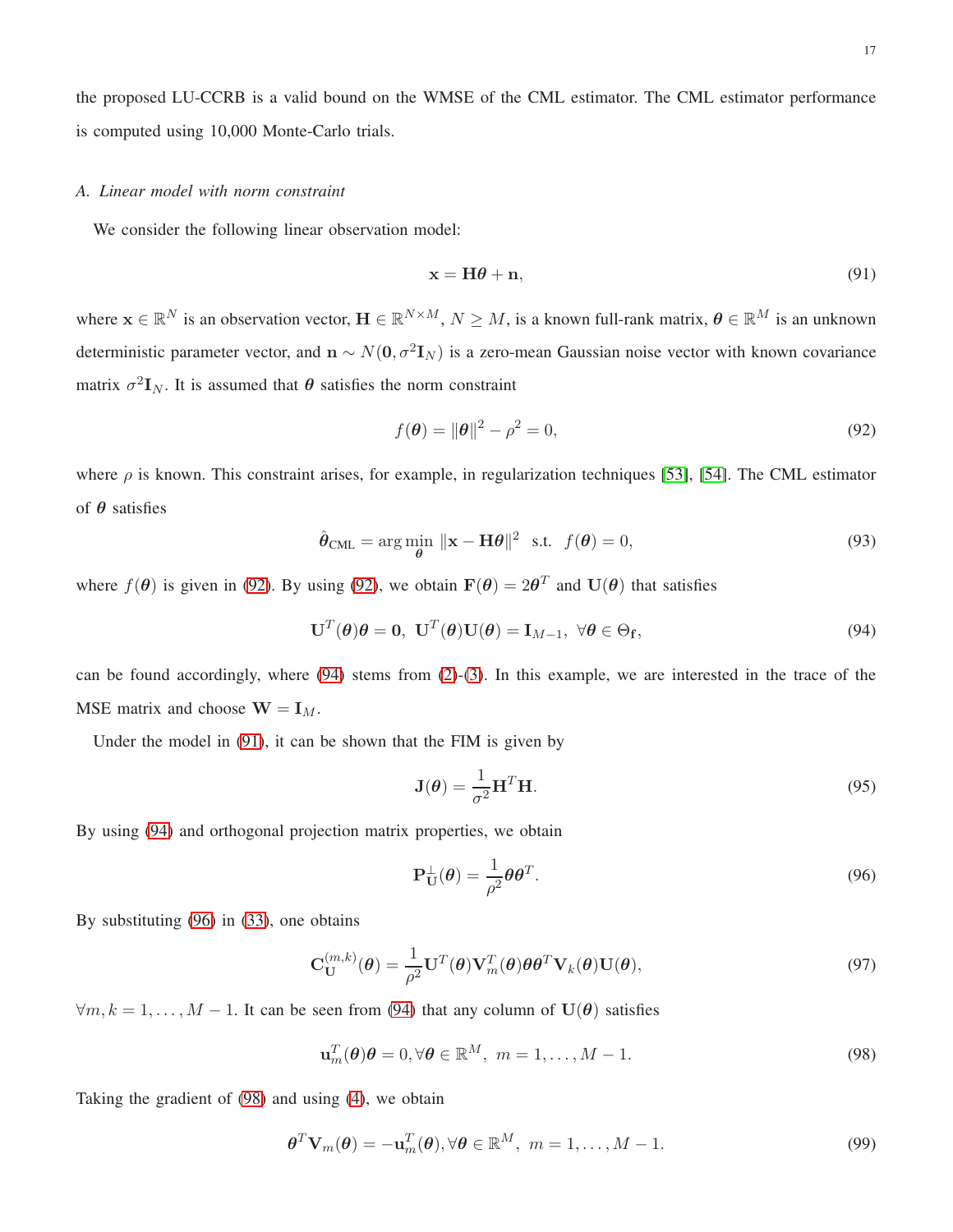By substituting [\(99\)](#page-16-5) in [\(97\)](#page-16-6), one obtains

$$
\mathbf{C}_{\mathbf{U}}^{(m,k)}(\boldsymbol{\theta}) = \frac{1}{\rho^2} \mathbf{U}^T(\boldsymbol{\theta}) \mathbf{u}_m(\boldsymbol{\theta}) \mathbf{u}_k^T(\boldsymbol{\theta}) \mathbf{U}(\boldsymbol{\theta}),
$$
\n(100)

 $\forall m, k = 1, \dots, M-1$ . Then, by using  $\mathbf{U}^T(\theta)\mathbf{U}(\theta) = \mathbf{I}_{M-1}$  and the block structure of  $\mathbf{C}_{\mathbf{U}}(\theta)$ , it can be verified that

<span id="page-17-0"></span>
$$
\mathbf{C}_{\mathbf{U}}(\boldsymbol{\theta}) = \frac{1}{\rho^2} \text{vec} \left( \mathbf{I}_{M-K} \right) \text{vec}^T \left( \mathbf{I}_{M-K} \right). \tag{101}
$$

By substituting [\(95\)](#page-16-7) and [\(101\)](#page-17-0) in [\(34\)](#page-8-7), we obtain

<span id="page-17-1"></span>
$$
\mathbf{\Gamma}_{\mathbf{U}}(\boldsymbol{\theta}) = \frac{1}{\rho^2} \text{vec} \left( \mathbf{I}_{M-1} \right) \text{vec}^T \left( \mathbf{I}_{M-1} \right) + \frac{1}{\sigma^2} \mathbf{I}_{M-1} \otimes \left( \mathbf{U}^T(\boldsymbol{\theta}) \mathbf{H}^T \mathbf{H} \mathbf{U}(\boldsymbol{\theta}) \right).
$$
 (102)

By substituting [\(102\)](#page-17-1) in [\(36\)](#page-8-8), using Sherman–Morrison formula for matrix inversion (see e.g. [\[51,](#page-38-5) p. 18]) and [\(65\)](#page-11-10), and applying simple algebraic manipulations, one obtains

<span id="page-17-5"></span>
$$
B_{\text{LU-CCRB}}(\theta, \mathbf{I}_M) = \left(\frac{1}{\rho^2} + \frac{1}{\sigma^2 \text{Tr}\left(\left(\mathbf{U}^T(\theta)\mathbf{H}^T\mathbf{H}\mathbf{U}(\theta)\right)^{-1}\right)}\right)^{-1}.
$$
(103)

Additionally, by substituting [\(95\)](#page-16-7) in [\(59\)](#page-11-5), one obtains

<span id="page-17-6"></span>
$$
\operatorname{Tr}\left(\mathbf{B}_{\text{CCRB}}(\boldsymbol{\theta})\right) = \sigma^2 \operatorname{Tr}\left(\left(\mathbf{U}^T(\boldsymbol{\theta})\mathbf{H}^T \mathbf{H} \mathbf{U}(\boldsymbol{\theta})\right)^{-1}\right).
$$
\n(104)

<span id="page-17-8"></span>*1) Case 1 -* H *has orthogonal columns with equal norms:* We assume that H satisfies

<span id="page-17-2"></span>
$$
\mathbf{H}^T \mathbf{H} = \beta \mathbf{I}_M, \ \beta > 0. \tag{105}
$$

This assumption appears, for example, in [\[3\]](#page-36-0), [\[52,](#page-38-6) pp. 88-90], [\[55\]](#page-38-9). By substituting [\(105\)](#page-17-2) in [\(93\)](#page-16-8), it can be verified that the CML estimator for this case is given by

<span id="page-17-3"></span>
$$
\hat{\theta}_{\text{CML}} = \rho \frac{\mathbf{H}^T \mathbf{x}}{\|\mathbf{H}^T \mathbf{x}\|}.
$$
\n(106)

This estimator is a uniformly C-unbiased estimator, as shown in the following Proposition.

<span id="page-17-7"></span>Proposition 9. *Under the model in* [\(91\)](#page-16-2) *and* [\(105\)](#page-17-2)*, the CML estimator from* [\(106\)](#page-17-3) *is a uniformly C-unbiased estimator for the weighting matrix*  $\mathbf{W} = \mathbf{I}_M$ *.* 

*Proof:* Under the model in [\(91\)](#page-16-2) and [\(105\)](#page-17-2),  $\mathbf{H}^T \mathbf{x} \sim N(\beta \theta, \beta \sigma^2 \mathbf{I}_M)$ . Consequently, it can be verified from [\[56\]](#page-38-10) that the conditional pdf of the random vector  $\frac{\hat{\theta}_{\text{CML}}}{\rho}$  given the random variable  $\nu \stackrel{\triangle}{=} \frac{\|\mathbf{H}^T \mathbf{x}\|}{\frac{\partial \Phi}{\partial x}}$  $\frac{\mathbf{H}^2 \times \mathbf{H}}{\beta^{\frac{1}{2}}\sigma}$  is von Mises-Fisher (see e.g. [\[56\]](#page-38-10), [\[57\]](#page-38-11)) with mean direction  $\frac{\theta}{\|\theta\|}$  and concentration parameter  $\frac{\nu \beta^{\frac{1}{2}} \|\theta\|}{\sigma}$  $\frac{d\|\boldsymbol{\theta}\|}{\sigma}$ . Therefore, by using the properties of von Mises-Fisher distribution, as appear in [\[57,](#page-38-11) pp. 168-169], it can be verified that the conditional expectation of  $\frac{\hat{\boldsymbol{\theta}}_{\text{CML}}}{\rho}$  given  $\nu$  is

<span id="page-17-4"></span>
$$
\frac{1}{\rho} \mathbf{E} \left[ \hat{\boldsymbol{\theta}}_{\text{CML}} | \nu; \boldsymbol{\theta} \right] = \frac{I_{\frac{M}{2}} \left( \frac{\nu \beta^{\frac{1}{2}} || \boldsymbol{\theta} ||}{\sigma} \right)}{I_{\frac{M}{2} - 1} \left( \frac{\nu \beta^{\frac{1}{2}} || \boldsymbol{\theta} ||}{\sigma} \right)} \frac{\boldsymbol{\theta}}{|| \boldsymbol{\theta} ||}, \ \forall \boldsymbol{\theta} \in \mathbb{R}^{M}, \tag{107}
$$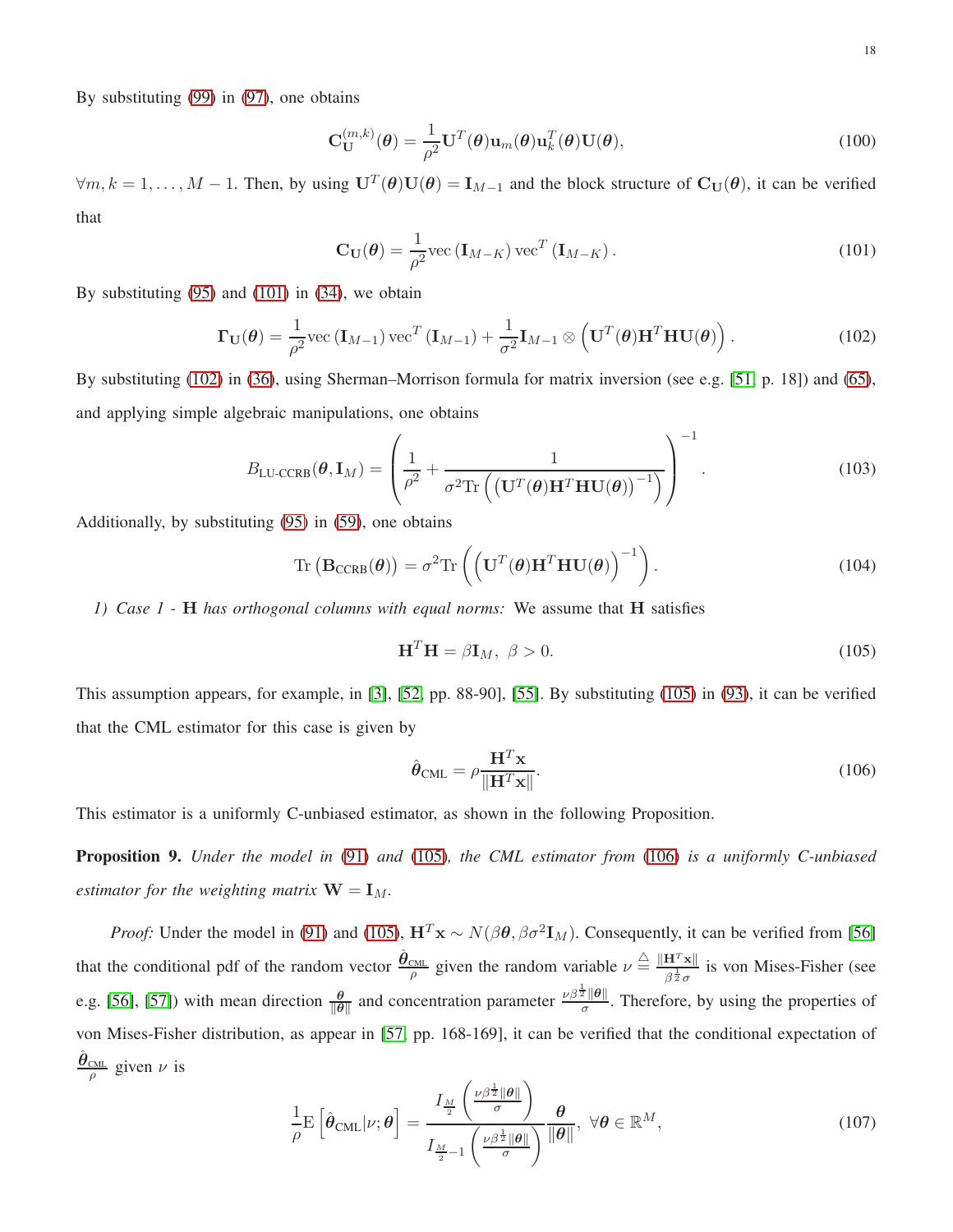where  $I_m$  is the modified Bessel function of order m. By left multiplying [\(107\)](#page-17-4) by  $\rho U^T(\theta)$  and substituting [\(94\)](#page-16-1), one obtains

<span id="page-18-0"></span>
$$
\mathbf{U}^{T}(\boldsymbol{\theta})\mathrm{E}\left[\hat{\boldsymbol{\theta}}_{\mathrm{CML}}|\nu;\boldsymbol{\theta}\right]=\mathbf{0},\ \forall\boldsymbol{\theta}\in\mathbb{R}^{M}.\tag{108}
$$

Consequently, for  $\mathbf{W} = \mathbf{I}_M$ 

$$
\mathbf{U}^{T}(\boldsymbol{\theta})\mathbf{W}\mathbf{b}_{\hat{\boldsymbol{\theta}}_{\text{CML}}}(\boldsymbol{\theta}) = \mathbf{U}^{T}(\boldsymbol{\theta})\mathrm{E}[\hat{\boldsymbol{\theta}}_{\text{CML}};\boldsymbol{\theta}] = \mathrm{E}\left[\mathbf{U}^{T}(\boldsymbol{\theta})\mathrm{E}[\hat{\boldsymbol{\theta}}_{\text{CML}}|\nu;\boldsymbol{\theta}];\boldsymbol{\theta}\right] = \mathbf{0},\tag{109}
$$

 $\forall \theta \in \Theta_f$ , where the first equality is obtained by substituting [\(5\)](#page-3-2) and [\(94\)](#page-16-1). The second equality is obtained by using the law of total expectation [\[58\]](#page-38-12) and the last equality is obtained by substituting [\(108\)](#page-18-0). Thus, for  $W = I_M$ , the CML estimator from [\(106\)](#page-17-3) satisfies [\(11\)](#page-5-4), *i.e.* it is uniformly C-unbiased. г

By substituting [\(105\)](#page-17-2) in [\(103\)](#page-17-5) we obtain the LU-CCRB for this case

<span id="page-18-2"></span>
$$
B_{\text{LU-CCRB}}(\boldsymbol{\theta}, \mathbf{I}_M) = \frac{1}{\frac{1}{\rho^2} + \frac{\beta}{(M-1)\sigma^2}}.
$$
\n(110)

Additionally, by substituting [\(105\)](#page-17-2) in [\(104\)](#page-17-6), we obtain the CCRB trace for this case

<span id="page-18-1"></span>
$$
\operatorname{Tr}\left(\mathbf{B}_{\text{CCRB}}(\boldsymbol{\theta})\right) = \frac{(M-1)\sigma^2}{\beta}.
$$
\n(111)

In this example, we present simulations for  $M = 3$ . In this case, it can be verified that the vectors  $[\theta_2, -\theta_1, 0]^T$ and  $[\theta_1\theta_3, \theta_2\theta_3, -\theta_1^2 - \theta_2^2]^T$  are orthogonal to  $\theta$  and to each other. Thus, with proper normalization, we obtain

<span id="page-18-3"></span>
$$
\mathbf{U}(\theta) = \frac{1}{(\theta_1^2 + \theta_2^2)^{\frac{1}{2}}} \begin{bmatrix} \theta_2 & \frac{\theta_1 \theta_3}{(\theta_1^2 + \theta_2^2 + \theta_3^2)^{\frac{1}{2}}} \\ -\theta_1 & \frac{\theta_2 \theta_3}{(\theta_1^2 + \theta_2^2 + \theta_3^2)^{\frac{1}{2}}} \\ 0 & \frac{-\theta_1^2 - \theta_2^2}{(\theta_1^2 + \theta_2^2 + \theta_3^2)^{\frac{1}{2}}} \end{bmatrix}
$$
(112)

that satisfies [\(94\)](#page-16-1). In addition, the vector  $\theta$  can be written in spherical coordinates as

$$
\boldsymbol{\theta} = [\rho \cos(\phi_1) \sin(\phi_2), \rho \sin(\phi_1) \sin(\phi_2), \rho \cos(\phi_2)]^T,
$$

 $\forall \boldsymbol{\theta} \in \Theta_{\mathbf{f}}, \ \phi_1 \in [-\pi, \pi), \ \phi_2 \in [0, \pi].$ 

In Fig. [1,](#page-19-0) we examine the  $\mathcal{X}$ -unbiasedness of the CML estimator, as defined in [\(29\)](#page-7-2) and [\(30\)](#page-7-3). The CML bias and the CML bias gradient multiplied by  $U(\theta)$  are evaluated numerically. The bias gradient is computed by using the equality  $D_{\hat{\theta}}(\theta_0) = E\left[(\hat{\theta} - \theta_0)v^T(\mathbf{x}, \theta_0)\right] - \mathbf{I}_M$  that stems from [\(48\)](#page-10-0), where the expectation is computed via Monte-Carlo simulations. The bias of  $\hat{\theta}_{\text{CML},1}$  and the term  $[D_{\hat{\theta}_{\text{CML}}}(\theta)U(\theta)]_{1,1}$  are presented versus  $\phi_1$  for  $\phi_2 = 0.45\pi$  (upper) and versus  $\phi_2$  for  $\phi_1 = 0.2\pi$  (lower), where  $H = I_3$ ,  $\sigma^2 = 16$ , and  $\rho = 1$ . It can be seen that the CML estimator, which is a uniformly C-unbiased estimator as proven in Proposition [9,](#page-17-7) does not satisfy [\(29\)](#page-7-2) and [\(30\)](#page-7-3), *i.e.* it is not a  $X$ -unbiased estimator.

In Fig. [2,](#page-20-0) the CCRB trace and the LU-CCRB are evaluated and compared to the MSE matrix trace of the CML estimator versus  $\phi_1$  for  $\phi_2 = 0.45\pi$  (upper) and versus  $\phi_2$  for  $\phi_1 = 0.2\pi$  (lower). It can be seen that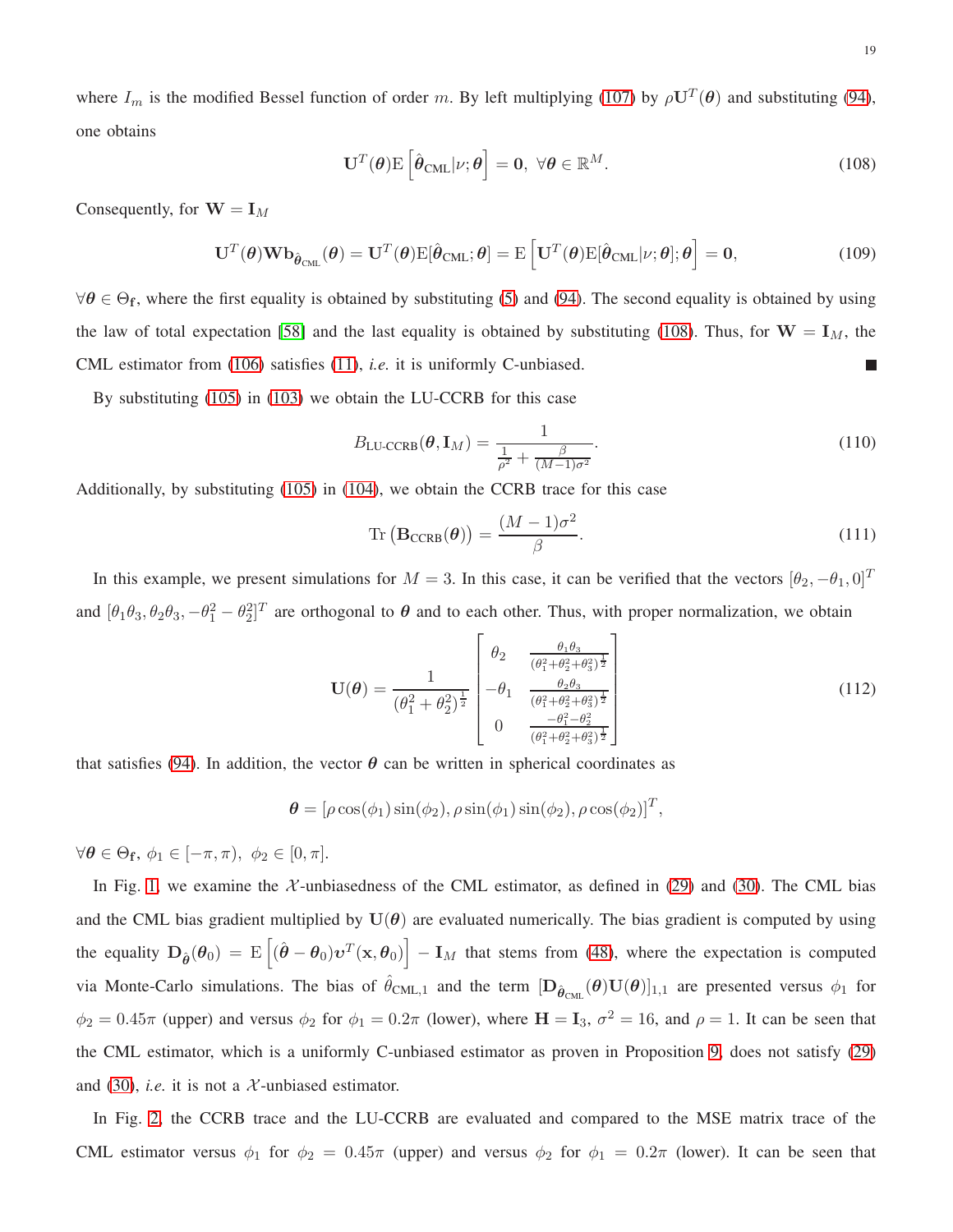$B_{\text{LU-CCRB}}(\theta, I_M)$  is a valid bound on the MSE matrix trace of the CML estimator, while Tr  $(B_{\text{CCRB}}(\theta))$  is not. The reason for this phenomenon is that the CML estimator is C-unbiased, as shown in Proposition [9,](#page-17-7) but it is not  $\mathcal{X}$ -unbiased as shown in Fig. [1.](#page-19-0) Our simulations show that in this scenario the MSE matrix trace of the CML estimator is lower than the CCRB trace,  $\forall \theta \in \Theta_f$ .

It can be seen from [\(111\)](#page-18-1) that the CCRB trace is not a function of the constrained norm value  $\rho$ . As opposed to the CCRB trace, the LU-CCRB from [\(110\)](#page-18-2) is a function of  $\rho$ . In Fig. [3,](#page-20-1) the CCRB trace and the LU-CCRB are evaluated versus  $\rho$  and compared to the MSE matrix trace of the CML estimator for  $\phi_1 = 0.2\pi$  and  $\phi_2 = 0.45\pi$ . It can be seen that the CCRB trace does not take the norm value into account even though the CML error is affected by the norm value, as manifested by the LU-CCRB.



<span id="page-19-0"></span>Fig. 1. Linear model with norm constraint, Case 1: The bias of  $\hat{\theta}_{\text{CML},1}$ , and the term  $[\mathbf{D}_{\hat{\theta}_{\text{CML}}}(\theta)\mathbf{U}(\theta)]_{1,1}$  versus  $\phi_1$  for  $\phi_2 = 0.45\pi$  (top) and versus  $\phi_2$  for  $\phi_1 = 0.2\pi$  (bottom).

*2) Case 2 - General* H*:* For the general case, *i.e.* when [\(105\)](#page-17-2) does not hold, the CML estimator from [\(93\)](#page-16-8) is evaluated numerically (see e.g. [\[34\]](#page-37-6), [\[59,](#page-38-13) pp. 765-766], [\[60\]](#page-38-14)). In this case, we examine the asymptotic properties of the LU-CCRB and consider

<span id="page-19-1"></span>
$$
\mathbf{H} = [\bar{\mathbf{H}}^T, \dots, \bar{\mathbf{H}}^T]^T, \tag{113}
$$

where  $\bar{\mathbf{H}} \in \mathbb{R}^{\bar{N} \times M}$  and  $N = L\bar{N}$ . This is equivalent to L i.i.d. observation vectors  $\mathbf{x}_1, \dots, \mathbf{x}_L$ , following the model in [\(91\)](#page-16-2) with  $\hat{H}$  taking the role of H. In the following simulation we set  $M = 3$ . The LU-CCRB and the CCRB trace for this case are obtained by substituting [\(112\)](#page-18-3)-[\(113\)](#page-19-1) in [\(103\)](#page-17-5) and [\(104\)](#page-17-6), respectively.

In Fig. [4,](#page-21-0) the LU-CCRB and the CCRB trace are evaluated versus L for  $\bar{H} = [\mathbf{I}_3, \bar{\mathbf{h}}_4]^T$ ,  $\bar{\mathbf{h}}_4 = [0.9, 0.9, 0.6]^T$ ,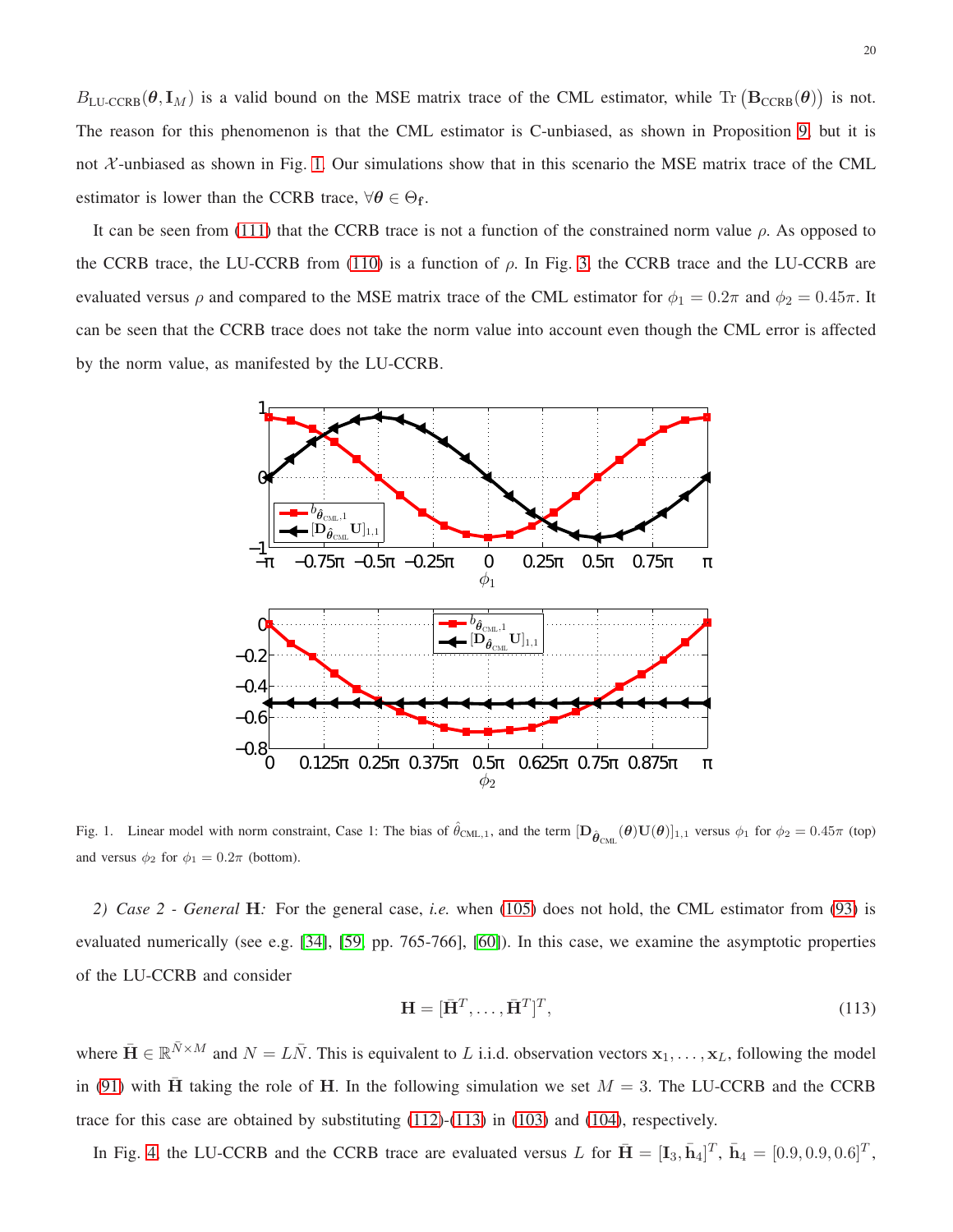

<span id="page-20-0"></span>Fig. 2. Linear model with norm constraint, Case 1: MSE matrix trace of CML estimator,  $B_{\text{LU-CCRB}}$ , and Tr ( $\text{B_{CCRB}}$ ) versus  $\phi_1$  for  $\phi_2 = 0.45\pi$ (top) and versus  $\phi_2$  for  $\phi_1 = 0.2\pi$  (bottom).



<span id="page-20-1"></span>Fig. 3. Linear model with norm constraint, Case 1: MSE matrix trace of CML estimator,  $B_{\text{LU-CCRB}}$ , and Tr ( $\text{B_{CCRB}}$ ) versus norm value  $\rho$ .

 $\sigma^2 = 16$ ,  $\phi_1 = 0.2\pi$ ,  $\phi_2 = 0.45\pi$ , and  $\rho = 1$ . The considered bounds are compared to the MSE matrix trace of the CML estimator. It can be observed that although  $\text{Tr} \left( \mathbf{B}_{\text{CCRB}}(\theta) \right)$  is asymptotically achieved, it can be greater than the MSE matrix trace of the CML estimator and does not provide a valid lower bound. In addition, it can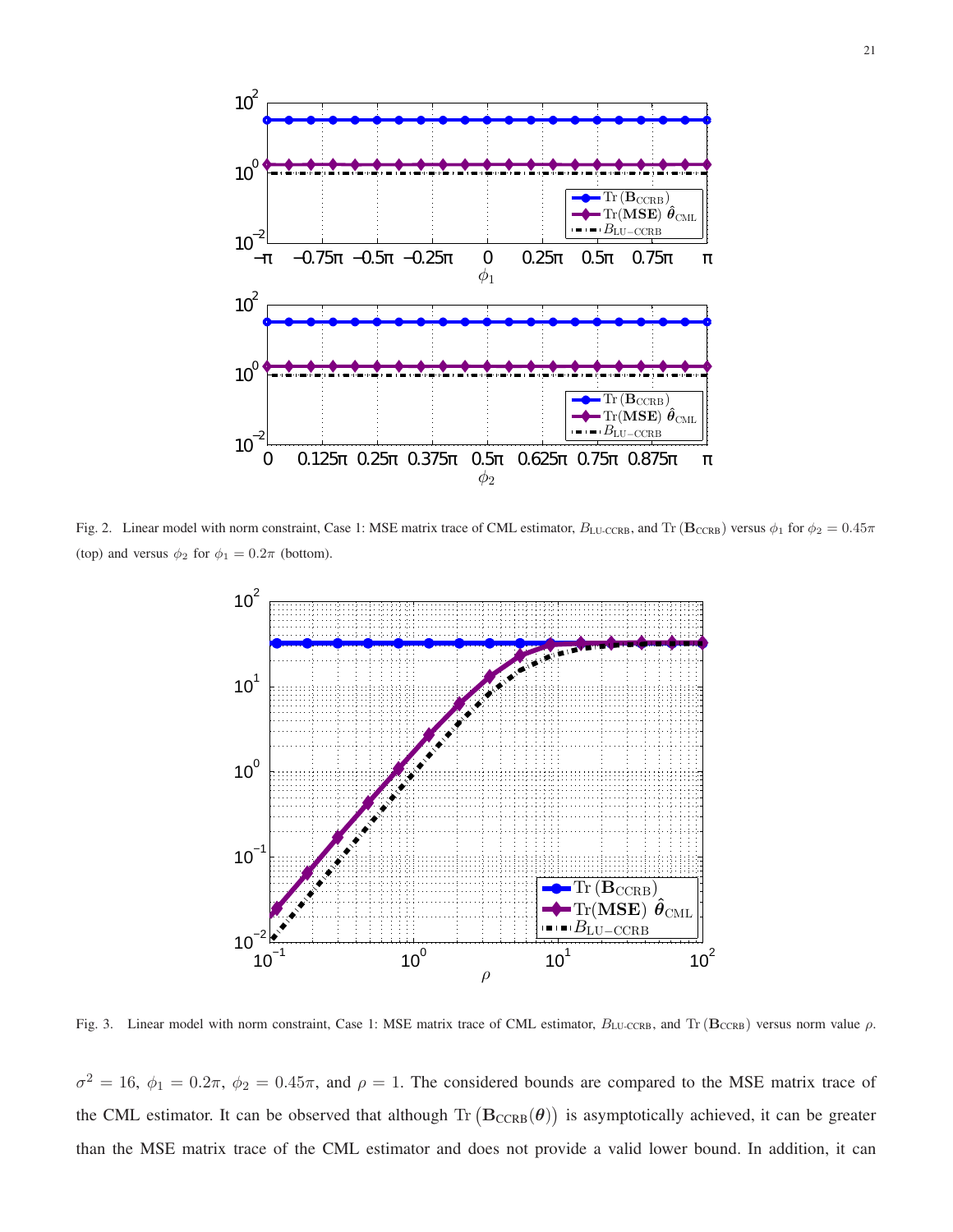be seen that for sufficiently large L,  $B_{\text{LU-CCRB}}(\theta, I_M)$  and Tr  $(B_{\text{CCRB}}(\theta))$  coincide, which is in accordance with Proposition [6.](#page-13-6) Finally, it can be seen that  $B_{\text{LU-CCRB}}(\theta, I_M)$  and Tr  $(B_{\text{CCRB}}(\theta))$  are attained by the CML estimator for  $L > 20$  and for  $L > 200$ , respectively.



<span id="page-21-0"></span>Fig. 4. Linear model with norm constraint, Case 2: MSE matrix trace of CML estimator,  $B_{\text{LU-CCRB}}$ , and Tr  $(B_{\text{CCRB}})$  versus number of i.i.d. observations L.

#### *B. Amplitude and frequency estimation with amplitude constraint*

We consider amplitude and frequency estimation problem of a complex sinusoid embedded in noise, according to the following observation model [\[42\]](#page-37-17), [\[61\]](#page-38-15):

$$
x_l = Ae^{jl\omega} + n_l, \ l = l_1, l_1 + 1, \dots, l_1 + L - 1,\tag{114}
$$

where  $l_1$  is the initial observation index, L is the number of observations, the frequency,  $\omega \in [-\pi, \pi)$ , and the amplitude,  $A \in \mathbb{C}$ , are unknown, and  $\{n_l\}_{l=l_1}^{l_1+L-1}$  $\frac{l_1 + L - 1}{l = l_1}$  is a complex circularly symmetric white Gaussian noise sequence with known variance  $\sigma^2$ . We are interested in the estimation of the unknown parameter vector  $\theta = [\theta_1, \theta_2, \theta_3]^T$  $[\text{Re}\{A\}, \text{Im}\{A\}, \omega]^T$ , where it is known that the amplitude A satisfies the constraint

<span id="page-21-1"></span>
$$
|A|^2 = \text{Re}^2\{A\} + \text{Im}^2\{A\} = c^2
$$
\n(115)

or equivalently,  $f(\theta) = \theta_1^2 + \theta_2^2 - c^2 = 0$ . This constraint can be viewed as a known radar budget in a Doppler estimation problem [\[12\]](#page-36-9). In this case,  $\mathbf{F}(\theta) = 2[\theta_1, \theta_2, 0]$  and it can be verified that the vectors  $[\theta_2, -\theta_1, 0]^T$  and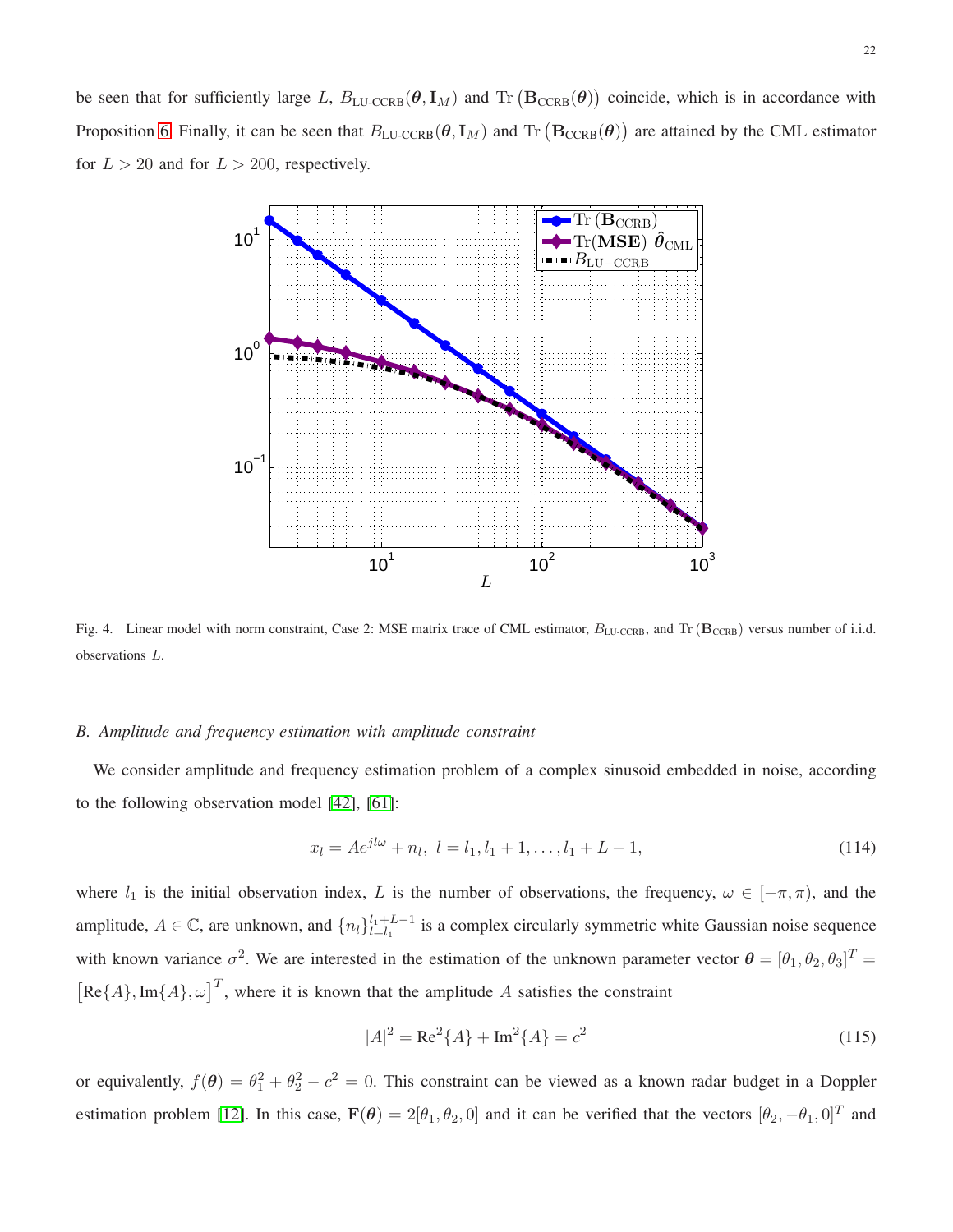$[0, 0, 1]^T$  are orthogonal to  $2[\theta_1, \theta_2, 0]^T$  and to each other. Thus, with proper normalization, we obtain

<span id="page-22-0"></span>
$$
\mathbf{U}(\theta) = \begin{bmatrix} \frac{\theta_2}{(\theta_1^2 + \theta_2^2)^{\frac{1}{2}}} & 0\\ -\frac{\theta_1}{(\theta_1^2 + \theta_2^2)^{\frac{1}{2}}} & 0\\ 0 & 1 \end{bmatrix}
$$
(116)

that satisfies [\(2\)](#page-3-5)-[\(3\)](#page-3-6). The CML estimator of  $\theta$  under the constraint in [\(115\)](#page-21-1) is given by [\[61\]](#page-38-15)

<span id="page-22-5"></span>
$$
\hat{\boldsymbol{\theta}}_{\text{CML}} = \left[\frac{c\text{Re}\{Y(\mathbf{x}, \hat{\omega}_{\text{CML}})\}}{|Y(\mathbf{x}, \hat{\omega}_{\text{CML}})|}, \frac{c\text{Im}\{Y(\mathbf{x}, \hat{\omega}_{\text{CML}})\}}{|Y(\mathbf{x}, \hat{\omega}_{\text{CML}})|}, \hat{\omega}_{\text{CML}}\right]^T, \tag{117}
$$

where  $\hat{\omega}_{\text{CML}} = \arg \max_{\omega \in [-\pi, \pi)}$  $|Y(\mathbf{x},\omega)|$ <sup>2</sup> and  $Y(\mathbf{x}, \omega) \triangleq \frac{1}{L} \sum_{l=l_1}^{l_1+L-1} x_l e^{-j\omega}$ . In this example, we focus on the estimation of the amplitude that is affected by the constraint in [\(115\)](#page-21-1). Thus, we evaluate the WMSE from [\(8\)](#page-4-2) with weighting matrix

<span id="page-22-1"></span>
$$
\mathbf{W} = \begin{bmatrix} 1 & 0 & 0 \\ 0 & 1 & 0 \\ 0 & 0 & 0 \end{bmatrix} .
$$
 (118)

Let  $U^T(\theta)Wb_{\hat{\theta}}(\theta)$  denote the C-bias of an estimator. Since analytic computation of the CML C-bias is intractable in this case, we examine the CML C-unbiasedness by numerical evaluation of its C-bias norm. Similarly, we examine the  $X$ -unbiasedness of the CML estimator by numerical evaluation of the CML bias and the CML bias gradient multiplied by  $U(\theta)$ , as explained in Subsection [V-A1.](#page-17-8)

The FIM in this case is given by

<span id="page-22-2"></span>
$$
\mathbf{J}(\theta) = \frac{2L}{\sigma^2} \begin{bmatrix} 1 & 0 & -\frac{\theta_2(2l_1 + L - 1)}{2} \\ 0 & 1 & \frac{\theta_1(2l_1 + L - 1)}{2} \\ -\frac{\theta_2(2l_1 + L - 1)}{2} & \frac{\theta_1(2l_1 + L - 1)}{2} & \frac{c^2 \sum_{l=1}^{l_1 + L - 1} l^2}{L} \end{bmatrix},
$$
(119)

 $\forall \theta \in \Theta_f$ . By using [\(116\)](#page-22-0), [\(118\)](#page-22-1), and [\(119\)](#page-22-2), we obtain

<span id="page-22-3"></span>
$$
B_{\text{LU-CCRB}}(\theta, \mathbf{W}) = \frac{1}{\frac{1}{c^2} + \frac{1}{\sigma^2} \frac{L(L-1)(L+1)}{6l_1^2 + 6(L-1)l_1 + (2L-1)(L-1)}}.
$$
(120)

The full derivation of [\(120\)](#page-22-3) is presented in the appendix. By substituting [\(116\)](#page-22-0), [\(118\)](#page-22-1), and [\(119\)](#page-22-2) in [\(86\)](#page-15-1), we obtain the corresponding CCRB for this case given by

<span id="page-22-4"></span>
$$
B_{\text{CCRB}}(\theta, \mathbf{W}) = \sigma^2 \frac{6l_1^2 + 6(L-1)l_1 + (2L-1)(L-1)}{L(L-1)(L+1)}.
$$
\n(121)

In the upper plot of Fig. [5,](#page-23-0) the C-bias norm of  $\hat{\theta}_{\text{CML}}$ , the bias of  $\hat{\theta}_{\text{CML},1}$ , and the term  $[\mathbf{D}_{\hat{\theta}_{\text{CML}}}(\theta)\mathbf{U}(\theta)]_{1,1}$  are presented versus ∠A for  $c = 0.2$ , where  $l_1 = 1$ ,  $L = 15$ ,  $\omega = 0.9\pi$ , and  $\sigma^2 = 16$ . It can be seen that the C-bias norm of  $\hat{\theta}_{\text{CML}}$  is approximately zero. In addition, we observed in the simulations that in this scenario the CML C-bias norm is approximately zero  $\forall \omega \in [-\pi, \pi)$ . Thus,  $\hat{\theta}_{CML}$  can be considered as a C-unbiased estimator. In addition, it can be observed that  $\hat{\theta}_{\text{CML}}$  is not a X-unbiased estimator, since it does not satisfy [\(29\)](#page-7-2) and [\(30\)](#page-7-3). The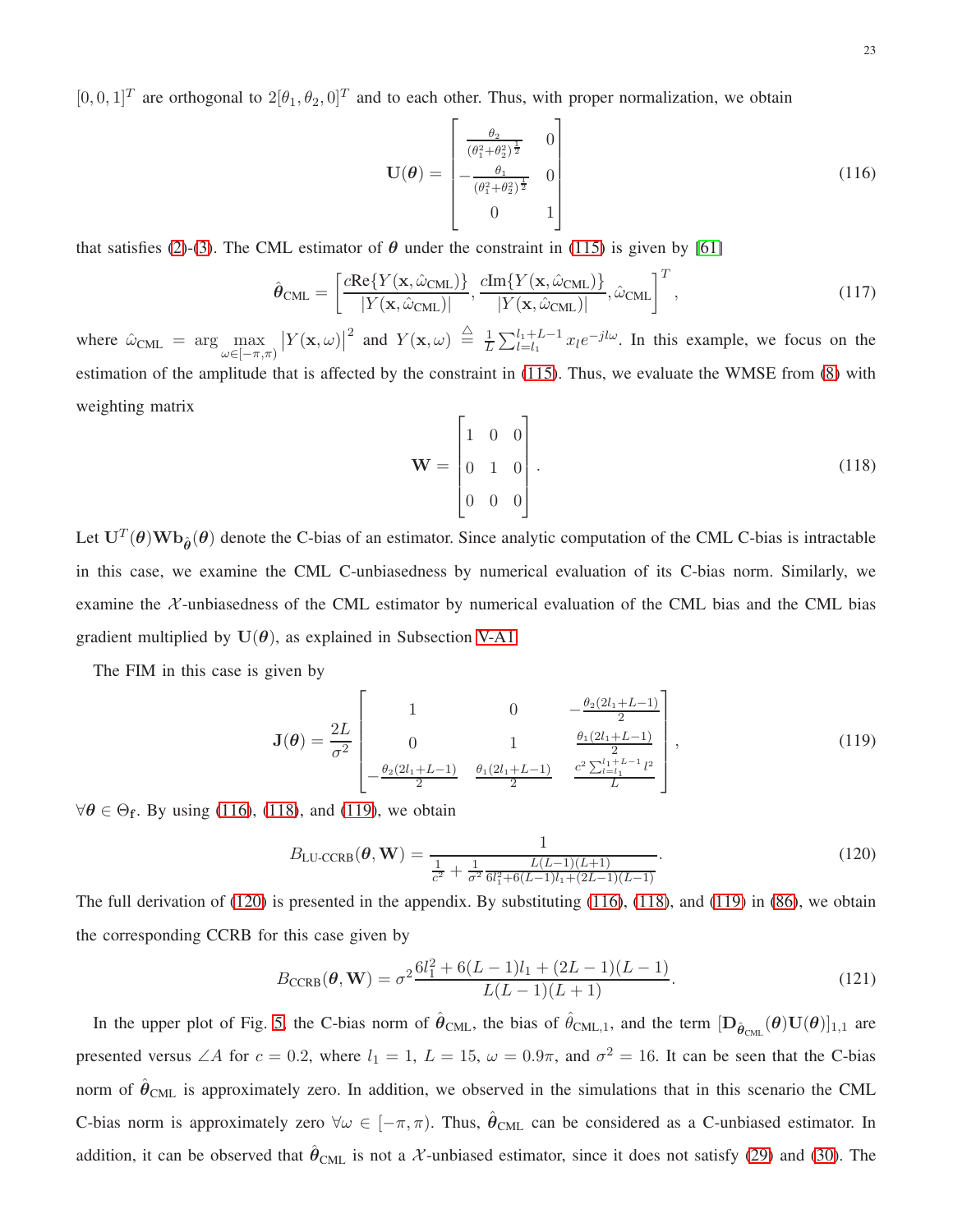LU-CCRB and the CCRB from [\(120\)](#page-22-3) and [\(121\)](#page-22-4), respectively, are evaluated in the lower plot of Fig. [5](#page-23-0) versus  $\angle A$ and compared to the WMSE of the CML estimator. It can be seen that the CML estimator has uniformly lower WMSE than the corresponding CCRB, while the LU-CCRB is a valid bound on its WMSE.

For a fixed number of observations, L, it can be seen that for  $|l_1| \to \infty$  the CCRB from [\(121\)](#page-22-4) tends to infinity, while the LU-CCRB does not. By using [\(117\)](#page-22-5) and [\(118\)](#page-22-1), it can be verified that for any  $l_1 \in \mathbb{Z}$  the WMSE of the CML estimator is bounded. In Fig. [6,](#page-24-1) the LU-CCRB from [\(120\)](#page-22-3) and the CCRB from [\(121\)](#page-22-4) are evaluated versus l<sub>1</sub> and compared to the WMSE of the CML estimator, where  $\angle A = 0.3\pi$ . It can be seen that the CCRB is not a valid bound for the CML performance and that the CCRB behaviour as  $|l_1| \to \infty$  is misleading, since estimators with finite WMSE for any  $l_1 \in \mathbb{Z}$ , can be found. As opposed to the CCRB, the LU-CCRB is a valid bound on the WMSE of the CML estimator.

In Fig. [7,](#page-24-2) the LU-CCRB from [\(120\)](#page-22-3) is evaluated versus  $\frac{1}{\sigma^2}$  for  $c = 0.2$  and  $c = 0.5$ , where  $\angle A = 0.3\pi$ . The CCRB from [\(121\)](#page-22-4), which is not a function of the constraint parameter, c, is presented as well. The bounds are compared to the WMSE of the CML estimator. It can be seen that unlike the CCRB for this case, the proposed  $B_{\text{LU-CCRB}}(\theta, \mathbf{W})$  provides a valid bound on the WMSE of the CML estimator. In addition, it can be seen that the CML error is affected by the constraint parameter,  $c$ , which is taken into account by the LU-CCRB from [\(120\)](#page-22-3) and is not taken into account by the corresponding CCRB from [\(121\)](#page-22-4).



<span id="page-23-0"></span>Fig. 5. Amplitude and frequency estimation with amplitude constraint: The C-bias norm of  $\hat{\theta}_{CML}$ , the bias of  $\hat{\theta}_{CML,1}$ , and the term  $[D_{\hat{\theta}_{\text{CML}}}(\theta)U(\theta)]_{1,1}$  versus ∠A (top). WMSE of CML estimator,  $B_{\text{LU-CCRB}}$ , and  $B_{\text{CCRB}}$  versus ∠A (bottom).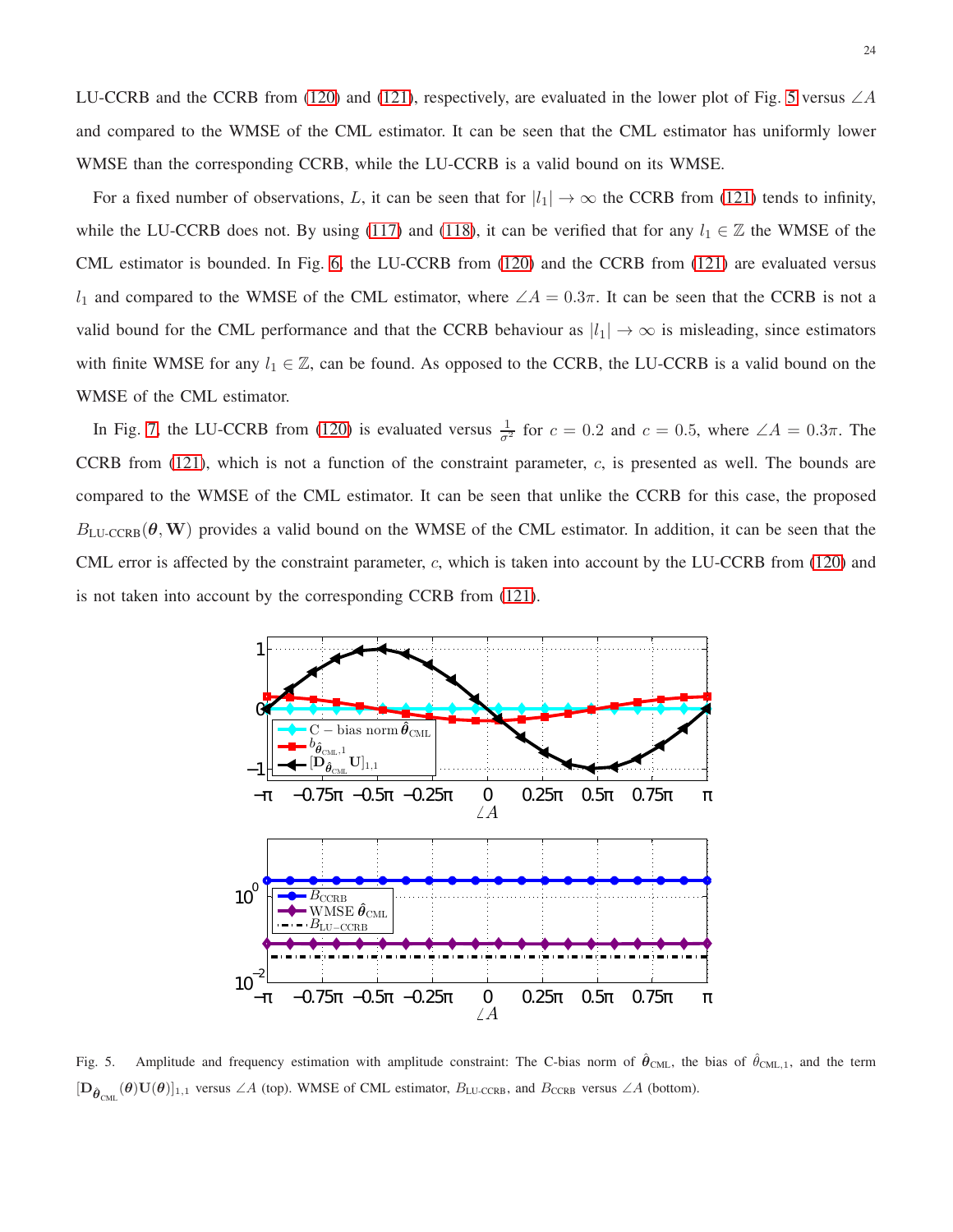

<span id="page-24-1"></span>Fig. 6. Amplitude and frequency estimation with amplitude constraint: WMSE of CML estimator,  $B_{\text{LU-CCRB}}$ , and  $B_{\text{CCRB}}$  versus  $l_1$ .



<span id="page-24-2"></span><span id="page-24-0"></span>Fig. 7. Amplitude and frequency estimation with amplitude constraint: WMSE of CML estimator,  $B_{\text{LU-CCRB}}$ , and  $B_{\text{CCRB}}$  versus  $\frac{1}{\sigma^2}$ .

# VI. CONCLUSION

In this paper, we consider non-Bayesian parameter estimation under parametric constraints. First, a novel unbiasedness restriction, denoted by C-unbiasedness, is proposed. The C-unbiasedness is based on Lehmann's concept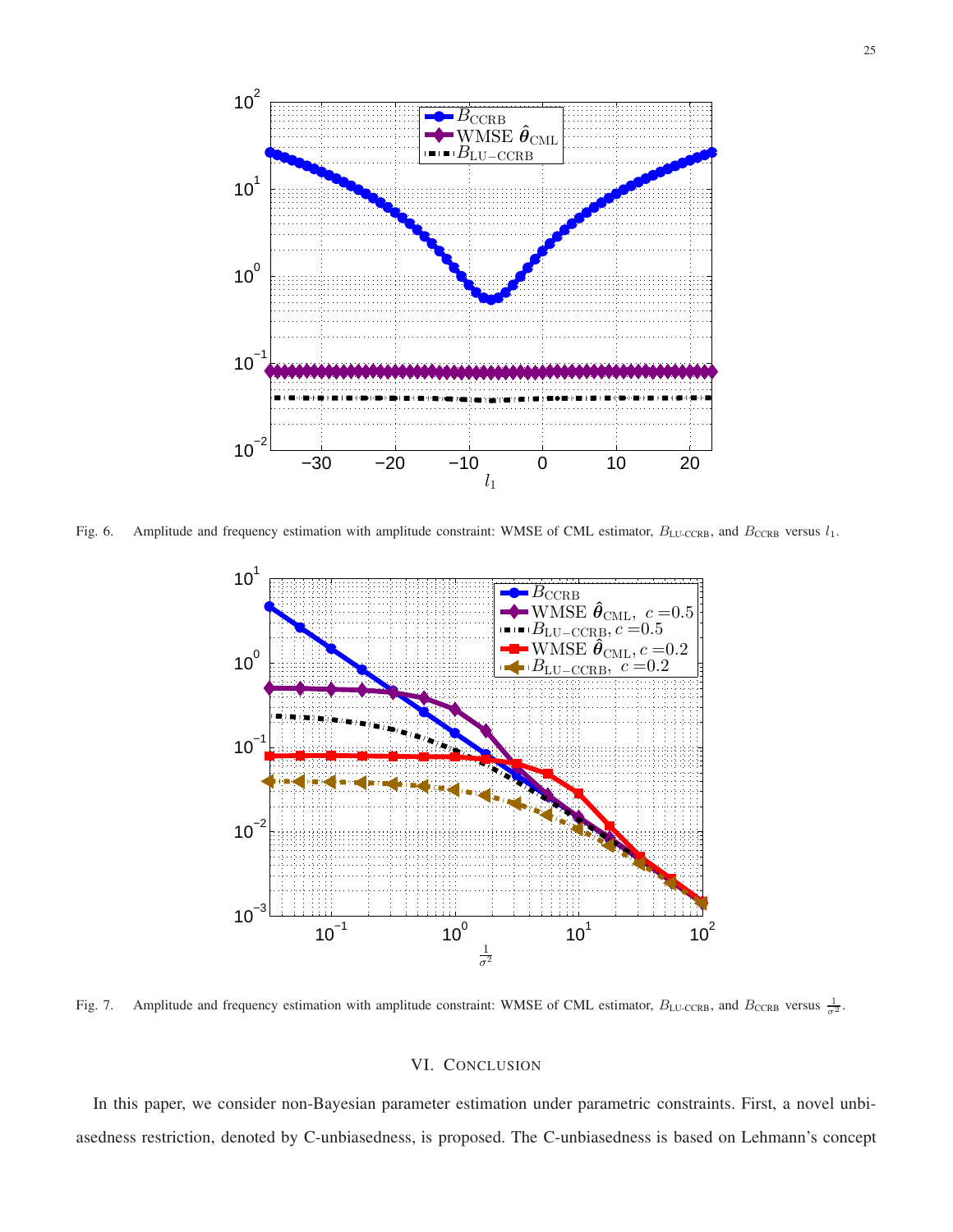of unbiasedness that takes into account the chosen cost function and the relevant parameter space. In addition, we propose a novel Cramér-Rao-type bound, denoted by LU-CCRB, which is a lower bound on the WMSE of locally C-unbiased estimators. The properties of LU-CCRB and its relation to the well-known CCRB were examined both analytically and via simulations. Examples are given in which the CML estimator is C-unbiased but does not satisfy the restrictive CCRB unbiasedness conditions. As a result, in these examples the CCRB is not a valid bound on the WMSE of the CML estimator, while the proposed LU-CCRB is a valid and informative bound.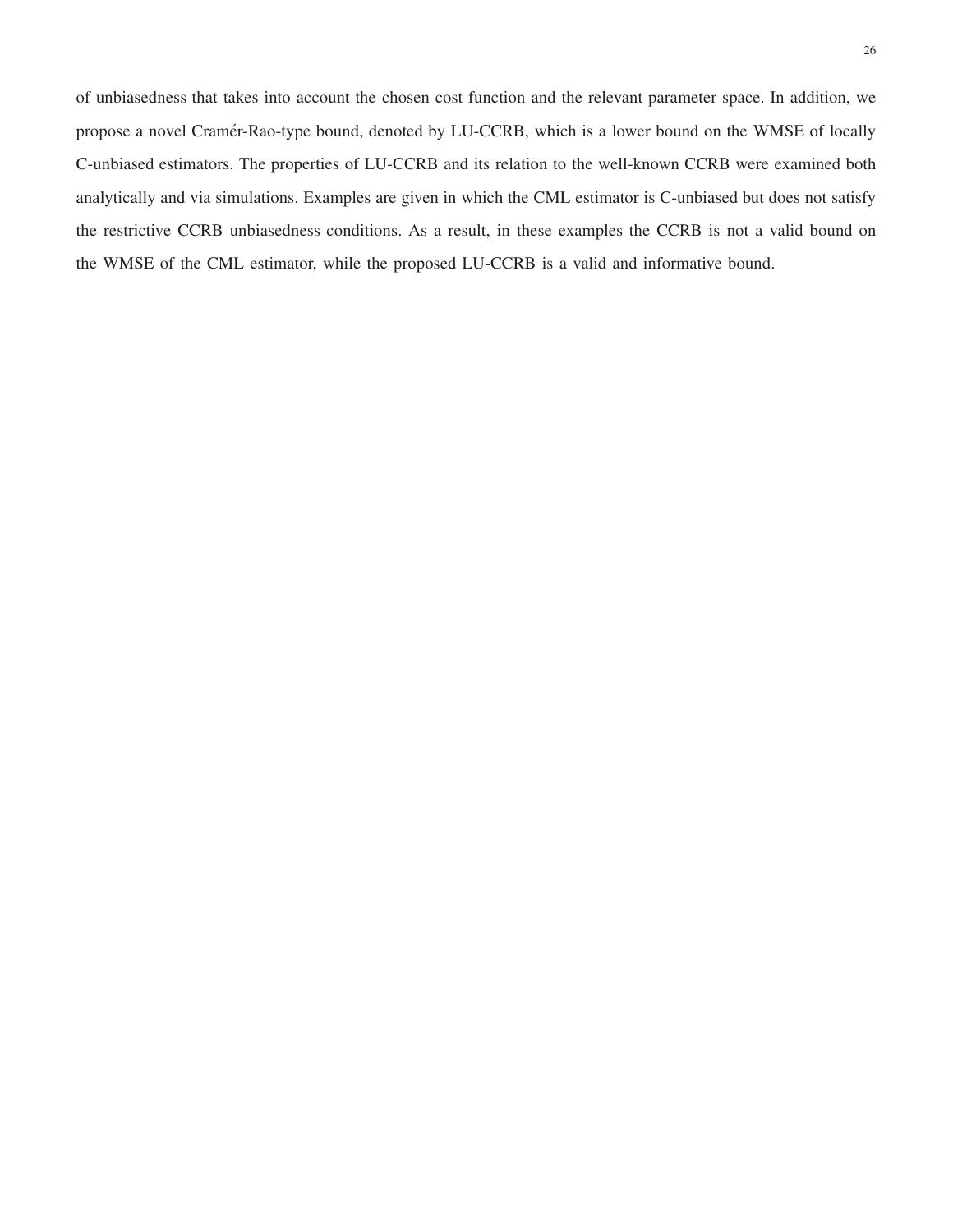#### VII. APPENDIX (SUPPLEMENTAL MATERIAL)

This appendix contains:

- VII-A) Alternative derivation of LU-CCRB
- VII-B) Derivation of [\(37\)](#page-8-10)
- VII-C) Derivation of [\(53\)](#page-10-7)-[\(54\)](#page-10-8)
- VII-D) local  $\mathcal{X}$ -unbiasedness of  $\hat{\theta}_{\text{CCRB}}$
- VII-E) Proof of Theorem [7](#page-14-2)
- VII-F) Proof of Proposition [8](#page-15-2)
- VII-G) Derivation of [\(120\)](#page-22-3)

#### *VII-A Alternative derivation of LU-CCRB*

In this section, we derive the LU-CCRB on MSE matrix trace from [\(36\)](#page-8-8), under Conditions [C.1-](#page-8-3)[C.3,](#page-8-11) by solving a constrained minimization problem. For simplicity of derivation, we assume that  $\Gamma_U(\theta_0)$  is a nonsingular matrix. We minimize the MSE matrix trace at  $\theta_0 \in \Theta_f$  w.r.t. the estimator  $\hat{\theta}$  under the constraint that  $\hat{\theta}$  is locally C-unbiased in the vicinity of  $\theta_0$  for  $W = I_M$ , i.e. satisfies [\(27\)](#page-7-4) and [\(28\)](#page-7-5). Thus, the following constrained minimization problem is defined

<span id="page-26-0"></span>
$$
\begin{aligned}\n\min_{\hat{\theta}} \quad & \mathbf{E} \left[ (\hat{\theta} - \theta_0)^T (\hat{\theta} - \theta_0) \right] \\
\text{s.t.} \quad & 1 \right) \mathbf{U}^T (\theta_0) \mathbf{b}_{\hat{\theta}} (\theta_0) = \mathbf{0}, \\
& 2 \right) \mathbf{b}_{\hat{\theta}}^T (\theta_0) \mathbf{V}_m (\theta_0) \mathbf{U} (\theta_0) + \mathbf{u}_m^T (\theta_0) \mathbf{D}_{\hat{\theta}} (\theta_0) \mathbf{U} (\theta_0) = \mathbf{0}, \ \forall m = 1, \dots, M - K.\n\end{aligned} \tag{VII-1}
$$

Then, by substituting [\(5\)](#page-3-2) and [\(48\)](#page-10-0) in [\(VII-1\)](#page-26-0) and applying simple algebraic manipulations, the Lagrangian of the optimization problem from [\(VII-1\)](#page-26-0) can be written as

$$
L(\hat{\boldsymbol{\theta}}, \{\boldsymbol{\lambda}_k\}_{k=0}^{M-K}) = \mathbf{E}\bigg[(\hat{\boldsymbol{\theta}} - \boldsymbol{\theta}_0)^T(\hat{\boldsymbol{\theta}} - \boldsymbol{\theta}_0) - 2\boldsymbol{\lambda}_0^T\mathbf{U}^T(\boldsymbol{\theta}_0)(\hat{\boldsymbol{\theta}} - \boldsymbol{\theta}_0) - 2\sum_{k=1}^{M-K} \boldsymbol{\lambda}_k^T (\mathbf{U}^T(\boldsymbol{\theta}_0)\mathbf{V}_k^T(\boldsymbol{\theta}_0)(\hat{\boldsymbol{\theta}} - \boldsymbol{\theta}_0) - \mathbf{U}^T(\boldsymbol{\theta}_0)\mathbf{u}_k(\boldsymbol{\theta}_0) + \mathbf{U}^T(\boldsymbol{\theta}_0)\mathbf{v}(\mathbf{x}, \boldsymbol{\theta}_0)\mathbf{u}_k^T(\boldsymbol{\theta}_0)(\hat{\boldsymbol{\theta}} - \boldsymbol{\theta}_0)\bigg)\bigg], \quad (\text{VII-2})
$$

where  $\lambda_k \in \mathbb{R}^{M-K}$ ,  $k = 0, 1, ..., M - K$ , are the Lagrange multipliers. By completing the square of [\(VII-2\)](#page-26-1), one obtains

<span id="page-26-2"></span>
$$
L(\hat{\boldsymbol{\theta}}, \{\boldsymbol{\lambda}_k\}_{k=0}^{M-K}) = \mathbf{E}\left[ \left( \hat{\boldsymbol{\theta}} - \boldsymbol{\theta}_0 - \mathbf{d}_1(\mathbf{x}, \boldsymbol{\theta}_0) \right)^T \left( \hat{\boldsymbol{\theta}} - \boldsymbol{\theta}_0 - \mathbf{d}_1(\mathbf{x}, \boldsymbol{\theta}_0) \right) - \mathbf{d}_1^T(\mathbf{x}, \boldsymbol{\theta}_0) \mathbf{d}_1(\mathbf{x}, \boldsymbol{\theta}_0) + d_2(\boldsymbol{\theta}_0) \right], \quad (\text{VII-3})
$$

where  $\mathbf{d}_1(\mathbf{x},\boldsymbol{\theta}_0) \stackrel{\triangle}{=} \mathbf{U}(\boldsymbol{\theta}_0)\boldsymbol{\lambda}_0 + \sum_{k=1}^{M-K}\mathbf{V}_k(\boldsymbol{\theta}_0)\mathbf{U}(\boldsymbol{\theta}_0)\boldsymbol{\lambda}_k + \sum_{k=1}^{M-K}\mathbf{u}_k(\boldsymbol{\theta}_0)\boldsymbol{v}^T(\mathbf{x},\boldsymbol{\theta}_0)\mathbf{U}(\boldsymbol{\theta}_0)\boldsymbol{\lambda}_k$  and  $d_2(\theta_0) \stackrel{\triangle}{=} 2 \sum_{k=1}^{M-K} \lambda_k^T \mathbf{U}^T(\theta_0) \mathbf{u}_k(\theta_0)$ . The minimization of [\(VII-3\)](#page-26-2) w.r.t.  $\hat{\theta}$  yields

<span id="page-26-3"></span><span id="page-26-1"></span>
$$
\hat{\boldsymbol{\theta}}_{\text{opt}} - \boldsymbol{\theta}_0 = \mathbf{U}(\boldsymbol{\theta}_0) \boldsymbol{\lambda}_0 + \sum_{k=1}^{M-K} \mathbf{V}_k(\boldsymbol{\theta}_0) \mathbf{U}(\boldsymbol{\theta}_0) \boldsymbol{\lambda}_k + \sum_{k=1}^{M-K} \mathbf{u}_k(\boldsymbol{\theta}_0) \boldsymbol{v}^T(\mathbf{x}, \boldsymbol{\theta}_0) \mathbf{U}(\boldsymbol{\theta}_0) \boldsymbol{\lambda}_k.
$$
 (VII-4)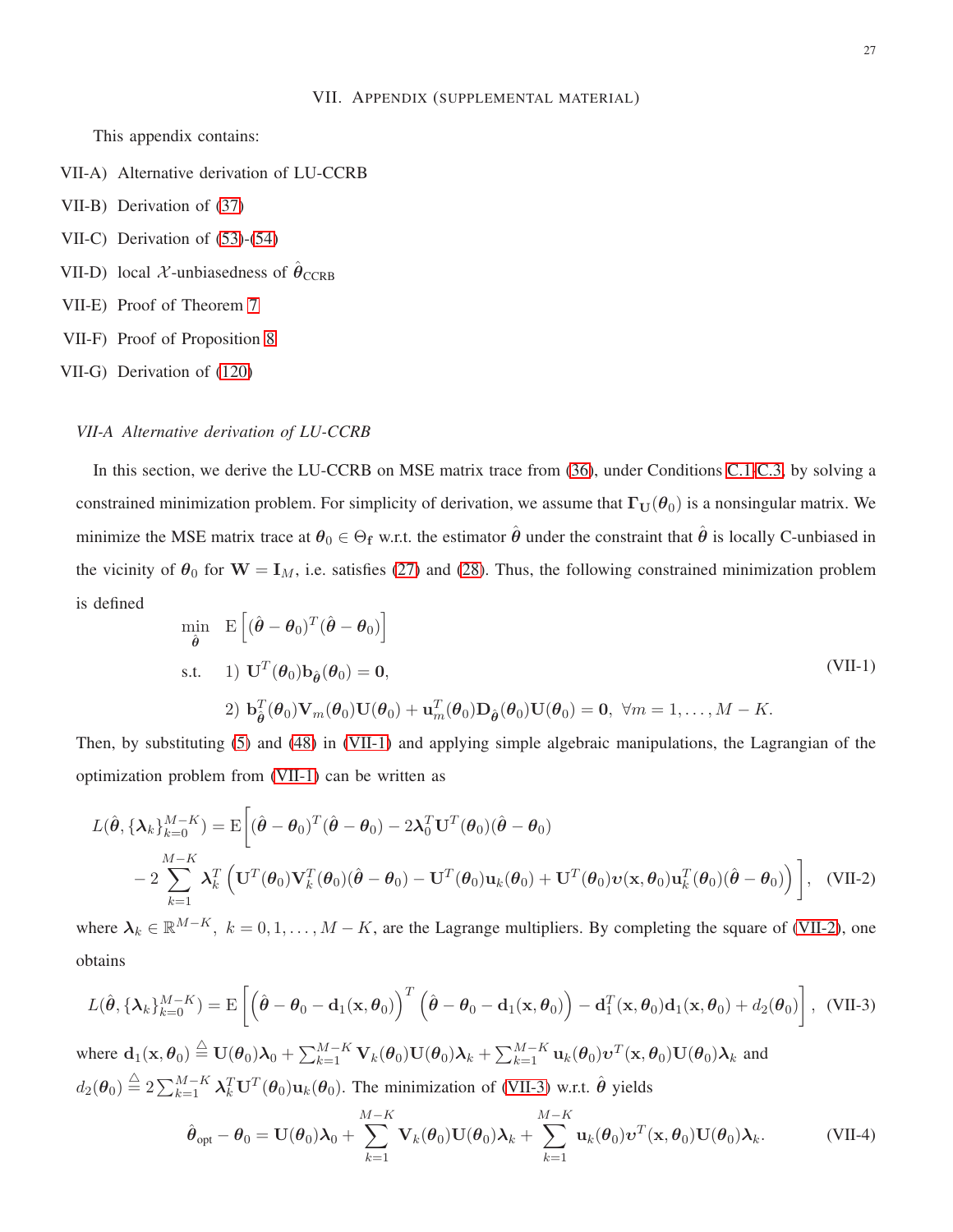Left multiplying [\(VII-4\)](#page-26-3) by  $U^T(\theta_0)$ , taking expectation at  $\theta_0$ , substituting [\(3\)](#page-3-6), [\(27\)](#page-7-4), and [\(41\)](#page-9-3), and reordering, one obtains

<span id="page-27-0"></span>
$$
\boldsymbol{\lambda}_0 = -\sum_{k=1}^{M-K} \mathbf{U}^T(\boldsymbol{\theta}_0) \mathbf{V}_k(\boldsymbol{\theta}_0) \mathbf{U}(\boldsymbol{\theta}_0) \boldsymbol{\lambda}_k, \tag{VII-5}
$$

where [\(27\)](#page-7-4) is the first constraint in [\(VII-1\)](#page-26-0). By substituting [\(VII-5\)](#page-27-0) in [\(VII-4\)](#page-26-3) and reordering, one obtains

<span id="page-27-1"></span>
$$
\hat{\boldsymbol{\theta}}_{opt} - \boldsymbol{\theta}_0 = \sum_{k=1}^{M-K} \left( \mathbf{P}_{\mathbf{U}}^{\perp}(\boldsymbol{\theta}_0) \mathbf{V}_k(\boldsymbol{\theta}_0) \mathbf{U}(\boldsymbol{\theta}_0) + \mathbf{u}_k(\boldsymbol{\theta}_0) \mathbf{v}^T(\mathbf{x}, \boldsymbol{\theta}_0) \mathbf{U}(\boldsymbol{\theta}_0) \right) \boldsymbol{\lambda}_k.
$$
 (VII-6)

The auxiliary function from [\(39\)](#page-9-1), which is used in the proof of Therorem [3,](#page-8-9) is chosen based on [\(VII-6\)](#page-27-1).

In order to find  $\lambda_1, \ldots, \lambda_{M-K}$ , we can rewrite [\(VII-6\)](#page-27-1) as

<span id="page-27-2"></span>
$$
\hat{\boldsymbol{\theta}}_{opt} - \boldsymbol{\theta} = \boldsymbol{\theta}_0 - \boldsymbol{\theta} + \sum_{k=1}^{M-K} \mathbf{P}_{\mathbf{U}}^{\perp}(\boldsymbol{\theta}_0) \mathbf{V}_k(\boldsymbol{\theta}_0) \mathbf{U}(\boldsymbol{\theta}_0) \boldsymbol{\lambda}_k + \sum_{k=1}^{M-K} \mathbf{u}_k(\boldsymbol{\theta}_0) \boldsymbol{\lambda}_k^T \mathbf{U}^T(\boldsymbol{\theta}_0) \boldsymbol{v}(\mathbf{x}, \boldsymbol{\theta}_0).
$$
 (VII-7)

<span id="page-27-3"></span>Left multiplying [\(VII-7\)](#page-27-2) by  $\mathbf{u}_m^T(\theta)$  and applying expectation at  $\theta$ , we obtain

$$
\mathbf{u}_{m}^{T}(\boldsymbol{\theta})\mathbf{b}_{\hat{\boldsymbol{\theta}}_{\text{opt}}}(\boldsymbol{\theta}) = \mathbf{u}_{m}^{T}(\boldsymbol{\theta})(\boldsymbol{\theta}_{0} - \boldsymbol{\theta}) + \sum_{k=1}^{M-K} \mathbf{u}_{m}^{T}(\boldsymbol{\theta})\mathbf{P}_{\mathbf{U}}^{\perp}(\boldsymbol{\theta}_{0})\mathbf{V}_{k}(\boldsymbol{\theta}_{0})\mathbf{U}(\boldsymbol{\theta}_{0})\boldsymbol{\lambda}_{k} + \sum_{k=1}^{M-K} \mathbf{u}_{m}^{T}(\boldsymbol{\theta})\mathbf{u}_{k}(\boldsymbol{\theta}_{0})\boldsymbol{\lambda}_{k}^{T}\mathbf{U}^{T}(\boldsymbol{\theta}_{0})\mathbf{E}\left[\mathbf{v}(\mathbf{x},\boldsymbol{\theta}_{0});\boldsymbol{\theta}\right], \ \forall m=1,\ldots,M-K.
$$
\n(VII-8)

Taking the derivative of [\(VII-8\)](#page-27-3) w.r.t.  $\theta$  at  $\theta = \theta_0$ , right multiplying by  $U(\theta_0)$ , using [\(28\)](#page-7-5) and [\(41\)](#page-9-3), and applying simple algebraic manipulations, one obtains

<span id="page-27-4"></span>
$$
\mathbf{U}^{T}(\boldsymbol{\theta}_{0})\mathbf{u}_{m}(\boldsymbol{\theta}_{0}) = \sum_{k=1}^{M-K} \mathbf{U}^{T}(\boldsymbol{\theta}_{0})\mathbf{V}_{m}^{T}(\boldsymbol{\theta}_{0})\mathbf{P}_{\mathbf{U}}^{\perp}(\boldsymbol{\theta}_{0})\mathbf{V}_{k}(\boldsymbol{\theta}_{0})\mathbf{U}(\boldsymbol{\theta}_{0})\boldsymbol{\lambda}_{k} + \sum_{k=1}^{M-K} \mathbf{u}_{m}^{T}(\boldsymbol{\theta}_{0})\mathbf{u}_{k}(\boldsymbol{\theta}_{0})\mathbf{U}^{T}(\boldsymbol{\theta}_{0})\mathbf{J}(\boldsymbol{\theta}_{0})\mathbf{U}(\boldsymbol{\theta}_{0})\boldsymbol{\lambda}_{k}, \ \forall m=1,\ldots,M-K.
$$
\n(VII-9)

Let  $\boldsymbol{\lambda} \triangleq [\lambda_1^T, \dots, \lambda_{M-K}^T]^T$ . By stacking the vector equalities in [\(VII-9\)](#page-27-4),  $\forall m = 1, \dots, M-K$ , and using [\(3\)](#page-3-6), [\(33\)](#page-8-5), Kronecker product definition, and [\(34\)](#page-8-7), we obtain

$$
\text{vec}\left(\mathbf{I}_{M-K}\right) = \Gamma_{\mathbf{U}}(\boldsymbol{\theta}_0) \boldsymbol{\lambda}.\tag{VII-10}
$$

Under the assumption that  $\Gamma_{\text{U}}(\theta_0)$  is a nonsingular matrix, we can write

$$
\lambda = \Gamma_{\mathbf{U}}^{-1}(\boldsymbol{\theta}_0) \text{vec} \left( \mathbf{I}_{M-K} \right) \tag{VII-11}
$$

and consequently

<span id="page-27-5"></span>
$$
\boldsymbol{\lambda}_k = \left[ \boldsymbol{\Gamma}_{\mathbf{U}}^{-1}(\boldsymbol{\theta}_0) \text{vec} \left( \mathbf{I}_{M-K} \right) \right]_{((k-1)(M-K)+1):(k(M-K))}, \tag{VII-12}
$$

 $\forall k = 1, \ldots, M - K$ . Substituting [\(VII-12\)](#page-27-5) in [\(VII-6\)](#page-27-1), one obtains [\(37\)](#page-8-10). Thus, the minimizer of [\(VII-1\)](#page-26-0) is the estimator from [\(37\)](#page-8-10) whose MSE matrix trace is the minimum of [\(VII-1\)](#page-26-0), given by the LU-CCRB from [\(36\)](#page-8-8).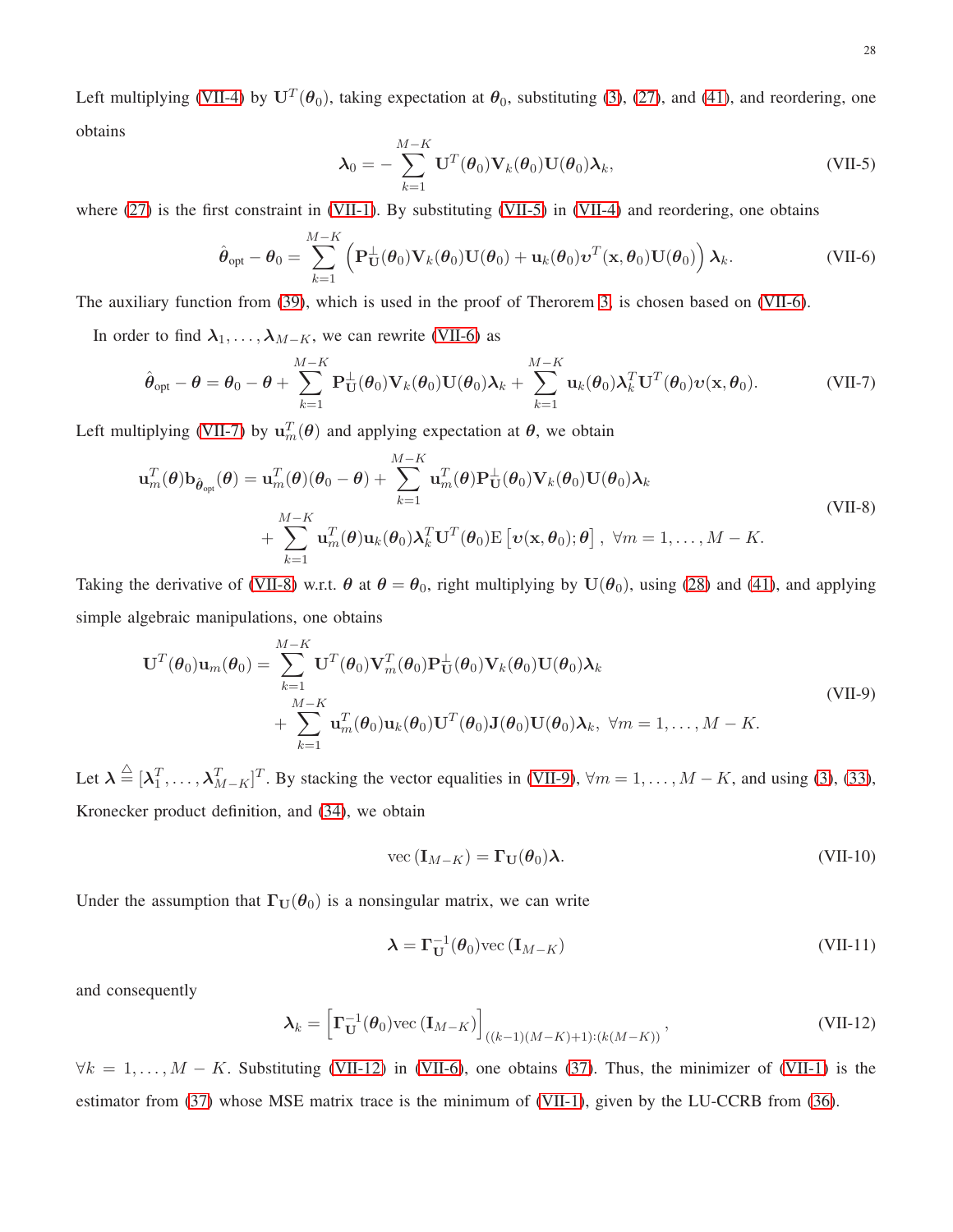#### *VII-B Derivation of* [\(37\)](#page-8-10)

Eq. [\(37\)](#page-8-10) is a special case of [\(84\)](#page-14-3) with  $W = I_M$ , where (84) is derived in the proof of Theorem [7](#page-14-2) in Subsection [VII-E.](#page-29-0) Thus, [\(37\)](#page-8-10) can be obtained by substituting  $W = I_M$  in [\(84\)](#page-14-3).

# *VII-C Derivation of* [\(53\)](#page-10-7)*-*[\(54\)](#page-10-8)

Eqs. [\(53\)](#page-10-7) and [\(54\)](#page-10-8) are special cases of [\(VII-44\)](#page-32-0) and [\(VII-49\)](#page-32-1), respectively, with  $W = I_M$ , where [\(VII-44\)](#page-32-0) and [\(VII-49\)](#page-32-1) are derived in the proof of Theorem [7](#page-14-2) in Subsection [VII-E.](#page-29-0) Thus, [\(53\)](#page-10-7) and [\(54\)](#page-10-8) can be obtained by substituting  $W = I_M$  in [\(VII-44\)](#page-32-0) and [\(VII-49\)](#page-32-1), respectively.

# <span id="page-28-4"></span>*VII-D local X-unbiasedness of*  $\hat{\theta}_{CCRB}$

From the definition of  $\hat{\theta}_{\text{CCRB}}$  in [\(69\)](#page-12-0) and by using [\(41\)](#page-9-3), it can be verified that

$$
\mathbf{b}_{\hat{\boldsymbol{\theta}}_{CCRB}}(\boldsymbol{\theta}_0) = \mathbf{0},\tag{VII-13}
$$

i.e.  $\hat{\theta}_{\text{CCRB}}$  satisfies the first condition for local X-unbiasedness from [\(29\)](#page-7-2). In order to show that  $\hat{\theta}_{\text{CCRB}}$  satisfies the second condition for local  $\mathcal{X}$ -unbiasedness from [\(30\)](#page-7-3) under the assumption in [\(57\)](#page-11-6), we prove the following Lemmas.

<span id="page-28-3"></span>Lemma 10. *Eq.* [\(57\)](#page-11-6) *is satisfied* iff

<span id="page-28-1"></span>
$$
\mathcal{R}\left(\mathbf{U}^T(\boldsymbol{\theta}_0)\right) \subseteq \mathcal{R}\left(\mathbf{U}^T(\boldsymbol{\theta}_0)\mathbf{J}(\boldsymbol{\theta}_0)\mathbf{U}(\boldsymbol{\theta}_0)\right).
$$
\n(VII-14)

*Proof:* Assume that [\(57\)](#page-11-6) is satisfied and let  $a_1 \in \mathcal{R}(\mathbf{U}^T(\theta_0))$ . Thus, there exists a vector  $\mathbf{b}_1$  s.t.  $\mathbf{a}_1 =$  $\mathbf{U}^T(\boldsymbol{\theta}_0)\mathbf{b}_1$ . Let  $\tilde{\mathbf{a}}_1 \stackrel{\triangle}{=} \mathbf{U}(\boldsymbol{\theta}_0)\mathbf{a}_1 = \mathbf{U}(\boldsymbol{\theta}_0)\mathbf{U}^T(\boldsymbol{\theta}_0)\mathbf{b}_1$ . Thus,  $\tilde{\mathbf{a}}_1 \in \mathcal{R}\left(\mathbf{U}(\boldsymbol{\theta}_0)\mathbf{U}^T(\boldsymbol{\theta}_0)\right)$  and from [\(57\)](#page-11-6),  $\tilde{\mathbf{a}}_1 \in$  $\mathcal{R}\left(\mathbf{U}(\pmb\theta_0)\mathbf{U}^{T}(\pmb\theta_0)\mathbf{J}(\pmb\theta_0)\mathbf{U}(\pmb\theta_0)\mathbf{U}^{T}(\pmb\theta_0)\right)$ . Therefore, there exists  $\tilde{\mathbf{b}}_1$  s.t.

$$
\tilde{\mathbf{a}}_1 = \mathbf{U}(\boldsymbol{\theta}_0) \mathbf{U}^T(\boldsymbol{\theta}_0) \mathbf{J}(\boldsymbol{\theta}_0) \mathbf{U}(\boldsymbol{\theta}_0) \mathbf{U}^T(\boldsymbol{\theta}_0) \tilde{\mathbf{b}}_1
$$
\n(VII-15)

and consequently,

<span id="page-28-0"></span>
$$
\mathbf{a}_1 = \mathbf{U}^T(\boldsymbol{\theta}_0) \mathbf{J}(\boldsymbol{\theta}_0) \mathbf{U}(\boldsymbol{\theta}_0) \left( \mathbf{U}^T(\boldsymbol{\theta}_0) \tilde{\mathbf{b}}_1 \right).
$$
 (VII-16)

From [\(VII-16\)](#page-28-0) it can be seen that  $a_1 \in \mathcal{R} \left( \mathbf{U}^T(\theta_0) \mathbf{J}(\theta_0) \mathbf{U}(\theta_0) \right)$  and [\(VII-14\)](#page-28-1) is obtained.

Next, we assume that [\(VII-14\)](#page-28-1) is satisfied and let  $a_2 \in \mathcal{R} \left( \mathbf{U}(\theta_0) \mathbf{U}^T(\theta_0) \right)$ . Thus, there exists a vector  $b_2$  s.t.

<span id="page-28-2"></span>
$$
\mathbf{a}_2 = \mathbf{U}(\boldsymbol{\theta}_0) \mathbf{U}^T(\boldsymbol{\theta}_0) \mathbf{b}_2.
$$
 (VII-17)

Left multiplying [\(VII-17\)](#page-28-2) by  $\mathbf{U}^T(\boldsymbol{\theta}_0)$  and substituting [\(3\)](#page-3-6), one obtains

$$
\mathbf{U}^T(\boldsymbol{\theta}_0)\mathbf{a}_2 = \mathbf{U}^T(\boldsymbol{\theta}_0)\mathbf{b}_2.
$$
 (VII-18)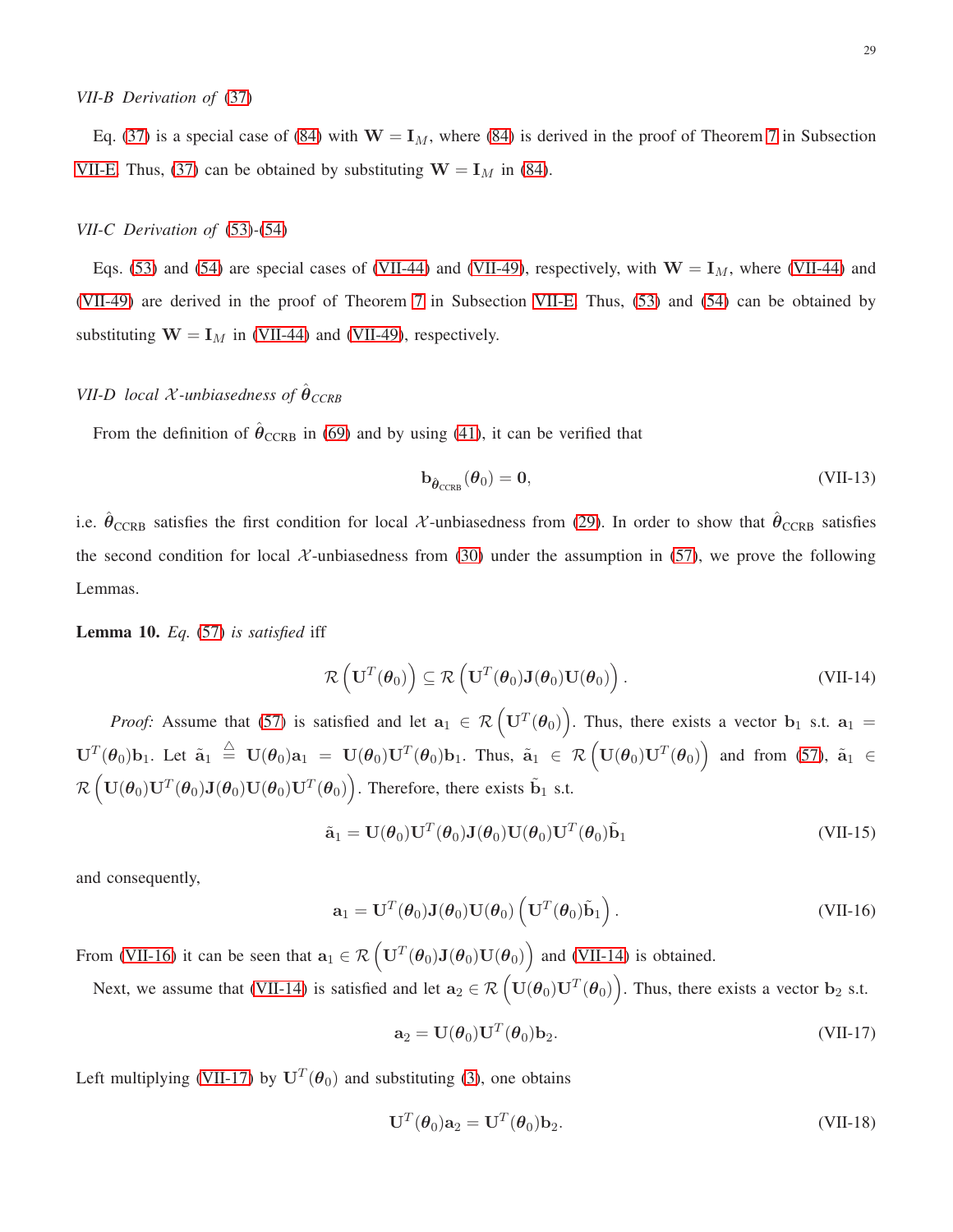Let  $\tilde{\mathbf{b}}_2$  $\stackrel{\triangle}{=} \mathbf{U}^T(\boldsymbol{\theta}_0) \mathbf{b}_2, \, \tilde{\mathbf{b}}_2 \in \mathcal{R} \left( \mathbf{U}^T(\boldsymbol{\theta}_0) \right)$ . Then, from [\(VII-17\)](#page-28-2)

<span id="page-29-2"></span>
$$
\mathbf{U}(\boldsymbol{\theta}_0)\tilde{\mathbf{b}}_2 = \mathbf{a}_2. \tag{VII-19}
$$

From [\(VII-14\)](#page-28-1),  $\tilde{\mathbf{b}}_2 \in \mathcal{R} \left( \mathbf{U}^T(\boldsymbol{\theta}_0) \mathbf{J}(\boldsymbol{\theta}_0) \mathbf{U}(\boldsymbol{\theta}_0) \right)$ . Thus, there exists a vector  $\tilde{\mathbf{a}}_2$  s.t.

<span id="page-29-1"></span>
$$
\tilde{\mathbf{b}}_2 = \mathbf{U}^T(\boldsymbol{\theta}_0) \mathbf{J}(\boldsymbol{\theta}_0) \mathbf{U}(\boldsymbol{\theta}_0) \tilde{\mathbf{a}}_2.
$$
\n(VII-20)

Left multiplying [\(VII-20\)](#page-29-1) by  $U(\theta_0)$ , substituting [\(VII-19\)](#page-29-2), and using [\(3\)](#page-3-6), one obtains

<span id="page-29-3"></span>
$$
\mathbf{a}_2 = \mathbf{U}(\boldsymbol{\theta}_0) \mathbf{U}^T(\boldsymbol{\theta}_0) \mathbf{J}(\boldsymbol{\theta}_0) \mathbf{U}(\boldsymbol{\theta}_0) \mathbf{U}^T(\boldsymbol{\theta}_0) (\mathbf{U}(\boldsymbol{\theta}_0) \tilde{\mathbf{a}}_2).
$$
 (VII-21)

From [\(VII-21\)](#page-29-3) it can be seen that  $\mathbf{a}_2 \in \mathcal{R} \left( \mathbf{U}(\theta_0) \mathbf{U}^T(\theta_0) \mathbf{J}(\theta_0) \mathbf{U}(\theta_0) \mathbf{U}^T(\theta_0) \right)$  and [\(57\)](#page-11-6) is obtained. П

<span id="page-29-7"></span>Lemma 11. *Assume that* [\(57\)](#page-11-6) *holds. Then,*

<span id="page-29-6"></span>
$$
\mathbf{U}(\boldsymbol{\theta}_0) = \mathbf{U}(\boldsymbol{\theta}_0) \left( \mathbf{U}^T(\boldsymbol{\theta}_0) \mathbf{J}(\boldsymbol{\theta}_0) \mathbf{U}(\boldsymbol{\theta}_0) \right)^{\dagger} \left( \mathbf{U}^T(\boldsymbol{\theta}_0) \mathbf{J}(\boldsymbol{\theta}_0) \mathbf{U}(\boldsymbol{\theta}_0) \right).
$$
 (VII-22)

*Proof:* In Lemma [10,](#page-28-3) we showed that [\(57\)](#page-11-6) is satisfied *iff* [\(VII-14\)](#page-28-1) is satisfied. Let  $v_m(\theta_0)$  denote the mth column of  $\mathbf{U}^T(\theta_0), \ \forall m = 1,\ldots,M.$  Then,  $\boldsymbol{v}_m(\theta_0) \in \mathcal{R}\left(\mathbf{U}^T(\theta_0)\right)$  and under the assumption in [\(VII-14\)](#page-28-1),  $\boldsymbol{v}_m(\boldsymbol{\theta}_0)\in \boldsymbol{\mathcal{R}}\left(\mathbf{U}^{T}(\boldsymbol{\theta}_0)\mathbf{J}(\boldsymbol{\theta}_0)\mathbf{U}(\boldsymbol{\theta}_0)\right)$  . Thus,

<span id="page-29-4"></span>
$$
\boldsymbol{v}_{m}(\boldsymbol{\theta}_{0}) = \mathbf{P}_{\mathbf{U}^{T}\mathbf{J}\mathbf{U}}(\boldsymbol{\theta}_{0})\boldsymbol{v}_{m}(\boldsymbol{\theta}_{0}) = \left(\mathbf{U}^{T}(\boldsymbol{\theta}_{0})\mathbf{J}(\boldsymbol{\theta}_{0})\mathbf{U}(\boldsymbol{\theta}_{0})\right)\left(\mathbf{U}^{T}(\boldsymbol{\theta}_{0})\mathbf{J}(\boldsymbol{\theta}_{0})\mathbf{U}(\boldsymbol{\theta}_{0})\right)^{\dagger}\boldsymbol{v}_{m}(\boldsymbol{\theta}_{0}), \qquad (\text{VII-23})
$$

where the last equality stems from the definition of orthogonal projection matrix and the r.h.s. of [\(VII-23\)](#page-29-4) is the mth column of the matrix  $\left(\mathbf{U}^T(\boldsymbol{\theta}_0)\mathbf{J}(\boldsymbol{\theta}_0)\mathbf{U}(\boldsymbol{\theta}_0)\right)\left(\mathbf{U}^T(\boldsymbol{\theta}_0)\mathbf{J}(\boldsymbol{\theta}_0)\mathbf{U}(\boldsymbol{\theta}_0)\right)^\dagger\mathbf{U}^T(\boldsymbol{\theta}_0)$ ,  $\forall m=1,\ldots,M$ . Therefore, we obtain the equality

<span id="page-29-5"></span>
$$
\mathbf{U}^{T}(\boldsymbol{\theta}_{0}) = \left(\mathbf{U}^{T}(\boldsymbol{\theta}_{0})\mathbf{J}(\boldsymbol{\theta}_{0})\mathbf{U}(\boldsymbol{\theta}_{0})\right) \left(\mathbf{U}^{T}(\boldsymbol{\theta}_{0})\mathbf{J}(\boldsymbol{\theta}_{0})\mathbf{U}(\boldsymbol{\theta}_{0})\right)^{\dagger} \mathbf{U}^{T}(\boldsymbol{\theta}_{0}).
$$
\n(VII-24)

Taking the transpose of [\(VII-24\)](#page-29-5), we obtain [\(VII-22\)](#page-29-6).

The bias gradient of  $\hat{\theta}_{\text{CCRB}}$  at  $\theta_0$  multiplied by  $\mathbf{U}(\theta_0)$  is given by

$$
\nabla_{\theta} \left. \mathbf{b}_{\hat{\theta}_{CCRB}}(\theta) \right|_{\theta_0} \mathbf{U}(\theta_0) = -\mathbf{U}(\theta_0) + \mathbf{U}(\theta_0) \left( \mathbf{U}^T(\theta_0) \mathbf{J}(\theta_0) \mathbf{U}(\theta_0) \right)^{\dagger} \left( \mathbf{U}^T(\theta_0) \mathbf{J}(\theta_0) \mathbf{U}(\theta_0) \right). \tag{VII-25}
$$

From Lemma [11](#page-29-7) under the assumption in [\(57\)](#page-11-6),  $\hat{\theta}_{\text{CCRB}}$  satisfies [\(30\)](#page-7-3). Thus,  $\hat{\theta}_{\text{CCRB}}$  from [\(69\)](#page-12-0) is a locally X-unbiased estimator in the vicinity of  $\theta_0$ .

## <span id="page-29-0"></span>*VII-E Proof of Theorem [7](#page-14-2)*

Under Conditions [C.1-](#page-8-3)[C.3,](#page-8-11) by using Cauchy-Schwarz inequality, it can be verified that

<span id="page-29-8"></span>
$$
\mathbf{E}\left[ (\hat{\boldsymbol{\theta}} - \boldsymbol{\theta}_0)^T \mathbf{W} (\hat{\boldsymbol{\theta}} - \boldsymbol{\theta}_0) \right] \mathbf{E}\left[ \boldsymbol{\xi}_{\mathbf{W}}^T(\mathbf{x}, \boldsymbol{\theta}_0) \mathbf{W} \boldsymbol{\xi}_{\mathbf{W}}(\mathbf{x}, \boldsymbol{\theta}_0) \right] \ge \left( \mathbf{E}\left[ \boldsymbol{\xi}_{\mathbf{W}}^T(\mathbf{x}, \boldsymbol{\theta}_0) \mathbf{W} (\hat{\boldsymbol{\theta}} - \boldsymbol{\theta}_0) \right] \right)^2, \quad \text{(VII-26)}
$$

П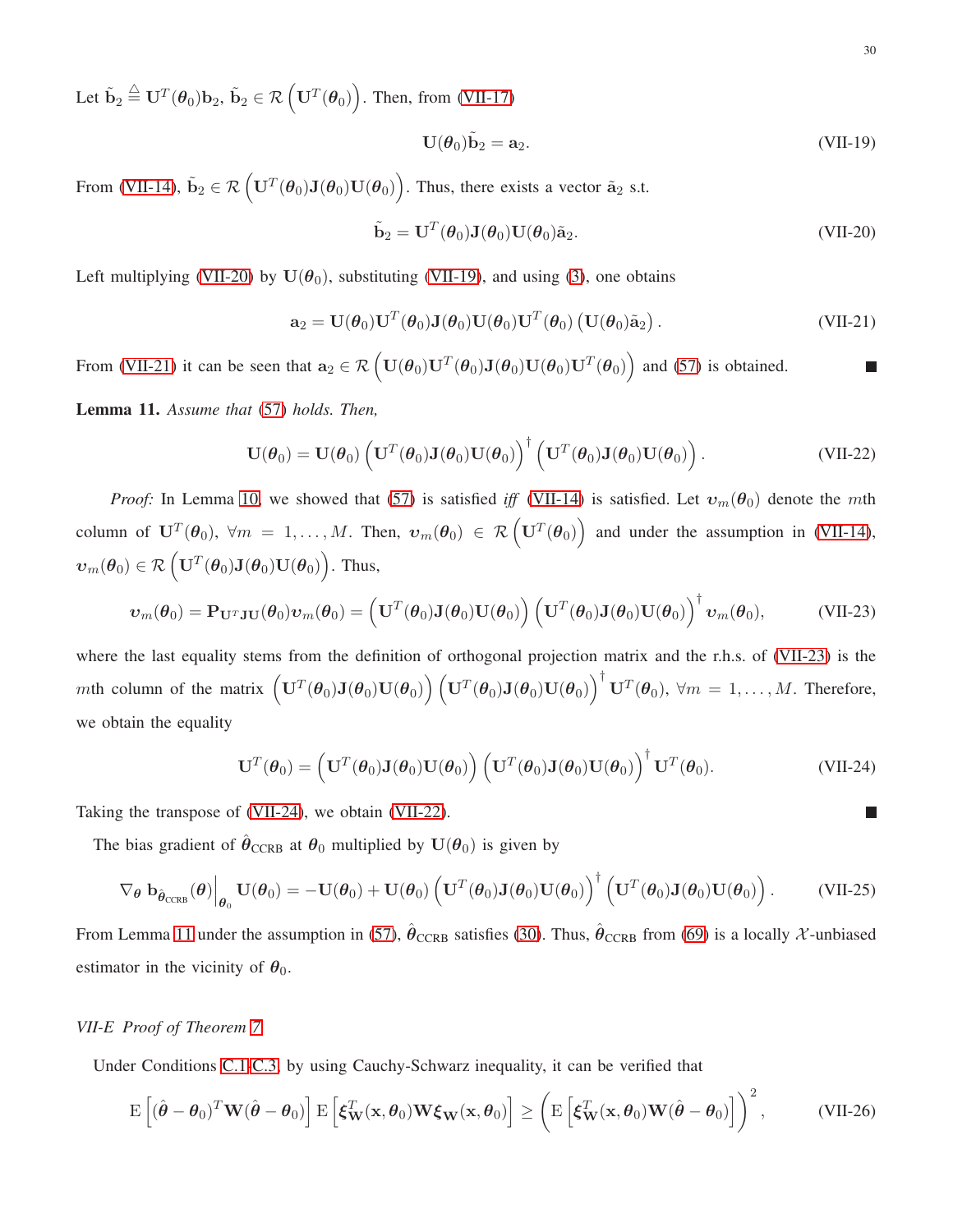where

<span id="page-30-0"></span>
$$
\boldsymbol{\xi}_{\mathbf{W}}(\mathbf{x},\boldsymbol{\theta}_{0}) \stackrel{\triangle}{=} \sum_{m=1}^{M-K} \left( \mathbf{S}_{\mathbf{W}}^{(m)}(\boldsymbol{\theta}_{0}) + \mathbf{T}_{\mathbf{W}}^{(m)}(\mathbf{x},\boldsymbol{\theta}_{0}) \right) \mathbf{c}_{m}
$$
 (VII-27)

is an auxiliary function and  $\mathbf{c}_m \in \mathbb{R}^{M-K}$  is an arbitrary vector,  $\forall m = 1, \dots, M - K$ . In addition, similar to [\(45\)](#page-9-7) we define

<span id="page-30-4"></span><span id="page-30-2"></span>
$$
\mathbf{c} \stackrel{\triangle}{=} [\mathbf{c}_1^T, \dots, \mathbf{c}_{M-K}^T]^T. \tag{VII-28}
$$

By using [\(VII-27\)](#page-30-0), we obtain

$$
\mathbf{E}\left[\xi_{\mathbf{W}}^{T}(\mathbf{x},\boldsymbol{\theta}_{0})\mathbf{W}\xi_{\mathbf{W}}(\mathbf{x},\boldsymbol{\theta}_{0})\right] = \sum_{m=1}^{M-K} \sum_{k=1}^{M-K} \mathbf{c}_{m}^{T} \mathbf{E}\left[\left(\mathbf{S}_{\mathbf{W}}^{(m)}(\boldsymbol{\theta}_{0}) + \mathbf{T}_{\mathbf{W}}^{(m)}(\mathbf{x},\boldsymbol{\theta}_{0})\right)^{T} \mathbf{W}\left(\mathbf{S}_{\mathbf{W}}^{(k)}(\boldsymbol{\theta}_{0}) + \mathbf{T}_{\mathbf{W}}^{(k)}(\mathbf{x},\boldsymbol{\theta}_{0})\right)\right] \mathbf{c}_{k}.
$$
 (VII-29)

In addition, by substituting  $(41)$  in  $(85)$ , we obtain

<span id="page-30-1"></span>
$$
\mathbf{E}\left[\mathbf{T}_{\mathbf{W}}^{(m)}(\mathbf{x},\boldsymbol{\theta}_{0})\right]=\mathbf{0},\ \forall m=1,\ldots,M-K.
$$
 (VII-30)

<span id="page-30-3"></span>Thus,

$$
\begin{split}\n& \mathbf{E}\left[\left(\mathbf{S}_{\mathbf{W}}^{(m)}(\boldsymbol{\theta}_{0})+\mathbf{T}_{\mathbf{W}}^{(m)}(\mathbf{x},\boldsymbol{\theta}_{0})\right)^{T} \mathbf{W}\left(\mathbf{S}_{\mathbf{W}}^{(k)}(\boldsymbol{\theta}_{0})+\mathbf{T}_{\mathbf{W}}^{(k)}(\mathbf{x},\boldsymbol{\theta}_{0})\right)\right] \\
& =\left(\mathbf{S}_{\mathbf{W}}^{(m)}(\boldsymbol{\theta}_{0})\right)^{T} \mathbf{W}\mathbf{S}_{\mathbf{W}}^{(k)}(\boldsymbol{\theta}_{0})+\mathbf{E}\left[\left(\mathbf{T}_{\mathbf{W}}^{(m)}(\mathbf{x},\boldsymbol{\theta}_{0})\right)^{T} \mathbf{W}\mathbf{T}_{\mathbf{W}}^{(k)}(\mathbf{x},\boldsymbol{\theta}_{0})\right] \\
& =\mathbf{C}_{\mathbf{U},\mathbf{W}}^{(m,k)}(\boldsymbol{\theta}_{0})+\left(\mathbf{u}_{m}^{T}(\boldsymbol{\theta}_{0})\mathbf{W}\mathbf{u}_{k}(\boldsymbol{\theta}_{0})\right)\mathbf{U}^{T}(\boldsymbol{\theta}_{0})\mathbf{E}\left[\mathbf{v}(\mathbf{x},\boldsymbol{\theta}_{0})\mathbf{v}^{T}(\mathbf{x},\boldsymbol{\theta}_{0})\right]\mathbf{U}(\boldsymbol{\theta}_{0}) \\
& =\mathbf{C}_{\mathbf{U},\mathbf{W}}^{(m,k)}(\boldsymbol{\theta}_{0})+\left(\mathbf{u}_{m}^{T}(\boldsymbol{\theta}_{0})\mathbf{W}\mathbf{u}_{k}(\boldsymbol{\theta}_{0})\right)\mathbf{U}^{T}(\boldsymbol{\theta}_{0})\mathbf{J}(\boldsymbol{\theta}_{0})\mathbf{U}(\boldsymbol{\theta}_{0}), \ \forall m,k=1,\ldots,M-K,\n\end{split}
$$
\n(VII-31)

where the first equality is obtained from the linearity of the expectation operator and substituting [\(VII-30\)](#page-30-1). The second equality is obtained by substituting [\(80\)](#page-14-4) and [\(85\)](#page-15-3), using pseudo inverse properties, and applying simple algebraic manipulations. The third equality is obtained by substituting [\(32\)](#page-8-6). Then, by substituting [\(VII-28\)](#page-30-2) and [\(VII-31\)](#page-30-3) in [\(VII-29\)](#page-30-4) and using Kronecker product definition and [\(81\)](#page-14-5), we obtain

<span id="page-30-6"></span><span id="page-30-5"></span>
$$
\mathbf{E}\left[\boldsymbol{\xi}_{\mathbf{W}}^{T}(\mathbf{x},\boldsymbol{\theta}_{0})\mathbf{W}\boldsymbol{\xi}_{\mathbf{W}}(\mathbf{x},\boldsymbol{\theta}_{0})\right]=\mathbf{c}^{T}\boldsymbol{\Gamma}_{\mathbf{U},\mathbf{W}}(\boldsymbol{\theta}_{0})\mathbf{c}.
$$
 (VII-32)

Next, by using [\(VII-27\)](#page-30-0) and [\(5\)](#page-3-2), one obtains

$$
\mathbf{E}\left[\xi_{\mathbf{W}}^{T}(\mathbf{x},\boldsymbol{\theta}_{0})\mathbf{W}(\hat{\boldsymbol{\theta}}-\boldsymbol{\theta}_{0})\right] = \sum_{\substack{M-K\\m=1}}^{M-K} \mathbf{c}_{m}^{T} \left(\mathbf{S}_{\mathbf{W}}^{(m)}(\boldsymbol{\theta}_{0})\right)^{T} \mathbf{W} \mathbf{b}_{\hat{\boldsymbol{\theta}}}(\boldsymbol{\theta}_{0}) + \sum_{m=1}^{M-K} \mathbf{c}_{m}^{T} \mathbf{E}\left[\left(\mathbf{T}_{\mathbf{W}}^{(m)}(\mathbf{x},\boldsymbol{\theta}_{0})\right)^{T} \mathbf{W}(\hat{\boldsymbol{\theta}}-\boldsymbol{\theta}_{0})\right].
$$
 (VII-33)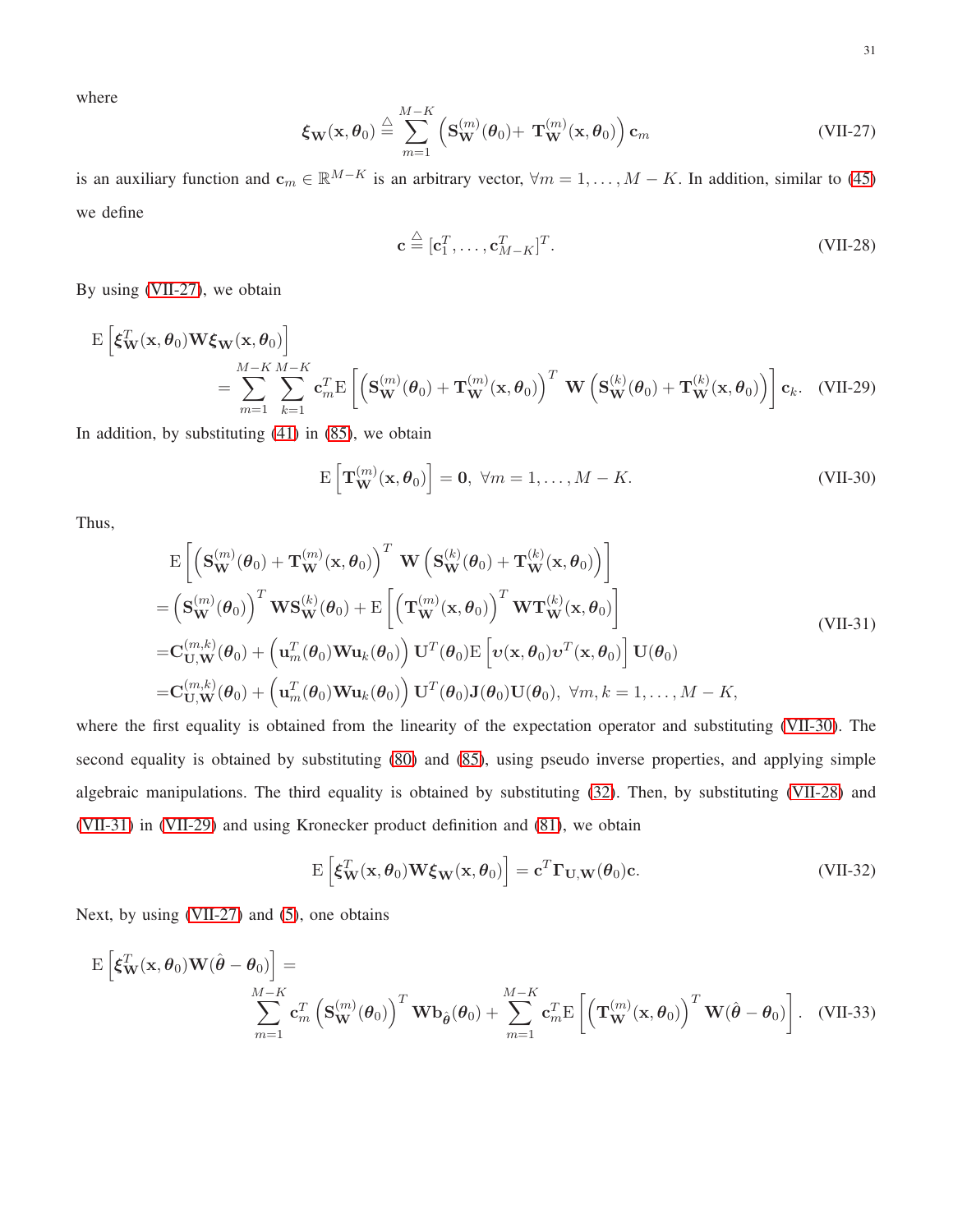By substituting [\(79\)](#page-14-6) and [\(85\)](#page-15-3) in [\(VII-33\)](#page-30-5) and using pseudo inverse properties, we obtain

<span id="page-31-1"></span>
$$
\mathbf{E}\left[\xi_{\mathbf{W}}^{T}(\mathbf{x},\theta_{0})\mathbf{W}(\hat{\theta}-\theta_{0})\right] = \sum_{m=1}^{M-K} \mathbf{c}_{m}^{T} \mathbf{U}^{T}(\theta_{0}) \mathbf{V}_{m}^{T}(\theta_{0}) \mathbf{W}^{\frac{1}{2}} \mathbf{P}_{\mathbf{W}^{\frac{1}{2}} \mathbf{U}}^{\perp}(\theta_{0}) \mathbf{W}^{\frac{1}{2}} \mathbf{W}^{\dagger} \mathbf{W} \mathbf{b}_{\hat{\theta}}(\theta_{0}) \n+ \sum_{m=1}^{M-K} \mathbf{c}_{m}^{T} \mathbf{U}^{T}(\theta_{0}) \mathbf{E}\left[\mathbf{v}(\mathbf{x},\theta_{0})\mathbf{u}_{m}^{T}(\theta_{0})\mathbf{W}(\hat{\theta}-\theta_{0})\right] \n= \sum_{m=1}^{M-K} \mathbf{c}_{m}^{T} \mathbf{U}^{T}(\theta_{0}) \mathbf{V}_{m}^{T}(\theta_{0}) \mathbf{W}^{\frac{1}{2}} \mathbf{P}_{\mathbf{W}^{\frac{1}{2}} \mathbf{U}}^{\perp}(\theta_{0}) \mathbf{W}^{\frac{1}{2}} \mathbf{W}^{\dagger} \mathbf{W} \mathbf{b}_{\hat{\theta}}(\theta_{0}) \n+ \sum_{m=1}^{M-K} \text{Tr}\left(\mathbf{E}\left[(\hat{\theta}-\theta_{0})\mathbf{v}^{T}(\mathbf{x},\theta_{0})\right] \mathbf{U}(\theta_{0}) \mathbf{c}_{m} \mathbf{u}_{m}^{T}(\theta_{0}) \mathbf{W}\right),
$$
\n(VII-34)

where the second equality is obtained by applying simple algebraic manipulations and using the linearity of the expectation and trace operators and the trace operator's properties. By using the definition of orthogonal projection matrix and pseudo inverse properties, it can be verified that

<span id="page-31-0"></span>
$$
\mathbf{W}^{\frac{1}{2}} \mathbf{P}_{\mathbf{W}^{\frac{1}{2}} \mathbf{U}}^{\perp}(\theta_0) \mathbf{W}^{\frac{1}{2}} \mathbf{W}^{\dagger} \mathbf{W} \mathbf{b}_{\hat{\theta}}(\theta_0) = \left(\mathbf{W} - \mathbf{W} \mathbf{U}(\theta_0) \left(\mathbf{U}^T(\theta_0) \mathbf{W} \mathbf{U}(\theta_0)\right)^{\dagger} \mathbf{U}^T(\theta_0) \mathbf{W}\right) \mathbf{b}_{\hat{\theta}}(\theta_0)
$$
\n
$$
= \mathbf{W} \mathbf{b}_{\hat{\theta}}(\theta_0).
$$
\n(VII-35)

where the second equality is obtained by substituting the first condition for local C-unbiasedness from [\(16\)](#page-6-5). Thus, by substituting [\(48\)](#page-10-0) and [\(VII-35\)](#page-31-0) in [\(VII-34\)](#page-31-1) and using trace properties and some algebraic manipulations, one obtains

$$
\mathbf{E}\left[\xi_{\mathbf{W}}^{T}(\mathbf{x},\boldsymbol{\theta}_{0})\mathbf{W}(\hat{\boldsymbol{\theta}}-\boldsymbol{\theta}_{0})\right]
$$
\n
$$
=\sum_{m=1}^{M-K}\left(\mathbf{b}_{\hat{\boldsymbol{\theta}}}^{T}(\boldsymbol{\theta}_{0})\mathbf{W}\mathbf{V}_{m}(\boldsymbol{\theta}_{0})\mathbf{U}(\boldsymbol{\theta}_{0})+\mathbf{u}_{m}^{T}(\boldsymbol{\theta}_{0})\mathbf{W}\mathbf{U}(\boldsymbol{\theta}_{0})+\mathbf{u}_{m}^{T}(\boldsymbol{\theta}_{0})\mathbf{W}\mathbf{D}_{\hat{\boldsymbol{\theta}}}(\boldsymbol{\theta}_{0})\mathbf{U}(\boldsymbol{\theta}_{0})\right)\mathbf{c}_{m}.
$$
\n(VII-36)

Substitution of the second condition for local C-unbiasedness from [\(17\)](#page-6-7) in [\(VII-36\)](#page-31-2) results in

<span id="page-31-3"></span>
$$
\mathbf{E}\left[\boldsymbol{\xi}_{\mathbf{W}}^{T}(\mathbf{x},\boldsymbol{\theta}_{0})\mathbf{W}(\hat{\boldsymbol{\theta}}-\boldsymbol{\theta}_{0})\right]=\sum_{m=1}^{M-K}\mathbf{u}_{m}^{T}(\boldsymbol{\theta}_{0})\mathbf{W}\mathbf{U}(\boldsymbol{\theta}_{0})\mathbf{c}_{m}=\boldsymbol{\psi}_{\mathbf{W}}^{T}(\boldsymbol{\theta}_{0})\mathbf{c},
$$
\n(VII-37)

where the second equality is obtained by substituting

<span id="page-31-7"></span><span id="page-31-2"></span>
$$
\psi_{\mathbf{W}}(\boldsymbol{\theta}) \stackrel{\triangle}{=} \text{vec}\left(\mathbf{U}^T(\boldsymbol{\theta})\mathbf{W}\mathbf{U}(\boldsymbol{\theta})\right) \in \mathbb{R}^{(M-K)^2}
$$
\n(VII-38)

and [\(VII-28\)](#page-30-2). By substituting [\(VII-32\)](#page-30-6) and [\(VII-37\)](#page-31-3) in [\(VII-26\)](#page-29-8), one obtains

<span id="page-31-6"></span>
$$
\mathbf{E}\left[ (\hat{\boldsymbol{\theta}} - \boldsymbol{\theta}_0)^T \mathbf{W} (\hat{\boldsymbol{\theta}} - \boldsymbol{\theta}_0) \right] \left( \mathbf{c}^T \mathbf{\Gamma}_{\mathbf{U}, \mathbf{W}} (\boldsymbol{\theta}_0) \mathbf{c} \right) \geq \left( \boldsymbol{\psi}_{\mathbf{W}}^T (\boldsymbol{\theta}_0) \mathbf{c} \right)^2.
$$
 (VII-39)

Let

<span id="page-31-4"></span>
$$
\mathbf{S}_{\mathbf{W}}(\boldsymbol{\theta}) \stackrel{\triangle}{=} \left[ \mathbf{S}_{\mathbf{W}}^{(1)}(\boldsymbol{\theta}), \dots, \mathbf{S}_{\mathbf{W}}^{(M-K)}(\boldsymbol{\theta}) \right]
$$
(VII-40)

and

<span id="page-31-5"></span>
$$
\mathbf{T}_{\mathbf{W}}(\mathbf{x},\boldsymbol{\theta}) \stackrel{\triangle}{=} \left[ \mathbf{T}_{\mathbf{W}}^{(1)}(\mathbf{x},\boldsymbol{\theta}),\ldots,\mathbf{T}_{\mathbf{W}}^{(M-K)}(\mathbf{x},\boldsymbol{\theta}) \right]. \tag{VII-41}
$$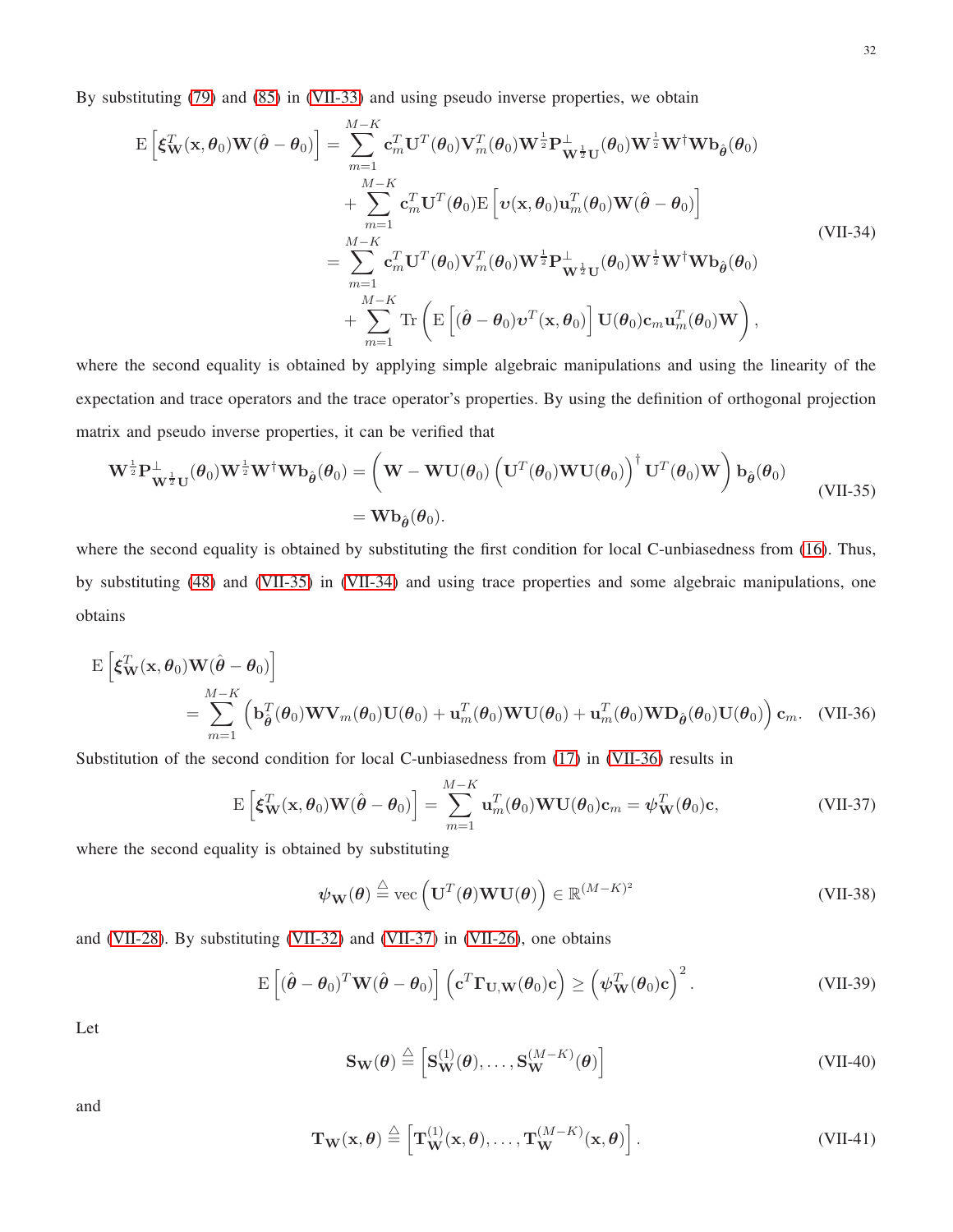From the definitions in [\(VII-40\)](#page-31-4)-[\(VII-41\)](#page-31-5) and using [\(VII-31\)](#page-30-3), it can be verified that

<span id="page-32-2"></span>
$$
\mathbf{C}_{\mathbf{U},\mathbf{W}}(\boldsymbol{\theta}_0) = \mathbf{S}_{\mathbf{W}}^T(\boldsymbol{\theta}_0) \mathbf{W} \mathbf{S}_{\mathbf{W}}(\boldsymbol{\theta}_0)
$$
 (VII-42)

and

<span id="page-32-3"></span>
$$
\left(\mathbf{U}^T(\boldsymbol{\theta})\mathbf{W}\mathbf{U}(\boldsymbol{\theta})\right) \otimes \left(\mathbf{U}^T(\boldsymbol{\theta})\mathbf{J}(\boldsymbol{\theta})\mathbf{U}(\boldsymbol{\theta})\right) = \mathrm{E}\left[\mathbf{T}_{\mathbf{W}}^T(\mathbf{x},\boldsymbol{\theta}_0)\mathbf{W}\mathbf{T}_{\mathbf{W}}(\mathbf{x},\boldsymbol{\theta}_0)\right].
$$
\n(VII-43)

From [\(VII-42\)](#page-32-2)-[\(VII-43\)](#page-32-3), it can be seen that  $\mathbf{C}_{\mathbf{U},\mathbf{W}}(\theta_0)$  and  $(\mathbf{U}^T(\theta)\mathbf{W}\mathbf{U}(\theta)) \otimes (\mathbf{U}^T(\theta)\mathbf{J}(\theta)\mathbf{U}(\theta))$  are positive semidefinite matrices. Therefore,  $\Gamma_{U,W}(\theta_0)$ , defined in [\(81\)](#page-14-5), is also a positive semidefinite matrix. In addition, from pseudo inverse properties [\[51,](#page-38-5) p. 23], symmetric matrix properties [\[51,](#page-38-5) p. 31], and positive semidefinite matrix properties [\[51,](#page-38-5) p. 51],

<span id="page-32-0"></span>
$$
\Gamma_{\mathbf{U},\mathbf{W}}^{\dagger}(\theta_0) \succeq \mathbf{0}.\tag{VII-44}
$$

The vector c can be expressed as

<span id="page-32-4"></span>
$$
\mathbf{c} = \mathbf{c}_{\mathcal{R}} + \mathbf{c}_{\mathcal{N}}, \ \mathbf{c}_{\mathcal{R}} \in \mathcal{R}(\Gamma_{\mathbf{U},\mathbf{W}}^{\dagger}(\boldsymbol{\theta}_{0})), \ \mathbf{c}_{\mathcal{N}} \in \mathcal{N}((\Gamma_{\mathbf{U},\mathbf{W}}^{\dagger}(\boldsymbol{\theta}_{0}))^{T}). \tag{VII-45}
$$

Since  $\Gamma_{\mathbf{U},\mathbf{W}}^{\dagger}(\theta_0)$  is a symmetric matrix,  $\mathbf{c}_\mathcal{N} \in \mathcal{N}(\Gamma_{\mathbf{U},\mathbf{W}}^{\dagger}(\theta_0))$ . In case  $\mathbf{c} = \mathbf{c}_\mathcal{N}$ , then from [\(VII-44\)](#page-32-0), pseudo inverse properties [\[51,](#page-38-5) p. 23], and symmetric matrix properties [\[51,](#page-38-5) p. 31],  $c = c_{\mathcal{N}} \in \mathcal{N}(\Gamma_{U,W}(\theta_0))$ . Therefore, in this case,

<span id="page-32-5"></span>
$$
\mathbf{c}^T \mathbf{\Gamma}_{\mathbf{U},\mathbf{W}}(\boldsymbol{\theta}_0) \mathbf{c} = \mathbf{c}_{\mathcal{N}}^T \mathbf{\Gamma}_{\mathbf{U},\mathbf{W}}(\boldsymbol{\theta}_0) \mathbf{c}_{\mathcal{N}} = 0
$$
\n(VII-46)

and consequently from [\(VII-39\)](#page-31-6)

<span id="page-32-6"></span>
$$
\psi_{\mathbf{W}}^T(\boldsymbol{\theta}_0)\mathbf{c} = \psi_{\mathbf{W}}^T(\boldsymbol{\theta}_0)\mathbf{c}_\mathcal{N} = 0.
$$
 (VII-47)

In the general case,  $c = c_R + c_N$ , by substituting [\(VII-45\)](#page-32-4) in [\(VII-39\)](#page-31-6) and using [\(VII-46\)](#page-32-5)-[\(VII-47\)](#page-32-6), we obtain

$$
\mathbf{E}\left[ (\hat{\boldsymbol{\theta}} - \boldsymbol{\theta}_0)^T \mathbf{W} (\hat{\boldsymbol{\theta}} - \boldsymbol{\theta}_0) \right] \left( \mathbf{c}_{\mathcal{R}}^T \mathbf{\Gamma}_{\mathbf{U}, \mathbf{W}} (\boldsymbol{\theta}_0) \mathbf{c}_{\mathcal{R}} \right) \ge \left( \boldsymbol{\psi}_{\mathbf{W}}^T (\boldsymbol{\theta}_0) \mathbf{c}_{\mathcal{R}} \right)^2.
$$
 (VII-48)

Thus, it suffices to consider in [\(VII-39\)](#page-31-6) only

<span id="page-32-1"></span>
$$
\mathbf{c} \in \mathcal{R}(\Gamma_{\mathbf{U},\mathbf{W}}^{\dagger}(\boldsymbol{\theta}_0)), \ \mathbf{c} \neq \mathbf{0}.\tag{VII-49}
$$

By reordering [\(VII-39\)](#page-31-6), we obtain

<span id="page-32-7"></span>
$$
\mathbf{E}\left[ (\hat{\boldsymbol{\theta}} - \boldsymbol{\theta}_0)^T \mathbf{W} (\hat{\boldsymbol{\theta}} - \boldsymbol{\theta}_0) \right] \ge \frac{\left( \boldsymbol{\psi}_{\mathbf{W}}^T(\boldsymbol{\theta}_0) \mathbf{c} \right)^2}{\mathbf{c}^T \mathbf{\Gamma}_{\mathbf{U}, \mathbf{W}}(\boldsymbol{\theta}_0) \mathbf{c}},
$$
\n(VII-50)

for any  $c \in \mathcal{R}(\Gamma_{\mathbf{U},\mathbf{W}}^{\dagger}(\theta_0))$ ,  $c \neq 0$ . By using an extension of Cauchy-Schwarz inequality [\[50,](#page-38-4) Eq. (2.37)] and [\(VII-38\)](#page-31-7), it can be verified that the tightest bound in the form of the r.h.s. of [\(VII-50\)](#page-32-7) is obtained for

<span id="page-32-8"></span>
$$
\mathbf{c} = \Gamma_{\mathbf{U},\mathbf{W}}^{\dagger}(\boldsymbol{\theta}_0)\boldsymbol{\psi}_{\mathbf{W}}(\boldsymbol{\theta}_0) \tag{VII-51}
$$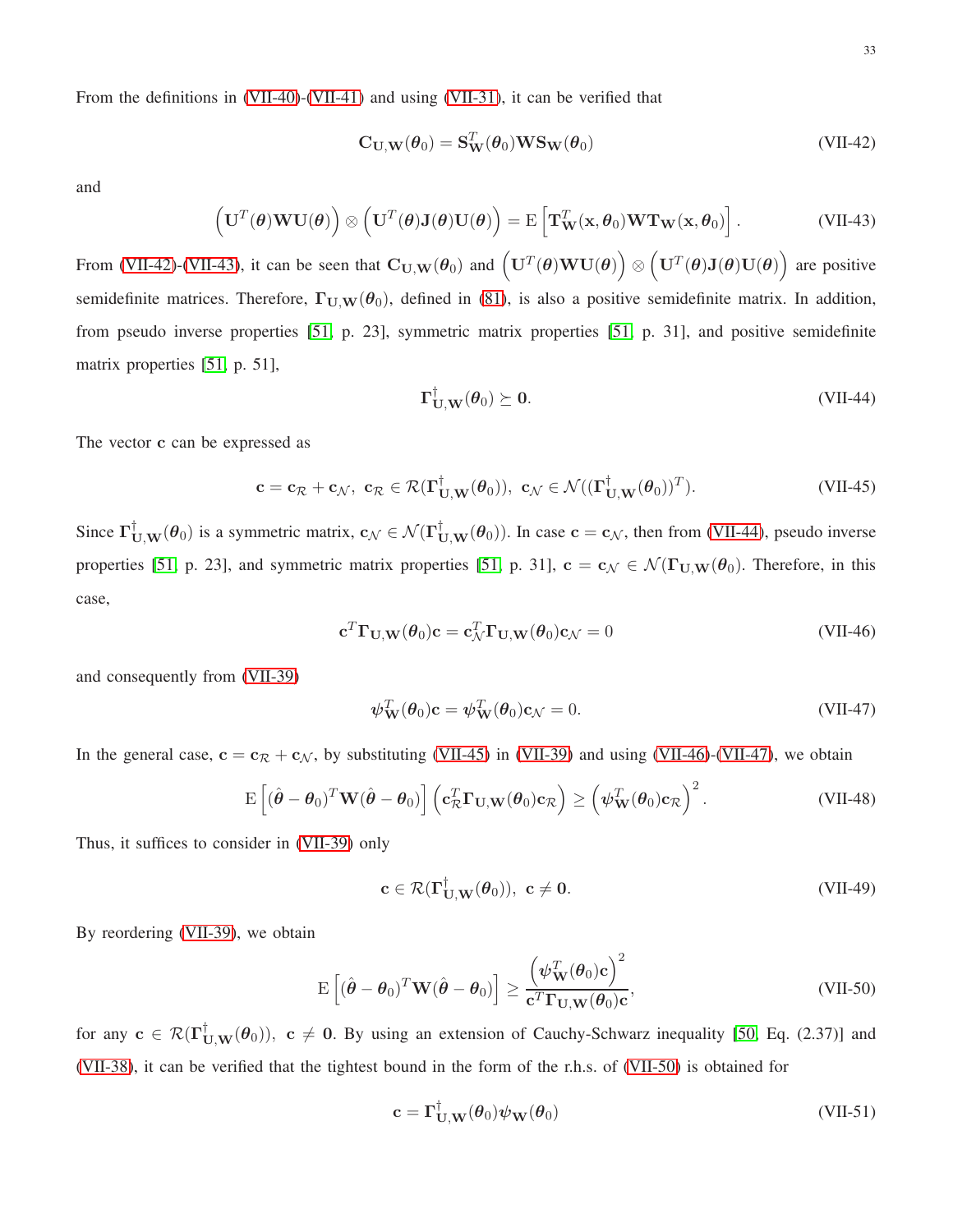and is given by the LU-CCRB from [\(83\)](#page-14-7).

From the equality condition of Cauchy-Schwarz, equality in [\(VII-26\)](#page-29-8) is obtained *iff*

<span id="page-33-0"></span>
$$
\mathbf{W}^{\frac{1}{2}}(\hat{\boldsymbol{\theta}} - \boldsymbol{\theta}_0) = \zeta_{\boldsymbol{\theta}_0, \mathbf{W}} \mathbf{W}^{\frac{1}{2}} \boldsymbol{\xi}_{\mathbf{W}}(\mathbf{x}, \boldsymbol{\theta}_0),
$$
 (VII-52)

where  $\zeta_{\theta_0,\mathbf{W}}$  is a scalar that may vary with  $\theta_0$  and W. Computing the expected squared norm of each side of [\(VII-52\)](#page-33-0), substituting [\(VII-32\)](#page-30-6) and [\(VII-51\)](#page-32-8), and using [\(8\)](#page-4-2) and [\(72\)](#page-12-4), we obtain

$$
\text{WMSE}_{\hat{\boldsymbol{\theta}}}(\boldsymbol{\theta}_{0}) = \zeta_{\boldsymbol{\theta}_{0},\mathbf{W}}^{2} \boldsymbol{\psi}_{\mathbf{W}}^{T}(\boldsymbol{\theta}_{0}) \boldsymbol{\Gamma}_{\mathbf{U},\mathbf{W}}^{\dagger}(\boldsymbol{\theta}_{0}) \boldsymbol{\psi}_{\mathbf{W}}(\boldsymbol{\theta}_{0}) = \zeta_{\boldsymbol{\theta}_{0},\mathbf{W}}^{2} B_{\text{LU-CCRB}}(\boldsymbol{\theta}_{0},\mathbf{W}), \qquad (\text{VII-53})
$$

where the last equality is obtained by substituting [\(VII-38\)](#page-31-7) and using [\(83\)](#page-14-7). Thus, for obtaining equality in [\(82\)](#page-14-1), we require  $\zeta_{\theta_0,\mathbf{W}} = \pm 1$ . It can be verified that in order for  $\hat{\theta}$  to satisfy [\(17\)](#page-6-7), we must require

<span id="page-33-1"></span>
$$
\zeta_{\theta_0,\mathbf{W}} = 1. \tag{VII-54}
$$

Finally, by substituting [\(VII-54\)](#page-33-1) and [\(VII-27\)](#page-30-0) in [\(VII-52\)](#page-33-0) and then, substituting [\(VII-51\)](#page-32-8), [\(VII-28\)](#page-30-2), and [\(VII-38\)](#page-31-7), we obtain [\(84\)](#page-14-3).

#### *VII-F Proof of Proposition [8](#page-15-2)*

*1) Proof of item 1 - relation to CCRB:* By substituting [\(87\)](#page-15-4) in [\(81\)](#page-14-5), we obtain

<span id="page-33-2"></span>
$$
\mathbf{\Gamma}_{\mathbf{U},\mathbf{W}}(\boldsymbol{\theta}_0) = \left(\mathbf{U}^T(\boldsymbol{\theta}_0)\mathbf{W}\mathbf{U}(\boldsymbol{\theta}_0)\right) \otimes \left(\mathbf{U}^T(\boldsymbol{\theta}_0)\mathbf{J}(\boldsymbol{\theta}_0)\mathbf{U}(\boldsymbol{\theta}_0)\right).
$$
 (VII-55)

Substituting [\(VII-55\)](#page-33-2) in [\(83\)](#page-14-7) and using [\(63\)](#page-11-8), one obtains

<span id="page-33-3"></span>
$$
B_{\text{LU-CCRB}}(\boldsymbol{\theta}_0, \mathbf{W}) = \text{vec}^T \left( \mathbf{U}^T(\boldsymbol{\theta}_0) \mathbf{W} \mathbf{U}(\boldsymbol{\theta}_0) \right) \left( \left( \mathbf{U}^T(\boldsymbol{\theta}_0) \mathbf{W} \mathbf{U}(\boldsymbol{\theta}_0) \right)^{\dagger} \otimes \left( \mathbf{U}^T(\boldsymbol{\theta}_0) \mathbf{J}(\boldsymbol{\theta}_0) \mathbf{U}(\boldsymbol{\theta}_0) \right)^{\dagger} \right) \tag{VII-56}
$$
\n
$$
\times \text{vec} \left( \mathbf{U}^T(\boldsymbol{\theta}_0) \mathbf{W} \mathbf{U}(\boldsymbol{\theta}_0) \right).
$$

By substituting  $\mathbf{A}_1 = \left(\mathbf{U}^T(\boldsymbol{\theta}_0)\mathbf{J}(\boldsymbol{\theta}_0)\mathbf{U}(\boldsymbol{\theta}_0)\right)^{\dagger}$ ,  $\mathbf{A}_2 = \left(\mathbf{U}^T(\boldsymbol{\theta}_0)\mathbf{W}\mathbf{U}(\boldsymbol{\theta}_0)\right)^{\dagger}$ , and  $\mathbf{A}_3 = \mathbf{A}_4 = \mathbf{U}^T(\boldsymbol{\theta}_0)\mathbf{W}\mathbf{U}(\boldsymbol{\theta}_0)$  in [\(65\)](#page-11-10), we can rewrite [\(VII-56\)](#page-33-3) as

<span id="page-33-4"></span>
$$
B_{\text{LU-CCRB}}(\theta_0, \mathbf{W})
$$
  
= Tr  $\left( \left( \mathbf{U}^T(\theta_0) \mathbf{W} \mathbf{U}(\theta_0) \right) \left( \mathbf{U}^T(\theta_0) \mathbf{J}(\theta_0) \mathbf{U}(\theta_0) \right)^{\dagger} \left( \mathbf{U}^T(\theta_0) \mathbf{W} \mathbf{U}(\theta_0) \right) \left( \mathbf{U}^T(\theta_0) \mathbf{W} \mathbf{U}(\theta_0) \right)^{\dagger} \right)$   
= Tr  $\left( \left( \mathbf{U}^T(\theta_0) \mathbf{J}(\theta_0) \mathbf{U}(\theta_0) \right)^{\dagger} \left( \mathbf{U}^T(\theta_0) \mathbf{W} \mathbf{U}(\theta_0) \right) \right)$   
=  $B_{\text{CCRB}}(\theta_0, \mathbf{W}),$  (VII-57)

where the second equality is obtained by using trace and pseudo inverse properties, and the last equality is obtained by substituting [\(86\)](#page-15-1).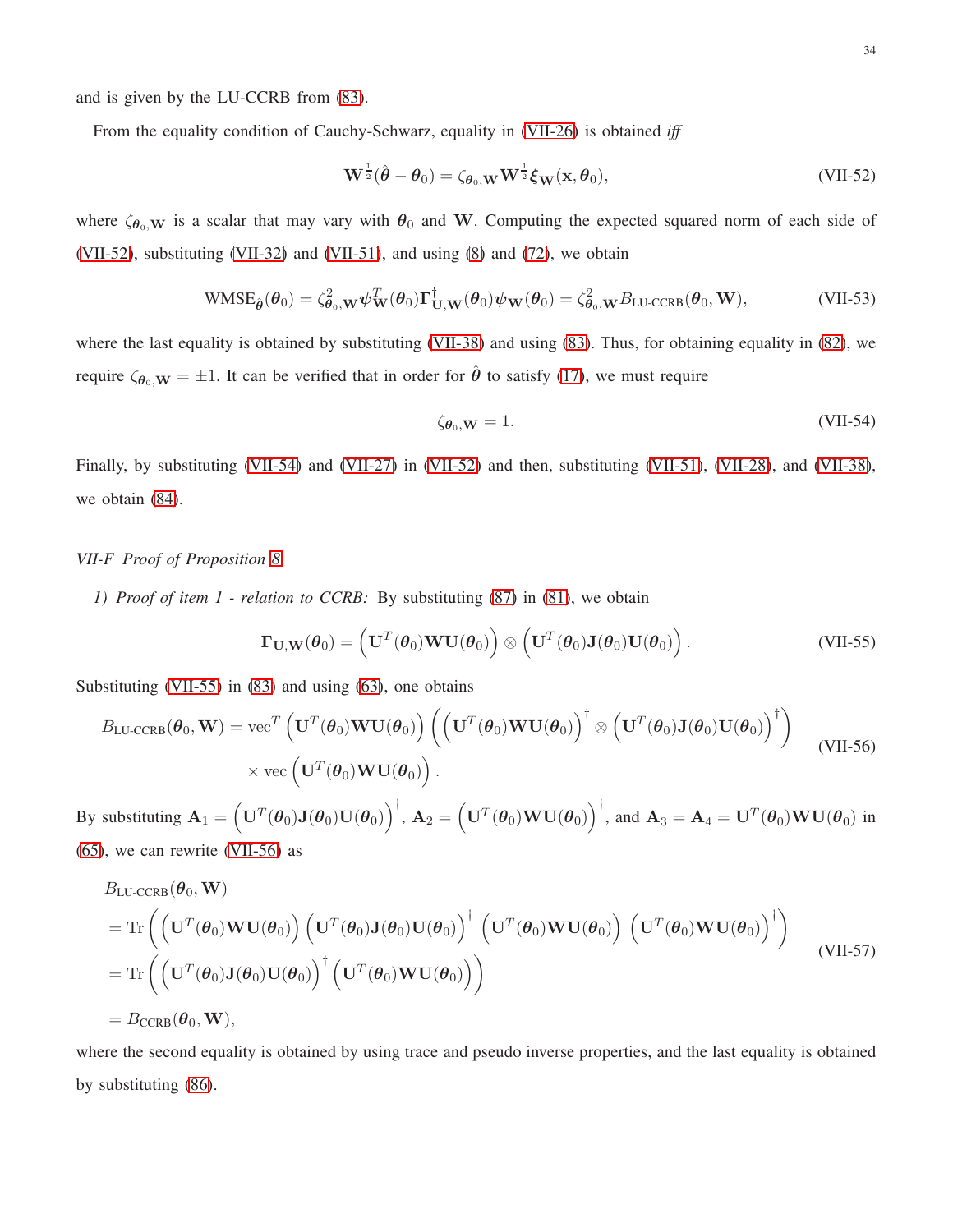*2) Proof of item 2 - order relation:* As shown in Subsection [VII-D,](#page-28-4) under the assumption in [\(57\)](#page-11-6), the estimator  $\hat{\theta}_{\text{CCRB}}$  from [\(69\)](#page-12-0) is a locally X-unbiased estimator and therefore, as mentioned in Subsection [III-C,](#page-6-8) is also a locally C-unbiased estimator, in the vicinity of  $\theta_0$ . Thus, the LU-CCRB is a valid lower bound on the WMSE of  $\hat{\theta}_{\text{CCRB}}$ , i.e.

<span id="page-34-2"></span>
$$
\mathbf{E}\left[ (\hat{\boldsymbol{\theta}}_{\text{CCRB}} - \boldsymbol{\theta}_0)^T \mathbf{W} (\hat{\boldsymbol{\theta}}_{\text{CCRB}} - \boldsymbol{\theta}_0) \right] \ge B_{\text{LU-CCRB}}(\boldsymbol{\theta}_0, \mathbf{W}). \tag{VII-58}
$$

By computing the WMSE of the estimator from [\(69\)](#page-12-0), one obtains

<span id="page-34-0"></span>
$$
\mathbf{E}\left[ (\hat{\boldsymbol{\theta}}_{\text{CCRB}} - \boldsymbol{\theta}_0)^T \mathbf{W} (\hat{\boldsymbol{\theta}}_{\text{CCRB}} - \boldsymbol{\theta}_0) \right] = \mathbf{E}\left[ \boldsymbol{v}^T(\mathbf{x}, \boldsymbol{\theta}_0) \mathbf{U}(\boldsymbol{\theta}_0) \left( \mathbf{U}^T(\boldsymbol{\theta}_0) \mathbf{J}(\boldsymbol{\theta}_0) \mathbf{U}(\boldsymbol{\theta}_0) \right)^{\dagger} \mathbf{U}^T(\boldsymbol{\theta}_0) \right. \times \mathbf{W} \mathbf{U}(\boldsymbol{\theta}_0) \left( \mathbf{U}^T(\boldsymbol{\theta}_0) \mathbf{J}(\boldsymbol{\theta}_0) \mathbf{U}(\boldsymbol{\theta}_0) \right)^{\dagger} \mathbf{U}^T(\boldsymbol{\theta}_0) \boldsymbol{v}(\mathbf{x}, \boldsymbol{\theta}_0) \right].
$$
\n(VII-59)

By using the linearity of the trace and expectation operators and the trace operator's properties, we can rewrite [\(VII-59\)](#page-34-0) as

$$
\mathbf{E}\left[\left(\hat{\boldsymbol{\theta}}_{\text{CCRB}} - \boldsymbol{\theta}_0\right)^T \mathbf{W}(\hat{\boldsymbol{\theta}}_{\text{CCRB}} - \boldsymbol{\theta}_0)\right] \n= \text{Tr}\left(\mathbf{U}^T(\boldsymbol{\theta}_0)\mathbf{E}\left[\mathbf{v}(\mathbf{x},\boldsymbol{\theta}_0)\mathbf{v}^T(\mathbf{x},\boldsymbol{\theta}_0)\right]\mathbf{U}(\boldsymbol{\theta}_0) \n\times \left(\mathbf{U}^T(\boldsymbol{\theta}_0)\mathbf{J}(\boldsymbol{\theta}_0)\mathbf{U}(\boldsymbol{\theta}_0)\right)^{\dagger} \left(\mathbf{U}^T(\boldsymbol{\theta}_0)\mathbf{W}\mathbf{U}(\boldsymbol{\theta}_0)\right) \left(\mathbf{U}^T(\boldsymbol{\theta}_0)\mathbf{J}(\boldsymbol{\theta}_0)\mathbf{U}(\boldsymbol{\theta}_0)\right)^{\dagger}\right) \n= \text{Tr}\left(\left(\mathbf{U}^T(\boldsymbol{\theta}_0)\mathbf{J}(\boldsymbol{\theta}_0)\mathbf{U}(\boldsymbol{\theta}_0)\right)^{\dagger} \left(\mathbf{U}^T(\boldsymbol{\theta}_0)\mathbf{W}\mathbf{U}(\boldsymbol{\theta}_0)\right)\right) = B_{\text{CCRB}}(\boldsymbol{\theta}_0,\mathbf{W}),
$$
\n(VII-60)

<span id="page-34-1"></span>where the second equality is obtained by substituting [\(32\)](#page-8-6) and using trace properties and [\(72\)](#page-12-4). The last equality stems from [\(86\)](#page-15-1). By substituting [\(VII-60\)](#page-34-1) in the l.h.s. of [\(VII-58\)](#page-34-2), we obtain [\(89\)](#page-15-5).

*3) Proof of item 3 - asymptotic properties:* By substituting [\(74\)](#page-13-0) in [\(81\)](#page-14-5), we obtain

<span id="page-34-5"></span><span id="page-34-3"></span>
$$
\mathbf{\Gamma}_{\mathbf{U},\mathbf{W}}(\boldsymbol{\theta}_0) = \mathbf{C}_{\mathbf{U},\mathbf{W}}(\boldsymbol{\theta}_0) + L\left(\mathbf{U}^T(\boldsymbol{\theta}_0)\mathbf{W}\mathbf{U}(\boldsymbol{\theta}_0)\right) \otimes \left(\mathbf{U}^T(\boldsymbol{\theta}_0)\mathbf{J}^{(1)}(\boldsymbol{\theta}_0)\mathbf{U}(\boldsymbol{\theta}_0)\right).
$$
 (VII-61)

Then, by substituting [\(VII-38\)](#page-31-7) and [\(VII-61\)](#page-34-3) in [\(83\)](#page-14-7), we obtain the LU-CCRB on the WMSE based on L i.i.d. observation vectors, which is given by

$$
B_{\text{LU-CCRB}}(\boldsymbol{\theta}_0, \mathbf{W})
$$

$$
= \psi_{\mathbf{W}}^T(\boldsymbol{\theta}_0) \left( \mathbf{C}_{\mathbf{U},\mathbf{W}}(\boldsymbol{\theta}_0) + L \left( \mathbf{U}^T(\boldsymbol{\theta}_0) \mathbf{W} \mathbf{U}(\boldsymbol{\theta}_0) \right) \otimes \left( \mathbf{U}^T(\boldsymbol{\theta}_0) \mathbf{J}^{(1)}(\boldsymbol{\theta}_0) \mathbf{U}(\boldsymbol{\theta}_0) \right) \right)^{\dagger} \psi_{\mathbf{W}}(\boldsymbol{\theta}_0). \quad (\text{VII-62})
$$

By using [\(VII-38\)](#page-31-7), [\(VII-56\)](#page-33-3), and [\(VII-57\)](#page-33-4), it can be verified that

<span id="page-34-4"></span>
$$
B_{\text{CCRB}}(\boldsymbol{\theta}_0, \mathbf{W}) = \boldsymbol{\psi}_{\mathbf{W}}^T(\boldsymbol{\theta}_0) \left( \left( \mathbf{U}^T(\boldsymbol{\theta}_0) \mathbf{W} \mathbf{U}(\boldsymbol{\theta}_0) \right)^{\dagger} \otimes \left( \mathbf{U}^T(\boldsymbol{\theta}_0) \mathbf{J}(\boldsymbol{\theta}_0) \mathbf{U}(\boldsymbol{\theta}_0) \right)^{\dagger} \right) \boldsymbol{\psi}_{\mathbf{W}}(\boldsymbol{\theta}_0). \tag{VII-63}
$$

By using [\(63\)](#page-11-8) and substituting [\(74\)](#page-13-0) in [\(VII-63\)](#page-34-4), one obtains

<span id="page-34-6"></span>
$$
B_{\text{CCRB}}(\boldsymbol{\theta}_0, \mathbf{W}) = \boldsymbol{\psi}_{\mathbf{W}}^T(\boldsymbol{\theta}_0) \left( L \left( \mathbf{U}^T(\boldsymbol{\theta}_0) \mathbf{W} \mathbf{U}(\boldsymbol{\theta}_0) \right) \otimes \left( \mathbf{U}^T(\boldsymbol{\theta}_0) \mathbf{J}^{(1)}(\boldsymbol{\theta}_0) \mathbf{U}(\boldsymbol{\theta}_0) \right) \right)^{\dagger} \boldsymbol{\psi}_{\mathbf{W}}(\boldsymbol{\theta}_0). \tag{VII-64}
$$

Under the assumption that  $B_{\text{LU-CCRB}}(\theta_0, \mathbf{W})$  exists, the elements of  $\mathbf{C}_{\mathbf{U},\mathbf{W}}(\theta_0)$  are bounded while the term  $L\left(\mathbf{U}^T(\bm\theta_0)\mathbf{W}\mathbf{U}(\bm\theta_0)\right)\otimes\left(\mathbf{U}^T(\bm\theta_0)\mathbf{J}^{(1)}(\bm\theta_0)\mathbf{U}(\bm\theta_0)\right)$  is proportional to  $L$ . Therefore, for  $L\to\infty$  it can be verified from [\(VII-62\)](#page-34-5) and [\(VII-64\)](#page-34-6) that [\(90\)](#page-15-6) is satisfied.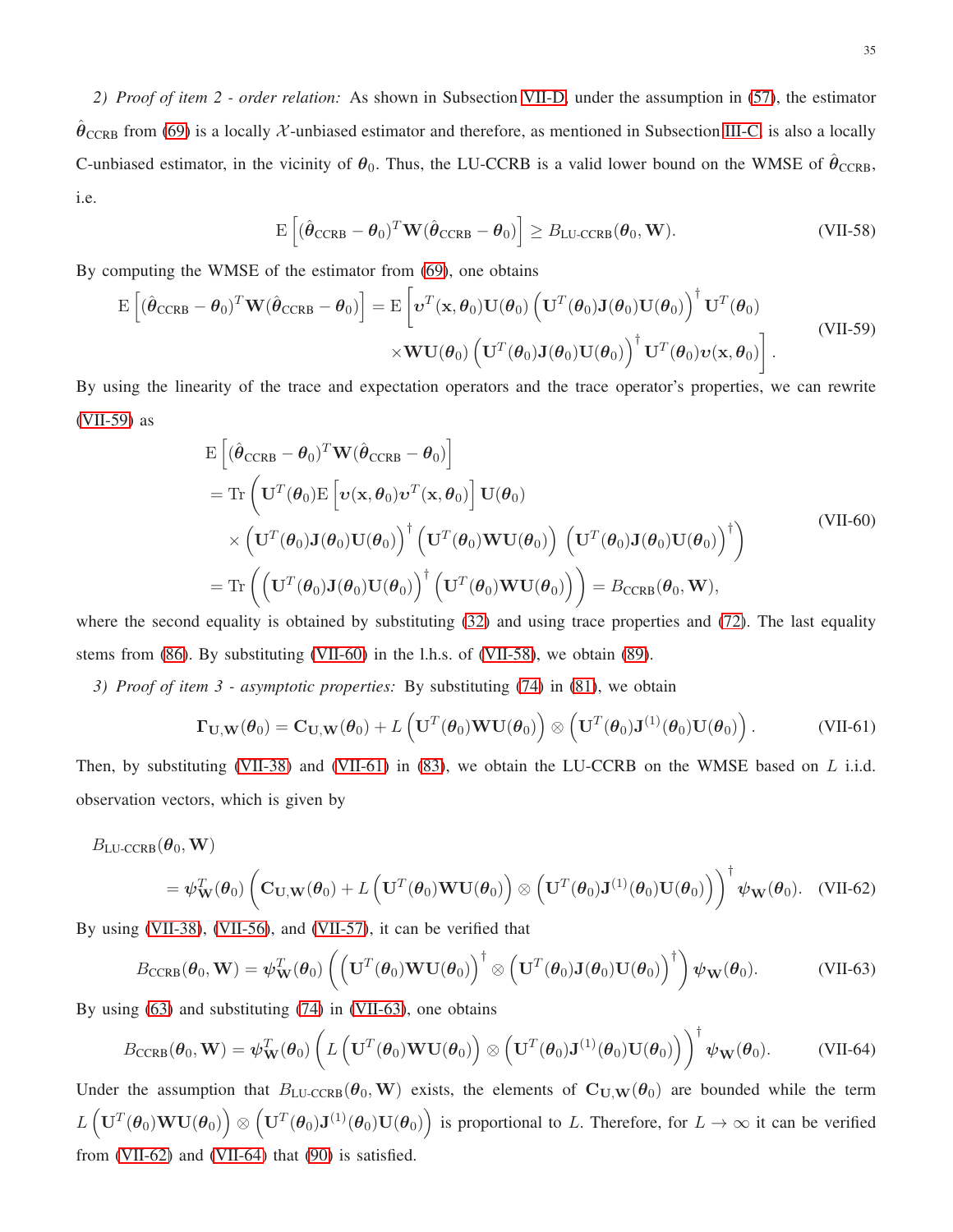#### *VII-G Derivation of* [\(120\)](#page-22-3)

By using [\(116\)](#page-22-0) and [\(118\)](#page-22-1), we obtain

<span id="page-35-5"></span>
$$
\text{vec}\left(\mathbf{U}^T(\boldsymbol{\theta})\mathbf{W}\mathbf{U}(\boldsymbol{\theta})\right) = [1, 0, 0, 0]^T, \ \forall \boldsymbol{\theta} \in \Theta_f.
$$
\n(VII-65)

By taking the gradient of each column of  $U(\theta)$  from [\(116\)](#page-22-0) and using [\(115\)](#page-21-1), we obtain

<span id="page-35-2"></span>
$$
\mathbf{V}_1(\boldsymbol{\theta}) = \frac{1}{c^3} \begin{bmatrix} -\theta_1 \theta_2 & \theta_1^2 & 0 \\ -\theta_2^2 & \theta_1 \theta_2 & 0 \\ 0 & 0 & 0 \end{bmatrix}, \ \mathbf{V}_2(\boldsymbol{\theta}) = \mathbf{0}, \ \forall \boldsymbol{\theta} \in \Theta_{\mathbf{f}}.
$$
 (VII-66)

By substituting [\(116\)](#page-22-0), [\(118\)](#page-22-1), and [\(VII-66\)](#page-35-2) in [\(79\)](#page-14-6) and using [\(115\)](#page-21-1), we obtain

<span id="page-35-3"></span>
$$
\mathbf{S}_{\mathbf{W}}^{(1)}(\boldsymbol{\theta}) = \frac{1}{c^2} \begin{bmatrix} -\theta_1 & 0 \\ -\theta_2 & 0 \\ 0 & 0 \end{bmatrix}, \ \mathbf{S}_{\mathbf{W}}^{(2)}(\boldsymbol{\theta}) = \mathbf{0}, \ \forall \boldsymbol{\theta} \in \Theta_{\mathbf{f}}.
$$
 (VII-67)

Then, by substituting [\(118\)](#page-22-1) and [\(VII-67\)](#page-35-3) in [\(80\)](#page-14-4) and using [\(115\)](#page-21-1) and the block structure of  $C_{U,W}(\theta)$ , one obtains

<span id="page-35-4"></span>
$$
\mathbf{C}_{\mathbf{U},\mathbf{W}}(\theta) = \begin{bmatrix} \frac{1}{c^2} & 0 & 0 & 0 \\ 0 & 0 & 0 & 0 \\ 0 & 0 & 0 & 0 \\ 0 & 0 & 0 & 0 \end{bmatrix}, \ \forall \theta \in \Theta_{\mathbf{f}}.
$$
 (VII-68)

By substituting [\(VII-68\)](#page-35-4), [\(116\)](#page-22-0), [\(118\)](#page-22-1), and [\(119\)](#page-22-2) in [\(81\)](#page-14-5) and using [\(115\)](#page-21-1), we obtain

<span id="page-35-6"></span>
$$
\mathbf{\Gamma}_{\mathbf{U},\mathbf{W}}(\theta) = \begin{bmatrix} \frac{1}{c^2} + \frac{2L}{\sigma^2} & -\frac{cL(2l_1 + L - 1)}{\sigma^2} & 0 & 0\\ -\frac{cL(2l_1 + L - 1)}{\sigma^2} & \frac{2c^2 \sum_{i=l_1}^{l_1 + L - 1} l^2}{\sigma^2} & 0 & 0\\ 0 & 0 & 0 & 0\\ 0 & 0 & 0 & 0 \end{bmatrix}, \ \forall \theta \in \Theta_f.
$$
 (VII-69)

By substituting [\(VII-65\)](#page-35-5) and [\(VII-69\)](#page-35-6) in [\(83\)](#page-14-7), one obtains

<span id="page-35-7"></span>
$$
B_{\text{LU-CCRB}}(\theta, \mathbf{W}) = \frac{1}{\frac{1}{c^2} + \frac{2L}{\sigma^2} - \frac{1}{\sigma^2} \frac{L^2 (2l_1 + L - 1)^2}{2 \sum_{l=1}^{l_1 + L - 1} l^2}} = \frac{1}{\frac{1}{c^2} + \frac{2L}{\sigma^2} - \frac{1}{\sigma^2} \frac{L^2 (2l_1 + L - 1)^2}{2Ll_1 (l_1 + L - 1) + \frac{L(2L - 1)(L - 1)}{3}}}, \ \forall \theta \in \Theta_f. \tag{VII-70}
$$

where the second equality is obtained by substituting  $\sum_{l=l_1}^{l_1+L-1} l^2 = Ll_1(l_1+L-1) + \frac{L(2L-1)(L-1)}{6}$ . Finally, [\(120\)](#page-22-3) is obtained from [\(VII-70\)](#page-35-7) by applying simple algebraic manipulations.

## **REFERENCES**

- <span id="page-35-1"></span><span id="page-35-0"></span>[1] C. R. Rao, "Information and accuracy attainable in the estimation of statistical parameters," *Bull. Calcutta Math. Soc.*, vol. 37, pp. 81–91, 1945.
- [2] H. Cram´er, "A contribution to the theory of statistical estimation." *Skand. Aktuarie Tidskr.*, vol. 29, pp. 85–94, 1946.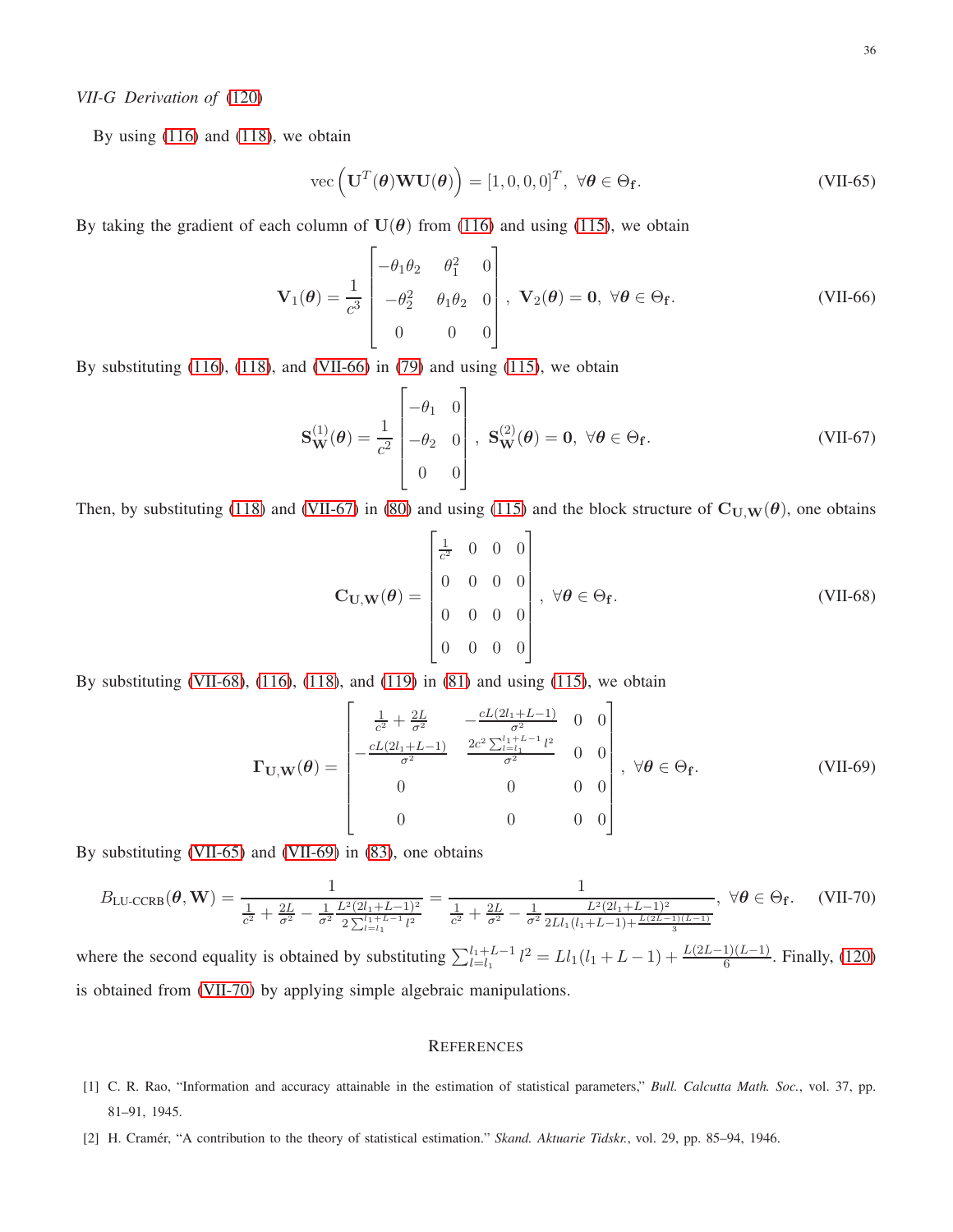- <span id="page-36-1"></span><span id="page-36-0"></span>[3] J. D. Gorman and A. O. Hero, "Lower bounds for parametric estimation with constraints," *IEEE Trans. Inf. Theory*, vol. 36, no. 6, pp. 1285–1301, Nov. 1990.
- <span id="page-36-2"></span>[4] P. Stoica and B. C. Ng, "On the Cramér-Rao bound under parametric constraints," IEEE Signal Process. Lett., vol. 5, no. 7, pp. 177-179, July 1998.
- <span id="page-36-3"></span>[5] K. Todros, R. Winik, and J. Tabrikian, "On the limitations of Barankin type bounds for MLE threshold prediction," *Signal Processing*, vol. 108, pp. 622–627, 2015.
- <span id="page-36-4"></span>[6] T. L. Marzetta, "A simple derivation of the constrained multiple parameter Cram´er-Rao bound," *IEEE Trans. Signal Process.*, vol. 41, no. 6, pp. 2247–2249, June 1993.
- <span id="page-36-5"></span>[7] A. K. Jagannatham and B. D. Rao, "Cram´er-Rao lower bound for constrained complex parameters," *IEEE Signal Process. Lett.*, vol. 11, no. 11, pp. 875–878, Nov. 2004.
- <span id="page-36-6"></span>[8] Z. Ben-Haim and Y. C. Eldar, "On the constrained Cram´er-Rao bound with a singular Fisher information matrix," *IEEE Signal Process. Lett.*, vol. 16, no. 6, pp. 453–456, June 2009.
- <span id="page-36-7"></span>[9] ——, "The Cram´er-Rao bound for estimating a sparse parameter vector," *IEEE Trans. Signal Process.*, vol. 58, no. 6, pp. 3384–3389, June 2010.
- <span id="page-36-8"></span>[10] T. Moore, R. Kozick, and B. Sadler, "The constrained Cramér-Rao bound from the perspective of fitting a model," *IEEE Signal Process*. *Lett.*, vol. 14, no. 8, pp. 564–567, Aug. 2007.
- <span id="page-36-9"></span>[11] S. Zhiguang, Z. Jianxiong, H. Lei, and L. Jicheng, "A new derivation of constrained Cram´er-Rao bound via norm minimization," *IEEE Trans. Signal Process.*, vol. 59, no. 4, pp. 1879–1882, Apr. 2011.
- [12] C. Ren, J. L. Kernec, J. Galy, E. Chaumette, P. Larzabal, and A. Renaux, "A constrained hybrid Cramér-Rao bound for parameter estimation," in *Proc. of the IEEE International Conference on Acoustics, Speech, and Signal Processing (ICASSP)*, Apr. 2015, pp. 3472–3476.
- <span id="page-36-11"></span><span id="page-36-10"></span>[13] S. Fortunati, F. Gini, and M. S. Greco, "The constrained misspecified Cram´er-Rao bound," *IEEE Signal Process. Lett.*, vol. 23, no. 5, pp. 718–721, May 2016.
- [14] A. O. Hero, R. Piramuthu, J. A. Fessler, and S. R. Titus, "Minimax emission computed tomography using high-resolution anatomical side information and B-spline models," *IEEE Trans. Inf. Theory*, vol. 45, no. 3, pp. 920–938, Apr. 1999.
- [15] B. M. Sadler, R. J. Kozick, and T. Moore, "Bounds on bearing and symbol estimation with side information," *IEEE Trans. Signal Process.*, vol. 49, no. 4, pp. 822–834, Apr. 2001.
- [16] S. J. Wijnholds and A. J. V. D. Veen, "Effects of parametric constraints on the CRLB in gain and phase estimation problems," *IEEE Signal Process. Lett.*, vol. 13, no. 10, pp. 620–623, Oct. 2006.
- [17] T. Routtenberg and L. Tong, "Joint frequency and phasor estimation under the KCL constraint," *IEEE Signal Process. Lett.*, vol. 20, no. 6, pp. 575–578, June 2013.
- <span id="page-36-12"></span>[18] N. Dobigeon, J. Y. Tourneret, C. Richard, J. C. M. Bermudez, S. McLaughlin, and A. O. Hero, "Nonlinear unmixing of hyperspectral images: Models and algorithms," *IEEE Signal Process. Mag.*, vol. 31, no. 1, pp. 82–94, Jan. 2014.
- <span id="page-36-13"></span>[19] T. Menni, J. Galy, E. Chaumette, and P. Larzabal, "Versatility of constrained CRB for system analysis and design," *IEEE Trans. Aerosp. Electron. Syst.*, vol. 50, no. 3, pp. 1841–1863, July 2014.
- [20] H. Hendriks, "A Cram´er-Rao type lower bound for estimators with values in a manifold," *Journal of Multivariate Analysis*, vol. 38, no. 2, pp. 245–261, 1991.
- [21] J. Xavier and V. Barroso, "Intrinsic variance lower bound (IVLB): an extension of the Cramér-Rao bound to Riemannian manifolds," in *Proc. of the IEEE International Conference on Acoustics, Speech, and Signal Processing (ICASSP)*, vol. 5, Mar. 2005, pp. 1033–1036.
- [22] S. T. Smith, "Covariance, subspace, and intrinsic Cramér-Rao bounds," *IEEE Trans. Signal Process.*, vol. 53, no. 5, pp. 1610–1630, May 2005.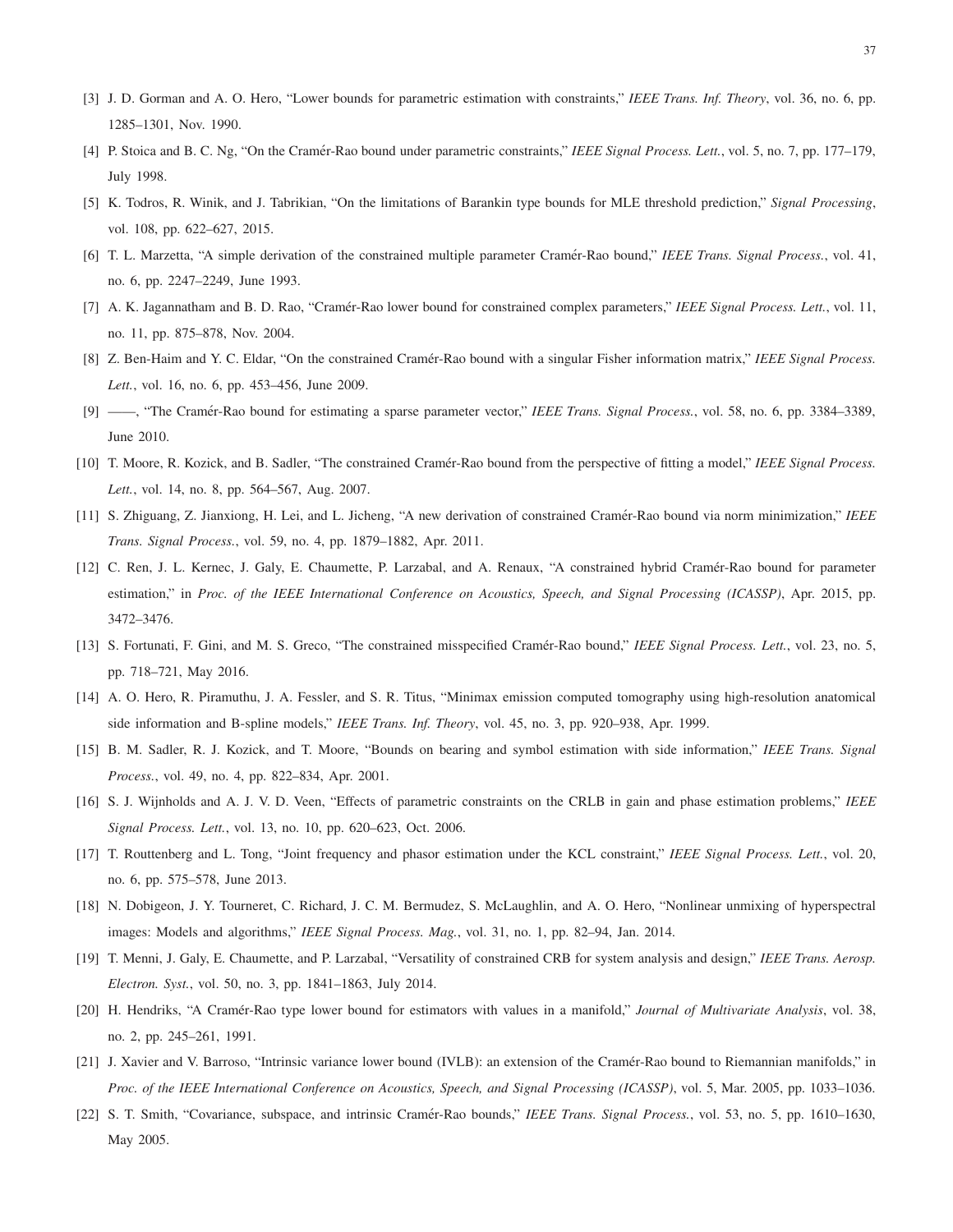- <span id="page-37-1"></span><span id="page-37-0"></span>[23] N. Boumal, "On intrinsic Cramér-Rao bounds for Riemannian submanifolds and quotient manifolds," *IEEE Trans. Signal Process.*, vol. 61, no. 7, pp. 1809–1821, Apr. 2013.
- <span id="page-37-2"></span>[24] J. D. Gorman and A. O. Hero, "On the application of Cram´er-Rao type lower bounds for constrained estimation," in *Proc. of the IEEE International Conference on Acoustics, Speech, and Signal Processing (ICASSP)*, vol. 2, Apr. 1991, pp. 1333–1336.
- [25] J. Aitchison and S. D. Silvey, "Maximum-likelihood estimation of parameters subject to restraints," *The Annals of Mathematical Statistics*, pp. 813–828, 1958.
- [26] S. D. Silvey, "The Lagrangian multiplier test," *The Annals of Mathematical Statistics*, vol. 30, no. 2, pp. 389–407, 1959.
- [27] M. Crowder, "On constrained maximum likelihood estimation with non–i.i.d. observations," *Annals of the Institute of Statistical Mathematics*, vol. 36, no. 1, pp. 239–249, 1984.
- [28] M. R. Osborne, "Scoring with constraints," *ANZIAM Journal*, vol. 42, no. 1, pp. 9–25, 2000.
- <span id="page-37-11"></span>[29] H. Luo, A. Bouchard-Côté, G. C. Freue, and P. Gustafson, "The constrained maximum likelihood estimation for parameters arising from partially identified models," *arXiv preprint arXiv:1607.08826*, 2016.
- <span id="page-37-3"></span>[30] T. J. Moore, "A theory of Cramér-Rao bounds for constrained parametric models," Ph.D. dissertation, University of Maryland, College Park, 2010.
- <span id="page-37-4"></span>[31] T. J. Moore, B. M. Sadler, and R. J. Kozick, "Maximum-likelihood estimation, the Cramér-Rao bound, and the method of scoring with parameter constraints," *IEEE Trans. Signal Process.*, vol. 56, no. 3, pp. 895–908, Mar. 2008.
- <span id="page-37-5"></span>[32] J. Pilz, "Minimax linear regression estimation with symmetric parameter restrictions," *Journal of Statistical Planning and Inference*, vol. 13, pp. 297–318, 1986.
- <span id="page-37-6"></span>[33] Y. C. Eldar, A. Ben-Tal, and A. Nemirovski, "Robust mean-squared error estimation in the presence of model uncertainties," *IEEE Trans. Signal Process.*, vol. 53, no. 1, pp. 168–181, Jan. 2005.
- <span id="page-37-7"></span>[34] P. Stoica and G. Ganesan, "Linear regression constrained to a ball," *Digital Signal Processing*, vol. 11, no. 1, pp. 80–90, 2001.
- <span id="page-37-8"></span>[35] S. Uhlich and B. Yang, "MMSE estimation in a linear signal model with ellipsoidal constraints," in *Proc. of the IEEE International Conference on Acoustics, Speech, and Signal Processing (ICASSP)*, Apr. 2009, pp. 3249–3252.
- <span id="page-37-9"></span>[36] E. L. Lehmann and G. Casella, *Theory of Point Estimation (Springer Texts in Statistics)*, 2nd ed. Springer, 1998.
- <span id="page-37-10"></span>[37] K. Todros and J. Tabrikian, "General classes of performance lower bounds for parameter estimation part I: Non-Bayesian bounds for unbiased estimators," *IEEE Trans. Inf. Theory*, vol. 56, no. 10, pp. 5045–5063, Oct. 2010.
- <span id="page-37-12"></span>[38] A. Somekh-Baruch, A. Leshem, and V. Saligrama, "On the non-existence of unbiased estimators in constrained estimation problems," *IEEE Trans. Inf. Theory*, vol. PP, no. 99, pp. 1–1, 2017.
- <span id="page-37-13"></span>[39] E. L. Lehmann, "A general concept of unbiasedness," *The Annals of Mathematical Statistics*, vol. 22, no. 4, pp. 587–592, Dec. 1951.
- [40] T. Routtenberg and J. Tabrikian, "Non-Bayesian periodic Cramér-Rao bound," *IEEE Trans. Signal Process.*, vol. 61, no. 4, pp. 1019– 1032, Feb. 2013.
- <span id="page-37-17"></span>[41] S. Bar and J. Tabrikian, "Bayesian estimation in the presence of deterministic nuisance parameters–part I: Performance bounds," *IEEE Trans. Signal Process.*, vol. 63, no. 24, pp. 6632–6646, Dec. 2015.
- <span id="page-37-14"></span>[42] T. Routtenberg and J. Tabrikian, "Cyclic Barankin-type bounds for non-Bayesian periodic parameter estimation," *IEEE Trans. Signal Process.*, vol. 62, no. 13, pp. 3321–3336, July 2014.
- <span id="page-37-15"></span>[43] T. Routtenberg and L. Tong, "Estimation after parameter selection: Performance analysis and estimation methods," *IEEE Trans. Signal Process.*, vol. 64, no. 20, pp. 5268–5281, Oct. 2016.
- <span id="page-37-16"></span>[44] Y. C. Eldar, "Universal weighted MSE improvement of the least-squares estimator," *IEEE Trans. Signal Process.*, vol. 56, no. 5, pp. 1788–1800, May 2008.
- [45] T. Routtenberg and J. Tabrikian, "Performance bounds for constrained parameter estimation," in *Proc. of the 7th IEEE Sensor Array and Multichannel Signal Processing Workshop (SAM)*, June 2012, pp. 513–516.